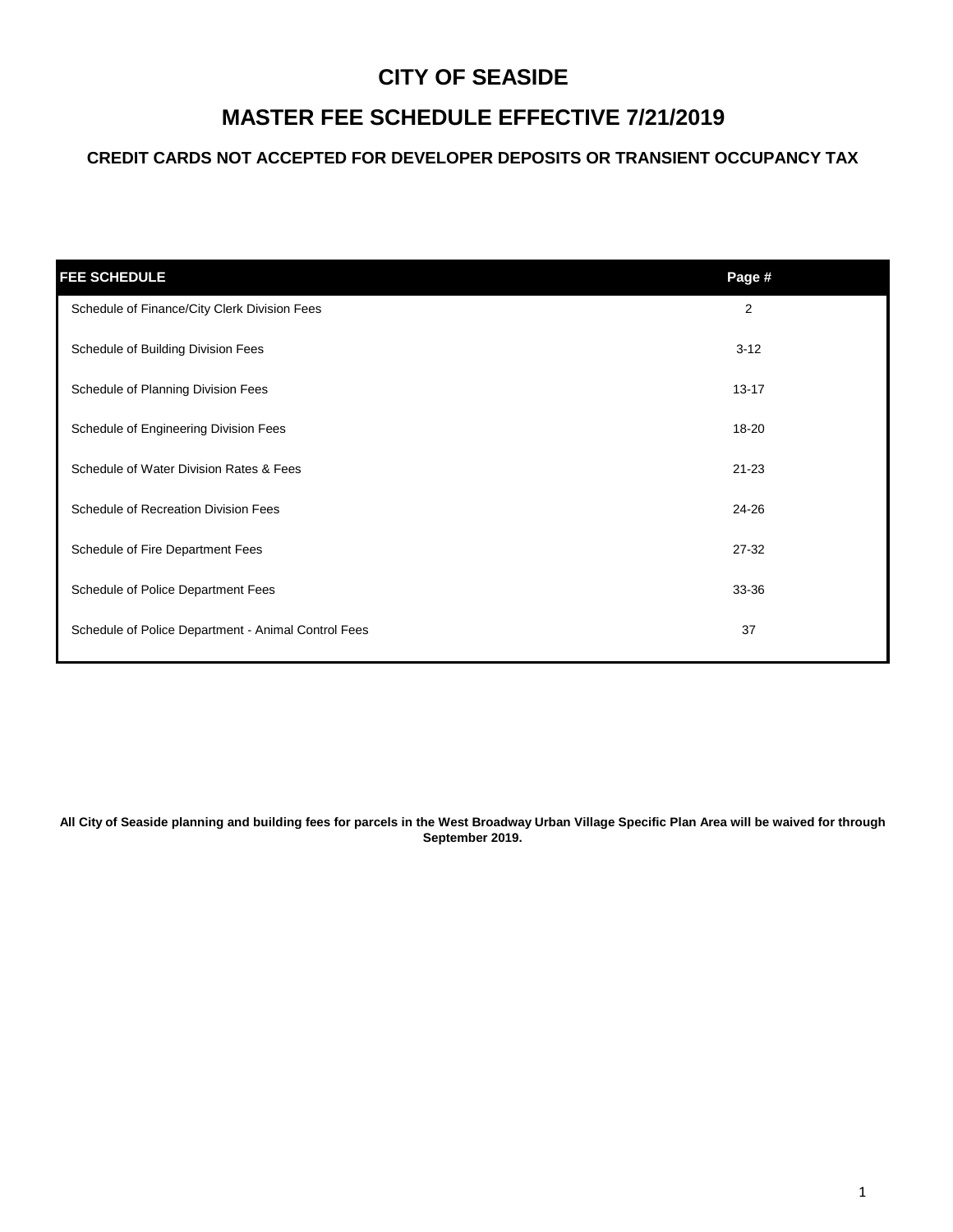### **CITY OF SEASIDE MASTER FEE SCHEDULE SCHEDULE OF FINANCE & CITY CLERK FEES**

|                                                             | 19/20 Adopted<br>(3.7%)                      |
|-------------------------------------------------------------|----------------------------------------------|
|                                                             |                                              |
| <b>FINANCE</b>                                              |                                              |
| <b>Business License Appliction Fee</b>                      | \$<br>15                                     |
| <b>Business License Schedule of License Fees</b>            | <b>Municipal Code</b><br>$5.04.20 - 5.04.10$ |
| Mailing List (per page)                                     | $.10 + cost$ of labels                       |
| <b>City Budget-Paper</b>                                    | \$<br>59                                     |
| <b>Bingo Permit</b>                                         | \$<br>59                                     |
| Delinquent Invoice-1st Notice                               | \$<br>6                                      |
| Delinquent Invoice-2nd Notice                               | \$<br>11                                     |
| <b>Returned Check-1st</b>                                   | \$<br>31                                     |
| <b>Returned Check-2nd</b>                                   | \$<br>36                                     |
| <b>CITY CLERK</b>                                           |                                              |
| Public Record Copies - standard 8.5" x 11", black and white | \$<br>0.10                                   |
| Public Record Copies - Color or non-standard sizes          | cost of duplication                          |
| Mailing copy of requested document or CD                    | <b>Cost of duplication</b><br>plus postage   |
| City Council Agenda mailing subscription (annual)           | \$<br>30                                     |
| City Council Agenda Packet (per packet)                     | \$<br>19                                     |
| Records on CD                                               | $\overline{\$}$<br>6                         |
| Notary Fee (State Code)                                     | $\overline{\$}$<br>11                        |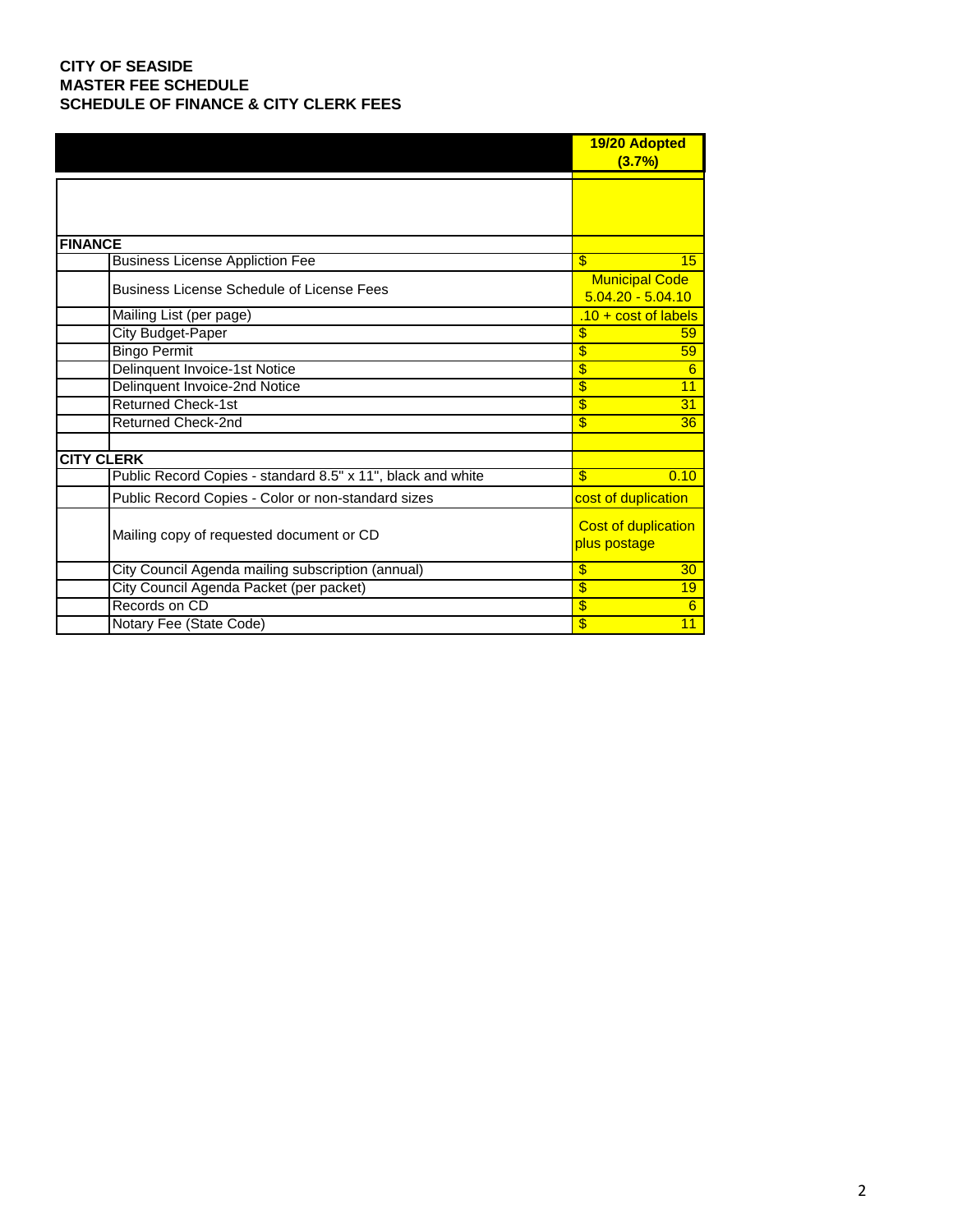| <b>CITY OF SEASIDE</b>                                                                                                                                                  |                            |                                                                               |  |  |  |  |  |  |
|-------------------------------------------------------------------------------------------------------------------------------------------------------------------------|----------------------------|-------------------------------------------------------------------------------|--|--|--|--|--|--|
| <b>BUILDING PLAN REVIEW AND INSPECTION</b>                                                                                                                              |                            |                                                                               |  |  |  |  |  |  |
| All City of Seaside planning, engineering and building fees for parcels in the West Broadway<br>Urban Village Specific Plan Area will be waived through September 2019. | Fee                        | 19/20 Adopted                                                                 |  |  |  |  |  |  |
|                                                                                                                                                                         |                            |                                                                               |  |  |  |  |  |  |
| <b>BUILDING DIVISION FEES</b>                                                                                                                                           |                            | 3.7%                                                                          |  |  |  |  |  |  |
|                                                                                                                                                                         |                            |                                                                               |  |  |  |  |  |  |
| <b>ADMINISTRATIVE CITATIONS</b><br><b>First Offense</b>                                                                                                                 |                            | 299<br>S                                                                      |  |  |  |  |  |  |
| <b>Repeated Violations</b>                                                                                                                                              |                            | $\overline{\mathbb{S}}$<br>598                                                |  |  |  |  |  |  |
|                                                                                                                                                                         |                            |                                                                               |  |  |  |  |  |  |
| Work with out a Permit-Investigative Fee                                                                                                                                |                            | <b>Equal to Permit Fee</b><br>not to exceed \$500                             |  |  |  |  |  |  |
| <b>Notice of Violation Recordation Fee</b>                                                                                                                              |                            | $\mathbf{\$}$<br>286                                                          |  |  |  |  |  |  |
| Notice of Violation Expungement Fee                                                                                                                                     |                            | $\mathbf{\$}$<br>286                                                          |  |  |  |  |  |  |
|                                                                                                                                                                         |                            |                                                                               |  |  |  |  |  |  |
| New Address/Address Change                                                                                                                                              |                            | $\mathbf{s}$<br>130                                                           |  |  |  |  |  |  |
| <b>AB717 Training Fee</b><br>Certified Access Specialist (CASP) Plan Review Fee                                                                                         |                            | <b>Cost</b><br><b>Cost</b>                                                    |  |  |  |  |  |  |
|                                                                                                                                                                         |                            |                                                                               |  |  |  |  |  |  |
| MINOR COMMERCIAL AND RESIDENTIAL IMPROVEMENT PROJECTS                                                                                                                   |                            |                                                                               |  |  |  |  |  |  |
| Application for Unreasonable Hardship Exceptions to Disabled Access Requirements                                                                                        |                            |                                                                               |  |  |  |  |  |  |
| (2 hour minimum)                                                                                                                                                        | per hour                   | $\mathbf{\$}$<br>1,140                                                        |  |  |  |  |  |  |
| Application Request for Substitution of Alternate Materials or Method (2 hour Minimum)                                                                                  | per hour                   | $\mathbf{\hat{s}}$<br>1,140                                                   |  |  |  |  |  |  |
| Board of Appeal Hearing Fee                                                                                                                                             | each                       | <b>Based on type of</b><br>use, type of<br>construction and<br>square footage |  |  |  |  |  |  |
| Building-like Structures - Misc. Structures (ie, tanks, towers, silos, storage racks, etc.)<br>each                                                                     |                            |                                                                               |  |  |  |  |  |  |
| Canopy / Awning                                                                                                                                                         | per project                | $\mathbf{\$}$<br>1,140                                                        |  |  |  |  |  |  |
| Cellular Tower / Antenna                                                                                                                                                |                            |                                                                               |  |  |  |  |  |  |
| Attached                                                                                                                                                                | each                       | $\mathbf{\$}$<br>3,418                                                        |  |  |  |  |  |  |
| Detached                                                                                                                                                                | each                       | $\mathbf{\hat{s}}$<br>3,418                                                   |  |  |  |  |  |  |
| <b>Equipment Shelter</b>                                                                                                                                                | each                       | $\mathbf{\$}$<br>1,709                                                        |  |  |  |  |  |  |
| Certification of Record                                                                                                                                                 | each                       | $\mathbf{\overline{S}}$<br>1,140                                              |  |  |  |  |  |  |
| <b>Commercial Accessibility Upgrade</b>                                                                                                                                 | each                       | $\mathbf{\$}$<br>1,140                                                        |  |  |  |  |  |  |
| <b>Commercial Coach Installation</b>                                                                                                                                    | each                       | $\overline{\mathbf{S}}$<br>1,140                                              |  |  |  |  |  |  |
| Deck or Patio (Covered) - Install/Replace/Repair                                                                                                                        |                            | <b>Based on type of</b><br>use, type of<br>construction and<br>square footage |  |  |  |  |  |  |
| Engineered, first 300 s.f.                                                                                                                                              | per project                |                                                                               |  |  |  |  |  |  |
| each additional 300 s.f.<br>Non-engineered, first 300 s.f.                                                                                                              | per project<br>per project |                                                                               |  |  |  |  |  |  |
| each additional 300 s.f.                                                                                                                                                | per project                |                                                                               |  |  |  |  |  |  |
| Deck or Patio (Uncovered) - Install/Replace/Repair                                                                                                                      |                            |                                                                               |  |  |  |  |  |  |
| Engineered, first 300 s.f.                                                                                                                                              | per project                |                                                                               |  |  |  |  |  |  |
| each additional 300 s.f.                                                                                                                                                | per project                |                                                                               |  |  |  |  |  |  |
| Non-engineered, first 300 s.f.                                                                                                                                          | per project                |                                                                               |  |  |  |  |  |  |
| each additional 300 s.f.                                                                                                                                                | per project                |                                                                               |  |  |  |  |  |  |
| <b>Deferred Submittal</b>                                                                                                                                               | per project                |                                                                               |  |  |  |  |  |  |
| Demolition<br>Dry rot/Termite Repair                                                                                                                                    | per project                | $\mathbf{s}$<br>270<br>$\mathbf{s}$<br>270                                    |  |  |  |  |  |  |
| Fence or Non-Engineered Wall                                                                                                                                            | per project<br>per project | $\mathbf{\$}$<br>270                                                          |  |  |  |  |  |  |
| Fireplace Retrofit / Chimney Repair                                                                                                                                     | per project                | $\overline{\mathbf{s}}$<br>$\mathbf{u}$                                       |  |  |  |  |  |  |
| Flag, Light, or Sign Pole - Install / Replace                                                                                                                           | per project                | $\sqrt{3}$<br>1,140                                                           |  |  |  |  |  |  |
| Foundation Repair / Replace (includes piles, piers, or foundation-only systems under existing or<br>partial construction)                                               | per project                | $\mathbf{\hat{s}}$<br>2,278                                                   |  |  |  |  |  |  |
| Greenhouse or Solarium                                                                                                                                                  |                            |                                                                               |  |  |  |  |  |  |
| $<$ 200 sq ft                                                                                                                                                           | per project                | $\sqrt{3}$<br>1,140                                                           |  |  |  |  |  |  |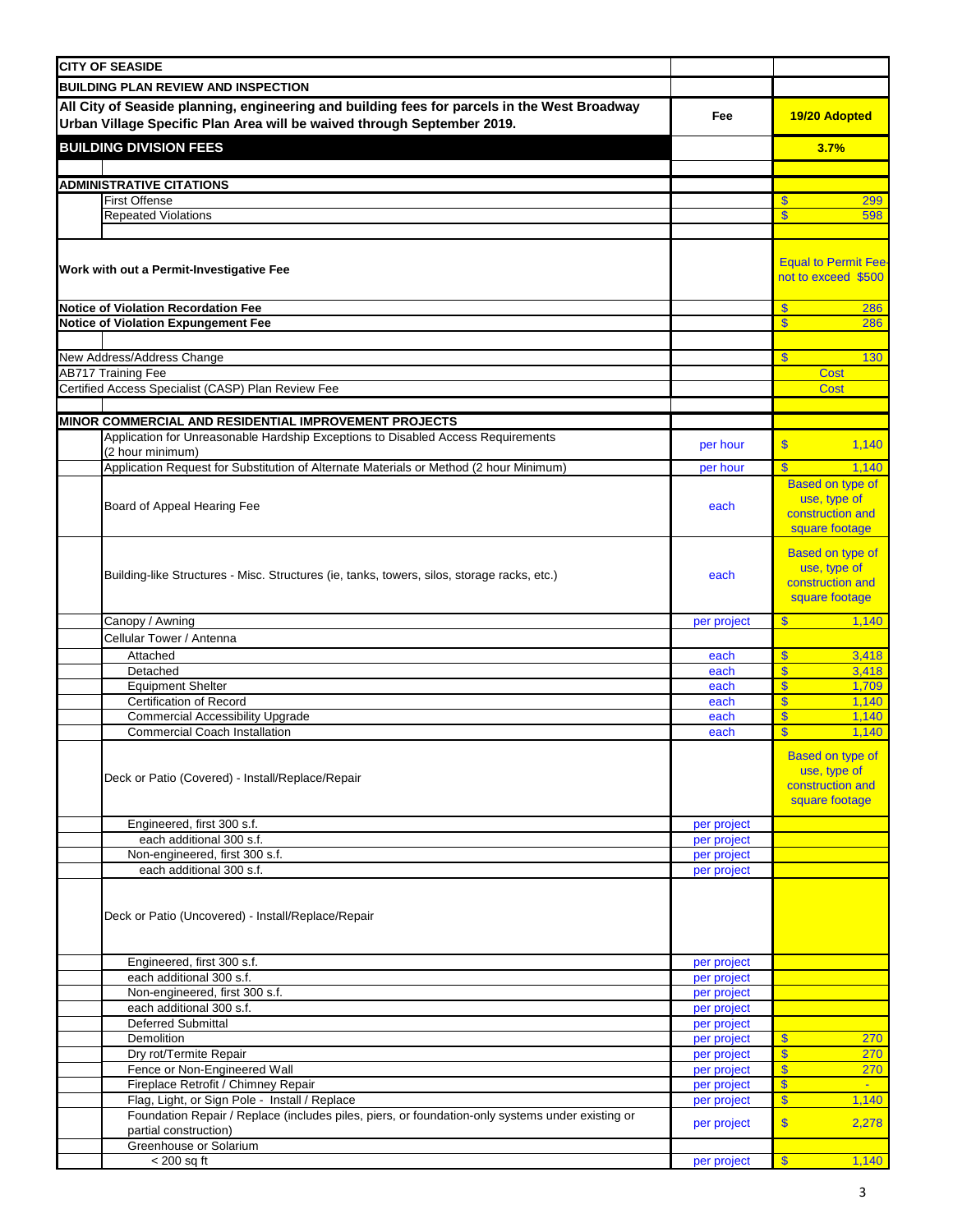| <b>ICITY OF SEASIDE</b>                                                                                                                                                                                                                                       |             |               |
|---------------------------------------------------------------------------------------------------------------------------------------------------------------------------------------------------------------------------------------------------------------|-------------|---------------|
| <b>BUILDING PLAN REVIEW AND INSPECTION</b>                                                                                                                                                                                                                    |             |               |
| All City of Seaside planning, engineering and building fees for parcels in the West Broadway<br>Urban Village Specific Plan Area will be waived through September 2019.                                                                                       | Fee         | 19/20 Adopted |
| 200 - 1,000 sq ft                                                                                                                                                                                                                                             | per project | 2.278         |
| $> 1,000$ sq ft                                                                                                                                                                                                                                               | per project | 2.849         |
| Minor Repairs (for items otherwise not listed, for the purpose of reconstruction, renewal, or<br>maintenance of any part of an existing structure - requiring not more than two inspections) (Includes<br>Mechanical equipment with structural modifications) | per project | 270           |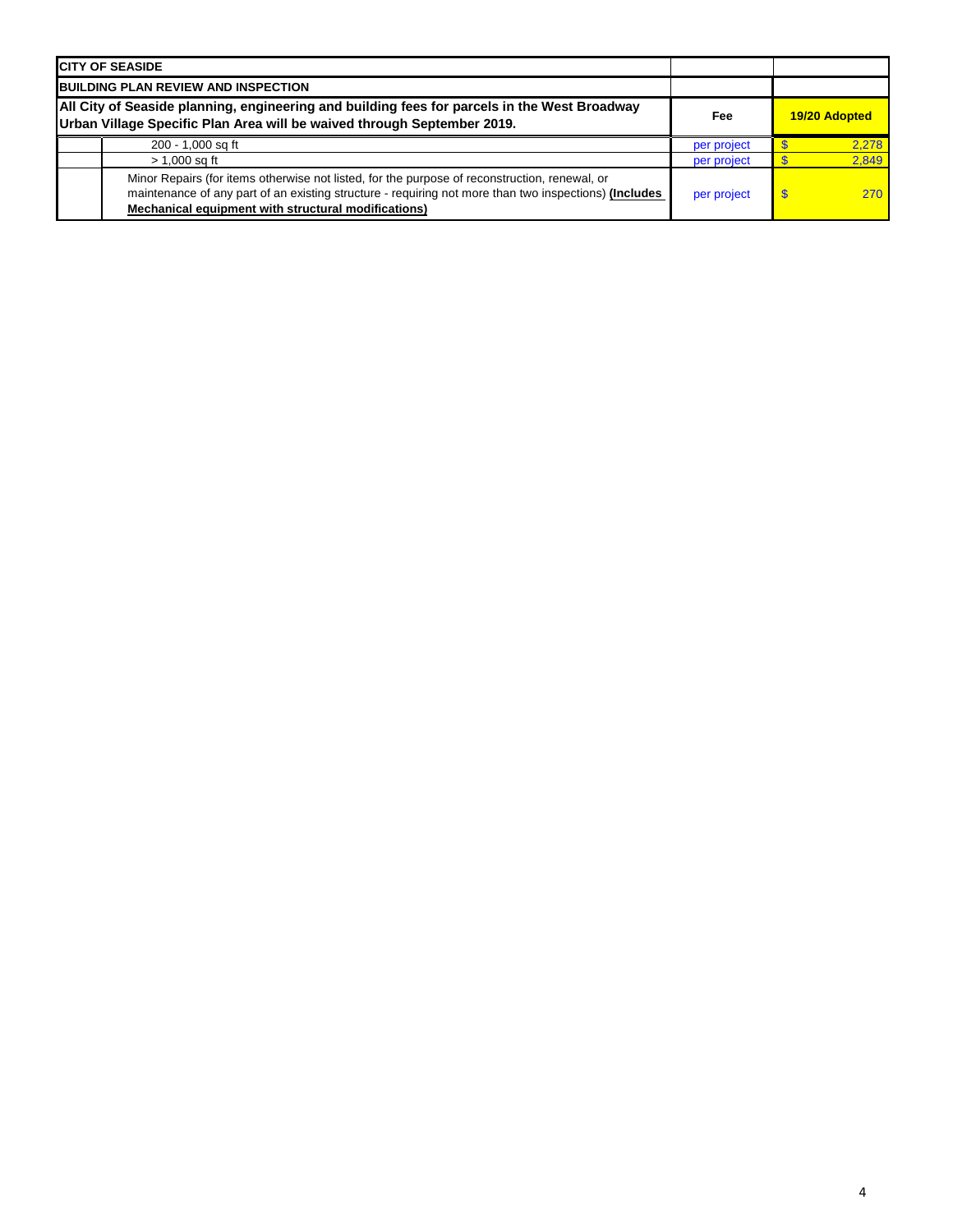| <b>CITY OF SEASIDE</b>                                                                                                                                                  |             |                                    |
|-------------------------------------------------------------------------------------------------------------------------------------------------------------------------|-------------|------------------------------------|
| <b>BUILDING PLAN REVIEW AND INSPECTION</b>                                                                                                                              |             |                                    |
| All City of Seaside planning, engineering and building fees for parcels in the West Broadway<br>Urban Village Specific Plan Area will be waived through September 2019. | Fee         | 19/20 Adopted                      |
| <b>Outsourced Plan Review Processing Fee</b>                                                                                                                            | per hour    | $\overline{\mathbb{S}}$<br>569     |
| Partition                                                                                                                                                               | per project | $\overline{\mathbf{S}}$<br>270     |
| Pools and Spas - Commercial                                                                                                                                             |             |                                    |
| Pool & Spa Combo                                                                                                                                                        | per project | $\overline{\mathbf{S}}$<br>2,278   |
| Pool - New Install                                                                                                                                                      | per project | $\overline{\mathbb{S}}$<br>2,278   |
| Pool - Remodel                                                                                                                                                          | per project | \$<br>1,140                        |
| Spa - New Install                                                                                                                                                       | per project | \$<br>1,140                        |
| Pools and Spas - Residential - Above Ground                                                                                                                             |             | $\overline{\mathbb{S}}$<br>179     |
| <b>Registration of Abandoned Property</b>                                                                                                                               |             | $\overline{\mathbb{S}}$<br>59      |
| Re-Plastering, or Wet Sand Blasting                                                                                                                                     |             |                                    |
| $<$ 20 sq ft                                                                                                                                                            | per project | $\overline{\mathbf{S}}$<br>853     |
| 20 - 200 sq ft                                                                                                                                                          | per project | $\overline{\mathbf{S}}$<br>853     |
| > 200 sq ft                                                                                                                                                             | per project | $\overline{\mathbf{S}}$<br>853     |
| Re-Roof: \$157 for 1st 10 Squares. Add \$75 for each additional Squares                                                                                                 |             | $\overline{\mathbf{S}}$<br>179     |
| <b>Retaining Wall</b>                                                                                                                                                   |             |                                    |
| Engineered                                                                                                                                                              | per project | $\overline{\mathbb{S}}$<br>359     |
| Non-Engineered                                                                                                                                                          | per project | $\overline{\mathbb{S}}$<br>270     |
| Seizmic Retrofit                                                                                                                                                        |             |                                    |
| $< 5,000$ Sq Ft                                                                                                                                                         | per project | $\overline{\mathbb{S}}$<br>2,562   |
| > 5,000 Sq Ft.                                                                                                                                                          | per project | $\overline{\mathbf{S}}$<br>3,702   |
| Stair Repair / Replace                                                                                                                                                  | per project | $\overline{\mathbf{S}}$<br>270     |
| Siding / Stucco                                                                                                                                                         | per project | $\overline{\mathbf{S}}$<br>270     |
| Sign                                                                                                                                                                    |             |                                    |
| Non-Illuminated                                                                                                                                                         | per project | $\overline{\mathbf{S}}$<br>179     |
| Illuminated                                                                                                                                                             | per project | $\overline{\mathbf{S}}$<br>179     |
| Monument                                                                                                                                                                |             | $\overline{\mathbb{S}}$<br>1,140   |
|                                                                                                                                                                         | per project |                                    |
| Solar / PV System -<br>Residential Permit and Inspection-\$500 plus \$15 per kilowatt for each above 15kw                                                               |             | Variable                           |
| Non-Residential and commercial-\$1,000 plus \$7 per kilowatt for each kilowatt between 51kw and 250                                                                     | per project |                                    |
| kw, plus \$5 for every kilowatt above 250 kw                                                                                                                            | per project | Variable                           |
| Substandard Structure Inspection (includes code enforcement report)                                                                                                     | per project | $\overline{\mathbf{S}}$<br>1,140   |
| Certificate of Occupancy                                                                                                                                                |             | $\mathbf{\$}$<br>196               |
| Temporary Certificate of Occupancy                                                                                                                                      | per project | $$196 + deposit$                   |
| Trailer Coach Tiedown Inspection                                                                                                                                        | per project | $\overline{\mathbb{S}}$<br>1,140   |
| Garage Door Replacement                                                                                                                                                 |             | $\overline{\mathbf{S}}$<br>179     |
| Window / Door - Non-Structural                                                                                                                                          |             |                                    |
| First 10 windows / doors                                                                                                                                                | per project | $\boldsymbol{\mathsf{s}}$<br>270   |
| each add'l 10 windows/doors                                                                                                                                             | per project | $\overline{\mathbf{S}}$<br>90      |
| Window / Door - Structural                                                                                                                                              |             |                                    |
| First 10 windows / doors                                                                                                                                                | per project | $\overline{\mathbf{S}}$<br>359     |
| each add'l 10 windows/doors                                                                                                                                             | per project | $\overline{\mathbf{S}}$<br>120     |
| Additional Plan Check required in excess of standard                                                                                                                    | per hour    | \$271/Hour<br><b>Minimum</b>       |
| Additional Inspection required in excess of standard / ReInspection                                                                                                     | per hour    | \$271/Hour<br><b>Minimum</b>       |
| Plan Check outside of normal business hours or applicant requested fast-tracking (3 hour minimum)                                                                       | per hour    | \$<br>1,709                        |
| Plan Check outside of normal business hours or applicant requested fast-tracking (4 hour minimum)                                                                       | per hour    | $\boldsymbol{\mathsf{S}}$<br>2,278 |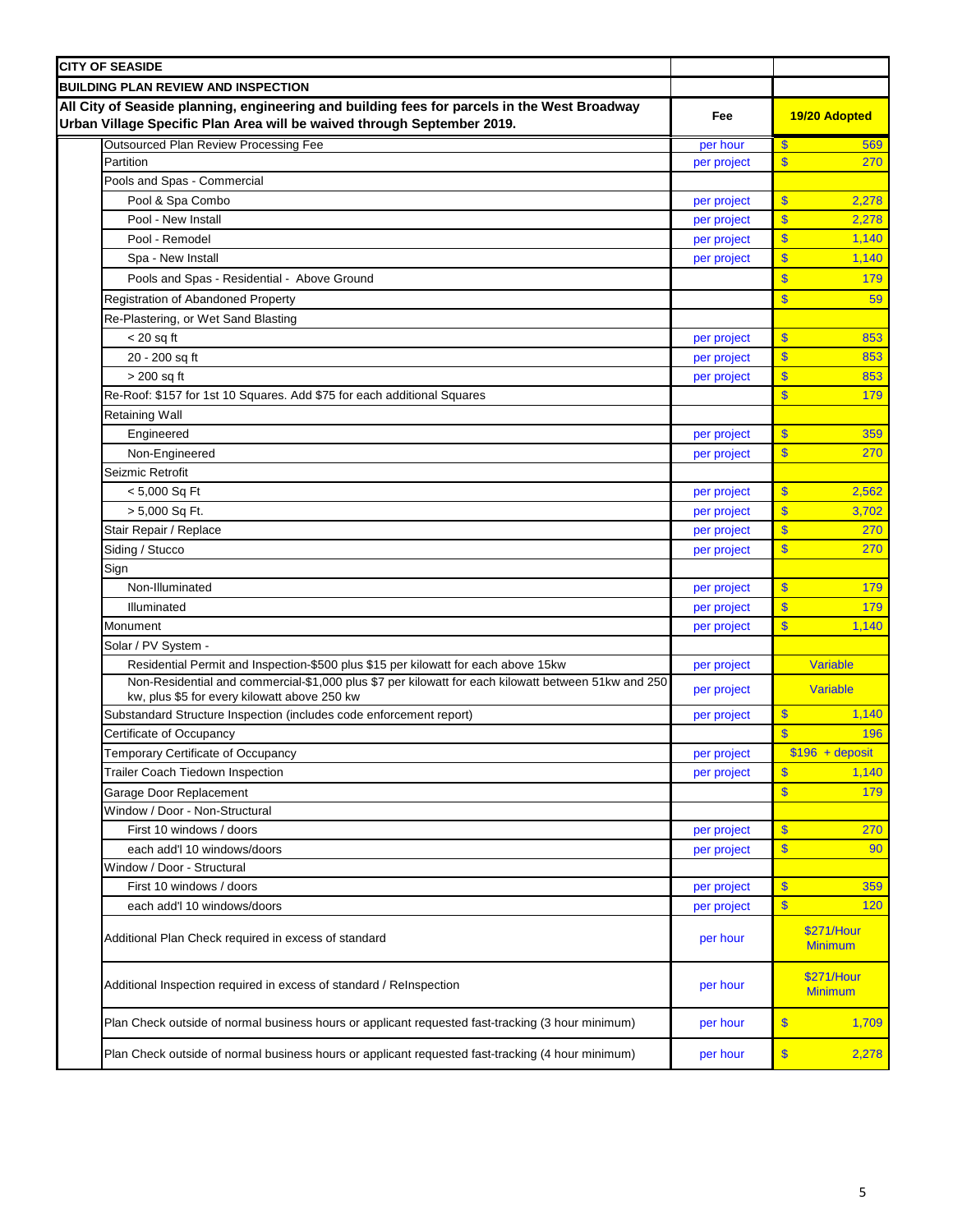| <b>CITY OF SEASIDE</b>                                                                                                                                                                                                                                             |          |                                      |
|--------------------------------------------------------------------------------------------------------------------------------------------------------------------------------------------------------------------------------------------------------------------|----------|--------------------------------------|
| <b>BUILDING PLAN REVIEW AND INSPECTION</b>                                                                                                                                                                                                                         |          |                                      |
| All City of Seaside planning, engineering and building fees for parcels in the West Broadway<br>Urban Village Specific Plan Area will be waived through September 2019.                                                                                            | Fee      | 19/20 Adopted                        |
|                                                                                                                                                                                                                                                                    |          |                                      |
| MECHANICAL, PLUMBING, AND ELECTRICAL PERMITS (Not associated with an existing building permit)                                                                                                                                                                     |          |                                      |
| Plan Review                                                                                                                                                                                                                                                        | per hour | $\mathbf{\$}$<br>569                 |
| Other Mechanical, Plumbing, or Electrical Inspections not otherwise listed below                                                                                                                                                                                   | per hour | $\mathbf{\$}$<br>270                 |
|                                                                                                                                                                                                                                                                    |          |                                      |
| <b>Mechanical Permit Fees</b>                                                                                                                                                                                                                                      |          |                                      |
| Install/Relocate each forced air or gravity-type furnace or burner (including attached ducts and vents)                                                                                                                                                            |          | $\mathbf{\$}$<br>359                 |
| Repair/alteration/addition to each heating appliance, refrigeration unit, cooling unit, absorption unit or<br>each heating, cooling, absorption or evaporative cooling system, including installation of controls<br>regulated by code.                            |          | \$31/each w/ \$271<br><b>Minimum</b> |
| Install, relocate each boiler or compressor, up to and including 3 HP, or each absorption system up to and<br>including 100,000 Btu/hr                                                                                                                             |          | \$<br>478                            |
| Each air-handling unit, including attached ducts. (Note: this fee shall not apply to an air-handling unit<br>which is a portion of a factory-assembled appliance, cooling unit, evaporative cooler, or absorption unit for<br>which a permit is required elsewhere |          | $\sqrt{3}$<br>478                    |
| Each ventilation system which is not a portion of any heating or air conditioning system authorized by a<br>permit.                                                                                                                                                |          | $\overline{\mathbb{S}}$<br>1,423     |
| Residential - installation of each hood which is served by mechanical exhaust, including the ducts for such<br>hood                                                                                                                                                |          | $\overline{\mathbb{S}}$<br>270       |
| Commercial - installation of each hood which is served by mechanical exhaust, including the ducts for<br>such hood                                                                                                                                                 |          | $\overline{\mathbb{S}}$<br>3,132     |
| Each appliance or piece of equipment regulated by this code but not classed in other appliance<br>categories, or for which no other fee is listed in the code                                                                                                      |          | $\overline{\mathbb{S}}$<br>270       |
| <b>Plumbing and Gas Permit Fees</b>                                                                                                                                                                                                                                |          |                                      |
| Each plumbing fixture or trap or set of fixtures on one trap (including water, drainage, piping, and backflow<br>protection therefore)                                                                                                                             |          | \$31/each w/ \$271<br><b>Minimum</b> |
| Each building sewer                                                                                                                                                                                                                                                |          | $\mathbf{\$}$<br>270                 |
| Each water heater and/or vent                                                                                                                                                                                                                                      |          | $\boldsymbol{\mathsf{S}}$<br>179     |
| nstallation, alteration, or repair of wall heater                                                                                                                                                                                                                  |          | $\mathbf{\$}$<br>179                 |
| Each industrial waste pretreatment interceptor including its trap and vent, excepting kitchen-type grease<br>interceptors functioning as fixture traps                                                                                                             |          | $\overline{\mathbb{S}}$<br>1,709     |
| Installation, alteration, or repair of water piping and/or water treating equipment                                                                                                                                                                                |          | \$271 - For single<br>line           |
| Installation, alteration, or repair of gas piping and/or gas treating equipment                                                                                                                                                                                    |          | \$271 - For single<br>line           |
| Repair or alteration of drainage or vent piping                                                                                                                                                                                                                    |          | \$271 - For single<br>line           |
|                                                                                                                                                                                                                                                                    |          | \$359 - For multiple<br>lines        |
| Each lawn sprinkler system on any one meter, including backflow protection devices                                                                                                                                                                                 |          | $\mathbf{s}$<br>270                  |
| Backflow devices not included in other fee services (e.g., building sewer) each unit                                                                                                                                                                               |          | $\mathbf{s}$<br>270                  |
| Gas test                                                                                                                                                                                                                                                           |          | $\overline{\mathbb{S}}$<br>179       |
| Sewer lateral test                                                                                                                                                                                                                                                 |          | $\overline{\mathbf{S}}$<br>270       |
|                                                                                                                                                                                                                                                                    |          |                                      |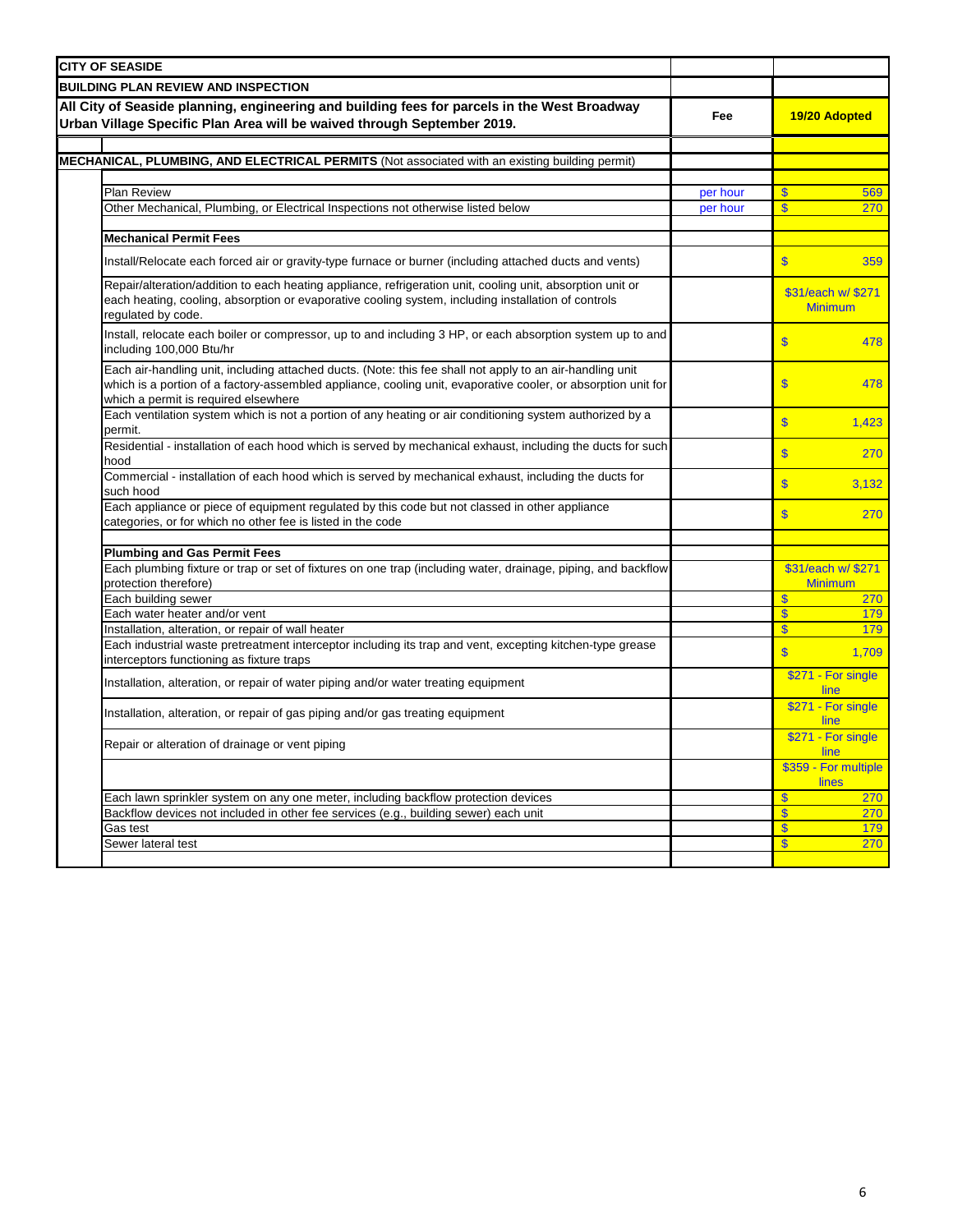| <b>CITY OF SEASIDE</b>                                                                                                                                                                                                                                                                                                                                                                                      |     |                                       |
|-------------------------------------------------------------------------------------------------------------------------------------------------------------------------------------------------------------------------------------------------------------------------------------------------------------------------------------------------------------------------------------------------------------|-----|---------------------------------------|
| <b>BUILDING PLAN REVIEW AND INSPECTION</b>                                                                                                                                                                                                                                                                                                                                                                  |     |                                       |
| All City of Seaside planning, engineering and building fees for parcels in the West Broadway<br>Urban Village Specific Plan Area will be waived through September 2019.                                                                                                                                                                                                                                     | Fee | 19/20 Adopted                         |
| <b>Electrical Permit Fees</b>                                                                                                                                                                                                                                                                                                                                                                               |     |                                       |
| <b>Temporary Power Service</b>                                                                                                                                                                                                                                                                                                                                                                              |     |                                       |
| Temporary service power pole or pedestal, including all pole or pedestal-mounted receptacle outlets and<br>appurtenances                                                                                                                                                                                                                                                                                    |     | \$271 - If not incl. w/<br>new permit |
| Temporary distribution system and temporary lighting and receptacle outlets for construction sites,<br>decorative lighting, Christmas tree sales lots, etc.                                                                                                                                                                                                                                                 |     | $\overline{\mathbf{S}}$<br>270        |
| 15 or 20 amp - each 10 circuits                                                                                                                                                                                                                                                                                                                                                                             |     | $\mathbf{s}$<br>270                   |
| 25 to 40 amp circuits                                                                                                                                                                                                                                                                                                                                                                                       |     | $\mathbf{\hat{s}}$<br>853             |
| 50 to 175 amp circuits                                                                                                                                                                                                                                                                                                                                                                                      |     | $\mathbf{\$}$<br>853                  |
|                                                                                                                                                                                                                                                                                                                                                                                                             |     |                                       |
| Receptacle, Switch and Lighting Outlets                                                                                                                                                                                                                                                                                                                                                                     |     |                                       |
| Receptacle, switch and lighting outlets at which current is used or controlled, except services, feeders and<br>meters                                                                                                                                                                                                                                                                                      |     |                                       |
| Each 10 (or portion thereof)                                                                                                                                                                                                                                                                                                                                                                                |     | $\mathbf{s}$<br>270                   |
|                                                                                                                                                                                                                                                                                                                                                                                                             |     |                                       |
| <b>Residential Appliances</b>                                                                                                                                                                                                                                                                                                                                                                               |     |                                       |
| Fixed residential appliances or receptacle outlets for same, including wall-mounted electric ovens, counter<br>mounted cooking tops, electric ranges, self-contained room console or through-wall air conditioners,<br>space heaters, food waste grinders, dishwashers, washing machines, water heaters, clothes dryers, or<br>other motor-operated appliances not exceeding one horsepower (HP) in rating. |     | \$11.45 each w/<br>\$168 Minimum      |
| <b>Non-residential Appliances</b>                                                                                                                                                                                                                                                                                                                                                                           |     |                                       |
| Residential appliances and self-contained factory-wired nonresidential appliances, including medical and<br>dental devices, food, beverage, and ice cream cabinets; illuminated show cases, drinking fountains,<br>vending machines, laundry machines, or other                                                                                                                                             |     | \$24.02 each w/<br>\$260 Minimum      |
| <b>Power Apparatus</b>                                                                                                                                                                                                                                                                                                                                                                                      |     |                                       |
| Motors, generators, transformers, rectifiers, synchronous converters, capacitors, industrial heating, air<br>conditioners and heat pumps, cooking or baking equipment, and other apparatus, as follows: Note: these<br>fees include all switches, circuit break                                                                                                                                             |     | \$<br>270                             |
|                                                                                                                                                                                                                                                                                                                                                                                                             |     |                                       |
| <b>Busways</b><br>Trolley and plug-in-type busways - each 100 l.f. or fraction thereof (An additional fee will be required for<br>lighting fixtures, motors and other appliances that are connected to trolley and plug-in type busways. No<br>fee is required for portable tools.                                                                                                                          |     | \$271 for each 100<br>feet            |
|                                                                                                                                                                                                                                                                                                                                                                                                             |     |                                       |
| <b>New Services or Additional Panels</b><br>Services Note: An additional fee may apply (underground) or (overhead) to Power Company for                                                                                                                                                                                                                                                                     |     |                                       |
| reconnection or upgrade of any service                                                                                                                                                                                                                                                                                                                                                                      |     | $\mathbf{\$}$<br>270                  |
| 600 volts or less and not over 200 amperes in rating                                                                                                                                                                                                                                                                                                                                                        |     | $\mathbf{\$}$<br>270                  |
| 600 volts or less and over 200 amperes in rating                                                                                                                                                                                                                                                                                                                                                            |     | $\mathbf{\hat{s}}$<br>359             |
| 600 volts or over 1,000 amperes in rating                                                                                                                                                                                                                                                                                                                                                                   |     | $\mathbf{s}$<br>270                   |
|                                                                                                                                                                                                                                                                                                                                                                                                             |     |                                       |
| Miscellaneous Apparatus, Conduits, and Conductors                                                                                                                                                                                                                                                                                                                                                           |     |                                       |
| Electrical apparatus, conduits, and conductors for which a permit is required, but for which no fee is<br>set forth. (This fee is not applicable when a fee is paid for one or more services, outlets, fixtures,<br>appliances, power apparatus, busways, signs)                                                                                                                                            |     | $\boldsymbol{\mathsf{s}}$<br>270      |
|                                                                                                                                                                                                                                                                                                                                                                                                             |     |                                       |
| <b>Plan review</b><br>Hourly Rate                                                                                                                                                                                                                                                                                                                                                                           |     | $\mathbf{\$}$<br>270                  |
| 90 Day Plan Review Extension                                                                                                                                                                                                                                                                                                                                                                                |     | 25% Original Fee                      |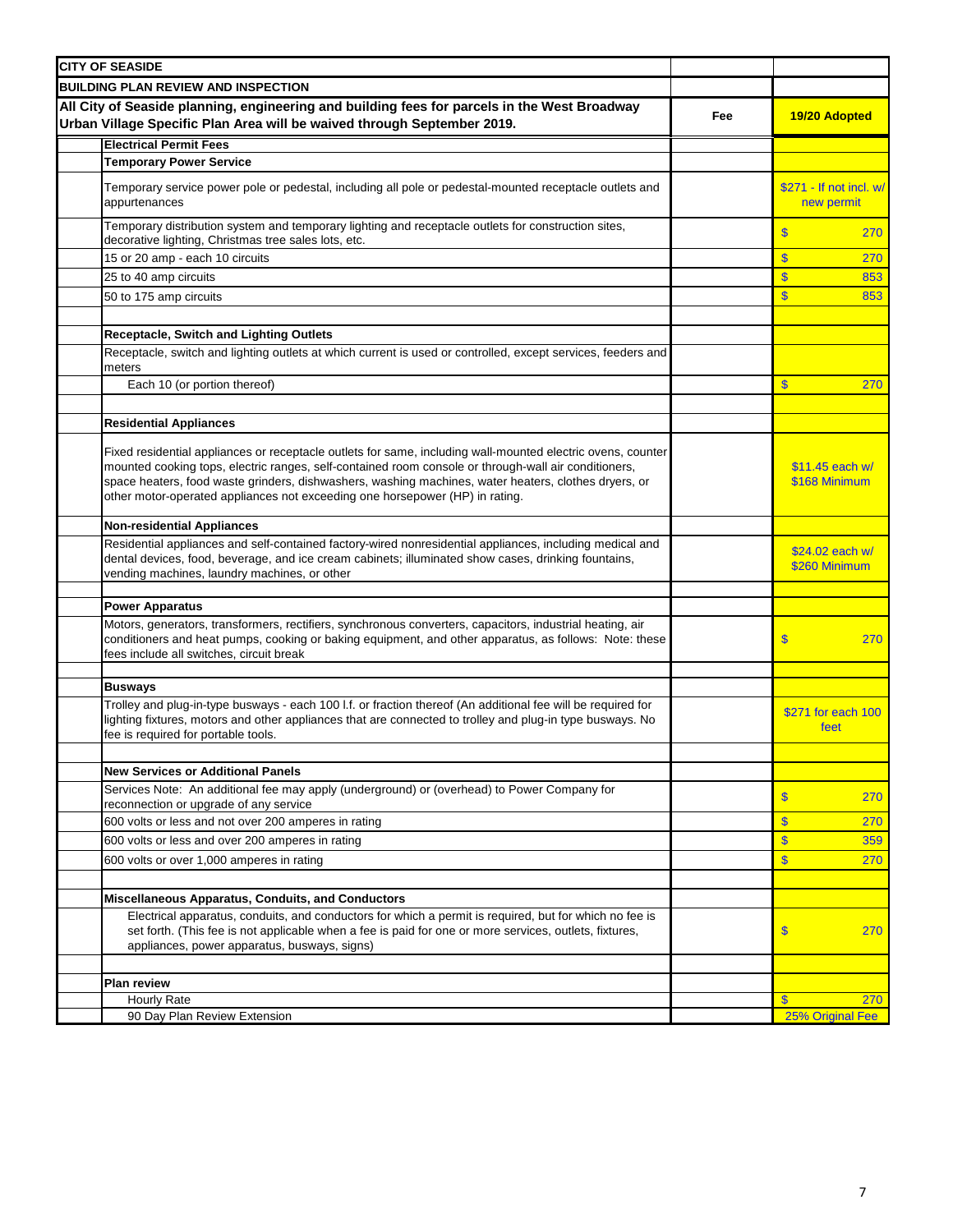**BUILDING DEPARTMENT**

**2019-20 Fees for New Construction, Additions and Major Remodels - Plan Check**

|                                                                                                                                                                                                                                                                                                                  |                            |          | Fire Rating Type I, II |          |                                                      |          | Fire Rating Type IIA, III, IVA |                                                      |              |                  | Fire Rating Type IIB, IIB, IV, VB |          |                                                      |
|------------------------------------------------------------------------------------------------------------------------------------------------------------------------------------------------------------------------------------------------------------------------------------------------------------------|----------------------------|----------|------------------------|----------|------------------------------------------------------|----------|--------------------------------|------------------------------------------------------|--------------|------------------|-----------------------------------|----------|------------------------------------------------------|
| <b>Occupancy Type and Class</b>                                                                                                                                                                                                                                                                                  | <b>Fee Unit</b>            |          | <b>Base Cost</b>       |          | Cost Per S.F.<br><b>Between</b><br><b>Thresholds</b> |          | <b>Base Cost</b>               | Cost Per S.F.<br><b>Between</b><br><b>Thresholds</b> |              | <b>Base Cost</b> |                                   |          | Cost Per S.F.<br><b>Between</b><br><b>Thresholds</b> |
|                                                                                                                                                                                                                                                                                                                  | $\mathbf{2}$               |          |                        |          |                                                      |          |                                |                                                      |              |                  |                                   |          |                                                      |
| <b>LEVEL OF EFFORT</b>                                                                                                                                                                                                                                                                                           |                            |          |                        | 1.5      |                                                      |          |                                | 1.25                                                 |              |                  |                                   | 1        |                                                      |
|                                                                                                                                                                                                                                                                                                                  |                            |          |                        |          |                                                      |          |                                |                                                      |              |                  |                                   |          |                                                      |
| Commercial Uses - Structural (All newly<br>constructed, added, or structurally<br>remodeled space for non-residential<br>occupancies classified as CBC Group A, B,<br>E, F, H, I, M, S or other commercial<br>occupancies not specifically addressed<br>elsewhere in this Fee Schedule                           |                            |          |                        |          |                                                      |          |                                |                                                      |              |                  |                                   |          |                                                      |
| Square Footage:                                                                                                                                                                                                                                                                                                  |                            |          |                        |          |                                                      |          |                                |                                                      |              |                  |                                   |          |                                                      |
| 500                                                                                                                                                                                                                                                                                                              | per project                | \$       | 4,592.97               | \$       | 1.02                                                 | \$       | 3,061.98                       | \$                                                   | 0.68         | \$               | 2.449.59                          | \$       | 0.54                                                 |
| 2,000                                                                                                                                                                                                                                                                                                            | per project                | \$       | 6,123.27               | \$       | 1.70                                                 | \$       | 4,082.18                       | \$                                                   | 1.13         | \$               | 3,265.74                          | \$       | 0.91                                                 |
| 5,000                                                                                                                                                                                                                                                                                                            | per project                | \$       | 11,224.95              | \$       | 1.43                                                 | \$       | 7,483.30                       | \$                                                   | 0.95         | \$               | 5,986.64                          | \$       | 0.76                                                 |
| 10,000                                                                                                                                                                                                                                                                                                           | per project                | \$<br>\$ | 18,371.93<br>30,618.45 | \$<br>\$ | 0.82<br>1.22                                         | \$<br>\$ | 12,247.95                      | \$<br>\$                                             | 0.54         | \$<br>\$         | 9,798.36<br>16,329.84             | \$<br>\$ | 0.44                                                 |
| 25,000                                                                                                                                                                                                                                                                                                           | per project                |          |                        |          |                                                      |          | 20,412.30                      |                                                      | 0.82         |                  |                                   |          | 0.65                                                 |
| <b>Commercial Residential and Multifamily</b><br>Residential Uses - (All newly constructed,<br>added, or structurally remodeled space for<br>residential occupancies classified as CBC<br>Group R (except R-3), or other residential<br>occupancies not specifically addressed<br>elsewhere in this Fee Schedule |                            |          |                        |          |                                                      |          |                                |                                                      |              |                  |                                   |          |                                                      |
| Square Footage:                                                                                                                                                                                                                                                                                                  |                            |          |                        |          |                                                      |          |                                |                                                      |              |                  |                                   |          |                                                      |
| 1,000                                                                                                                                                                                                                                                                                                            | per project                | \$       | 6,123.27               | \$       | 0.77                                                 | \$       | 4,082.18                       | \$                                                   | 0.51         | \$               | 3,265.74                          | \$       | 0.41                                                 |
| 5,000                                                                                                                                                                                                                                                                                                            | per project                | \$       | 9,185.97               | \$       | 0.92                                                 | \$       | 6,123.98                       | \$                                                   | 0.61         | \$               | 4,899.18                          | \$       | 0.49                                                 |
| 10,000                                                                                                                                                                                                                                                                                                           | per project                | \$       | 13,779.13              | \$       | 0.47                                                 | \$       | 9,186.08                       | \$                                                   | 0.31         | \$               | 7,348.87                          | \$       | 0.25                                                 |
| 50,000                                                                                                                                                                                                                                                                                                           | per project                | \$       | 32,658.81              | \$       | 0.33                                                 | \$       | 21,772.54                      | \$                                                   | 0.22         | \$               | 17,418.03                         | \$       | 0.17                                                 |
| 100,000                                                                                                                                                                                                                                                                                                          | per project                | \$       | 48,988.23              | \$       | 0.49                                                 | \$       | 32,658.82                      | \$                                                   | 0.33         | \$               | 26,127.06                         | \$       | 0.26                                                 |
| Attached and Detached Accessory and<br>Utility Uses - (All newly constructed, added,<br>or structurally remodeled space for utility<br>and accessory occupancies classified as<br>CBC Group U, or other utility and accessory<br>occupancies not specifically addressed<br>elsewhere in this Fee Schedule        |                            |          |                        |          |                                                      |          |                                |                                                      |              |                  |                                   |          |                                                      |
| Square Footage:                                                                                                                                                                                                                                                                                                  |                            |          |                        |          |                                                      |          |                                |                                                      |              |                  |                                   |          |                                                      |
| 100                                                                                                                                                                                                                                                                                                              | per project                | \$       | 255.04                 | \$       | 2.55                                                 | \$       | 170.03                         | \$                                                   | 1.70         | \$               | 136.02                            | \$       | 1.36                                                 |
| 200                                                                                                                                                                                                                                                                                                              | per project                | \$       | 510.08                 | \$       | 1.28                                                 | \$       | 340.06 \$                      |                                                      | 0.85         | \$               | 272.05                            | \$       | 0.68                                                 |
| 600                                                                                                                                                                                                                                                                                                              | per project                | \$       | 1,020.19               | \$       | 1.28                                                 | \$       | $680.13$ \$                    |                                                      | 0.85         | \$               | 544.10                            | \$       | 0.68                                                 |
| 1,000<br>1,500                                                                                                                                                                                                                                                                                                   | per project<br>per project | \$<br>\$ | 1,530.27<br>1,785.32   | \$<br>\$ | 0.51<br>0.51                                         | \$<br>\$ | $1,020.18$ \$<br>1,190.21      | \$                                                   | 0.34<br>0.34 | \$<br>\$         | 816.15<br>952.17                  | \$<br>\$ | 0.27<br>0.27                                         |
| 2,000                                                                                                                                                                                                                                                                                                            | per project                | \$       | 2,040.36               | \$       | 1.02                                                 | \$       | 1,360.24 \$                    |                                                      | 0.68         | \$               | $1,088.19$ \$                     |          | 0.54                                                 |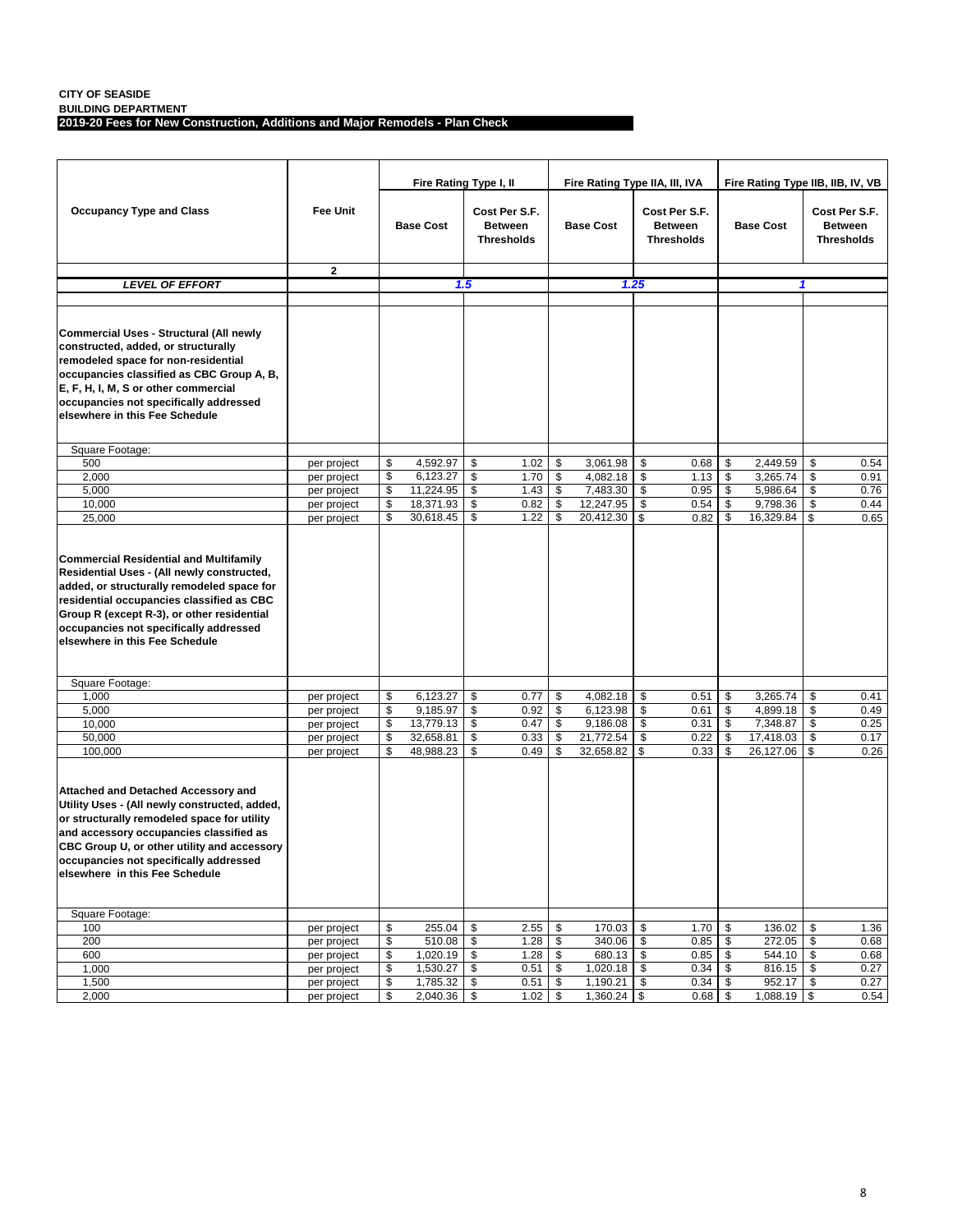**BUILDING DEPARTMENT**

**2019-20 Fees for New Construction, Additions and Major Remodels - Plan Check**

|                                                                                                                                                                                                                                                                                                                       |                 |                  | Fire Rating Type I, II |                                                      |    | Fire Rating Type IIA, III, IVA |                                                      |                  | Fire Rating Type IIB, IIB, IV, VB |                                                      |      |
|-----------------------------------------------------------------------------------------------------------------------------------------------------------------------------------------------------------------------------------------------------------------------------------------------------------------------|-----------------|------------------|------------------------|------------------------------------------------------|----|--------------------------------|------------------------------------------------------|------------------|-----------------------------------|------------------------------------------------------|------|
| <b>Occupancy Type and Class</b>                                                                                                                                                                                                                                                                                       | <b>Fee Unit</b> | <b>Base Cost</b> |                        | Cost Per S.F.<br><b>Between</b><br><b>Thresholds</b> |    | <b>Base Cost</b>               | Cost Per S.F.<br><b>Between</b><br><b>Thresholds</b> | <b>Base Cost</b> |                                   | Cost Per S.F.<br><b>Between</b><br><b>Thresholds</b> |      |
|                                                                                                                                                                                                                                                                                                                       | $\mathbf{2}$    |                  |                        |                                                      |    |                                |                                                      |                  |                                   |                                                      |      |
| <b>LEVEL OF EFFORT</b>                                                                                                                                                                                                                                                                                                |                 | 1.5              |                        |                                                      |    | 1.25                           |                                                      |                  |                                   | 1                                                    |      |
|                                                                                                                                                                                                                                                                                                                       |                 |                  |                        |                                                      |    |                                |                                                      |                  |                                   |                                                      |      |
| Shell Buildings for all Commercial Uses -<br>(The enclosure for all newly constructed,<br>added, or structurally remodeled space for<br>non-residential occupancies classified as<br>CBC Group A, B, E, F, H, I, M, S or other<br>commercial occupancies not specifically<br>addressed elsewhere in this Fee Schedule |                 |                  |                        |                                                      |    |                                |                                                      |                  |                                   |                                                      |      |
| Square Footage:                                                                                                                                                                                                                                                                                                       |                 |                  |                        |                                                      |    |                                |                                                      |                  |                                   |                                                      |      |
| 500                                                                                                                                                                                                                                                                                                                   | per project     | \$<br>4,997.04   | \$                     | 1.43                                                 | \$ | 3,331.36                       | \$<br>0.95                                           | \$               | 2.665.09                          | \$                                                   | 0.76 |
| 2,000                                                                                                                                                                                                                                                                                                                 | per project     | \$<br>7,137.78   | \$                     | 1.19                                                 | \$ | 4,758.52                       | \$<br>0.79                                           | \$               | 3,806.82                          | \$                                                   | 0.63 |
| 5,000                                                                                                                                                                                                                                                                                                                 | per project     | \$<br>10,707.67  | \$                     | 0.86                                                 | \$ | 7,138.45                       | \$<br>0.57                                           | \$               | 5,710.76                          | \$                                                   | 0.46 |
| 10,000                                                                                                                                                                                                                                                                                                                | per project     | \$<br>14,991.13  | \$                     | 0.78                                                 | \$ | 9,994.09                       | \$<br>0.52                                           | \$               | 7,995.27                          | \$                                                   | 0.41 |
| 25,000                                                                                                                                                                                                                                                                                                                | per project     | \$<br>26,650.23  | \$                     | 1.07                                                 | \$ | 17,766.82                      | \$<br>0.71                                           | \$               | 14,213.45                         | \$                                                   | 0.57 |
| <b>Commercial Tenant Improvement - Non</b><br>Structural - (Non-structurally remodeled<br>space for non-residential occupancies<br>classified as CBC Group A, B, E, F, H, I, M, S<br>or other commercial occupancies not<br>specifically addressed elsewhere in this Fee<br><b>Schedule</b>                           |                 |                  |                        |                                                      |    |                                |                                                      |                  |                                   |                                                      |      |
| Square Footage:                                                                                                                                                                                                                                                                                                       |                 |                  |                        |                                                      |    |                                |                                                      |                  |                                   |                                                      |      |
| 500                                                                                                                                                                                                                                                                                                                   | per project     | \$<br>3,062.70   | \$                     | 1.02                                                 | \$ | 2,041.80                       | \$<br>0.68                                           | \$               | 1,633.44                          | \$                                                   | 0.54 |
| 2,000                                                                                                                                                                                                                                                                                                                 | per project     | \$<br>4,592.97   | \$                     | 0.77                                                 | \$ | 3,061.98                       | \$<br>0.51                                           | \$               | 2,449.59                          | \$                                                   | 0.41 |
| 5,000                                                                                                                                                                                                                                                                                                                 | per project     | \$<br>6,888.40   | \$                     | 0.46                                                 | \$ | 4,592.26                       | \$<br>0.31                                           | \$               | 3,673.81                          | \$                                                   | 0.25 |
| 10,000                                                                                                                                                                                                                                                                                                                | per project     | \$<br>9,185.97   | \$                     | 0.41                                                 | \$ | 6,123.98                       | \$<br>0.27                                           | \$               | 4,899.18                          | \$                                                   | 0.22 |
| 25,000                                                                                                                                                                                                                                                                                                                | per project     | \$<br>15,309.21  | \$                     | 0.61                                                 | \$ | 10,206.14                      | \$<br>0.41                                           | \$               | 8,164.91                          | \$                                                   | 0.33 |
| One and Two Family Dwellings - Model<br>Home or Custom Plan Review - (All newly<br>constructed space for residential<br>occupancies classified as CBC Group R-3,<br>or other similar residential occupancies not<br>specifically addressed elsewhere)                                                                 |                 |                  |                        |                                                      |    |                                |                                                      |                  |                                   |                                                      |      |
| Square Footage:                                                                                                                                                                                                                                                                                                       |                 |                  |                        |                                                      |    |                                |                                                      |                  |                                   |                                                      |      |
| 1,000                                                                                                                                                                                                                                                                                                                 | per project     | \$<br>8,420.82   | \$                     | 1.53                                                 | \$ | 5,613.88                       | \$<br>1.02                                           | \$               | 4,491.10                          | \$                                                   | 0.82 |
| 2,500                                                                                                                                                                                                                                                                                                                 | per project     | \$<br>10,716.24  | \$                     | 2.55                                                 | \$ | 7,144.16 \$                    | 1.70                                                 | \$               | 5,715.33                          | \$                                                   | 1.36 |
| 4,000                                                                                                                                                                                                                                                                                                                 | per project     | \$<br>14,544.09  | \$                     | 3.95                                                 | \$ | 9,696.06 \$                    | 2.64                                                 | \$               | 7,756.85                          | \$                                                   | 2.11 |
| 6,000                                                                                                                                                                                                                                                                                                                 | per project     | \$<br>22,452.67  | \$                     | 2.55                                                 | \$ | 14,968.45 \$                   | 1.70                                                 | \$               | 11,974.76                         | \$                                                   | 1.36 |
| 8,000                                                                                                                                                                                                                                                                                                                 | per project     | \$<br>27,555.75  | \$                     | 3.44                                                 | \$ | 18,370.50 \$                   | 2.30                                                 | \$               | 14,696.40 \$                      |                                                      | 1.84 |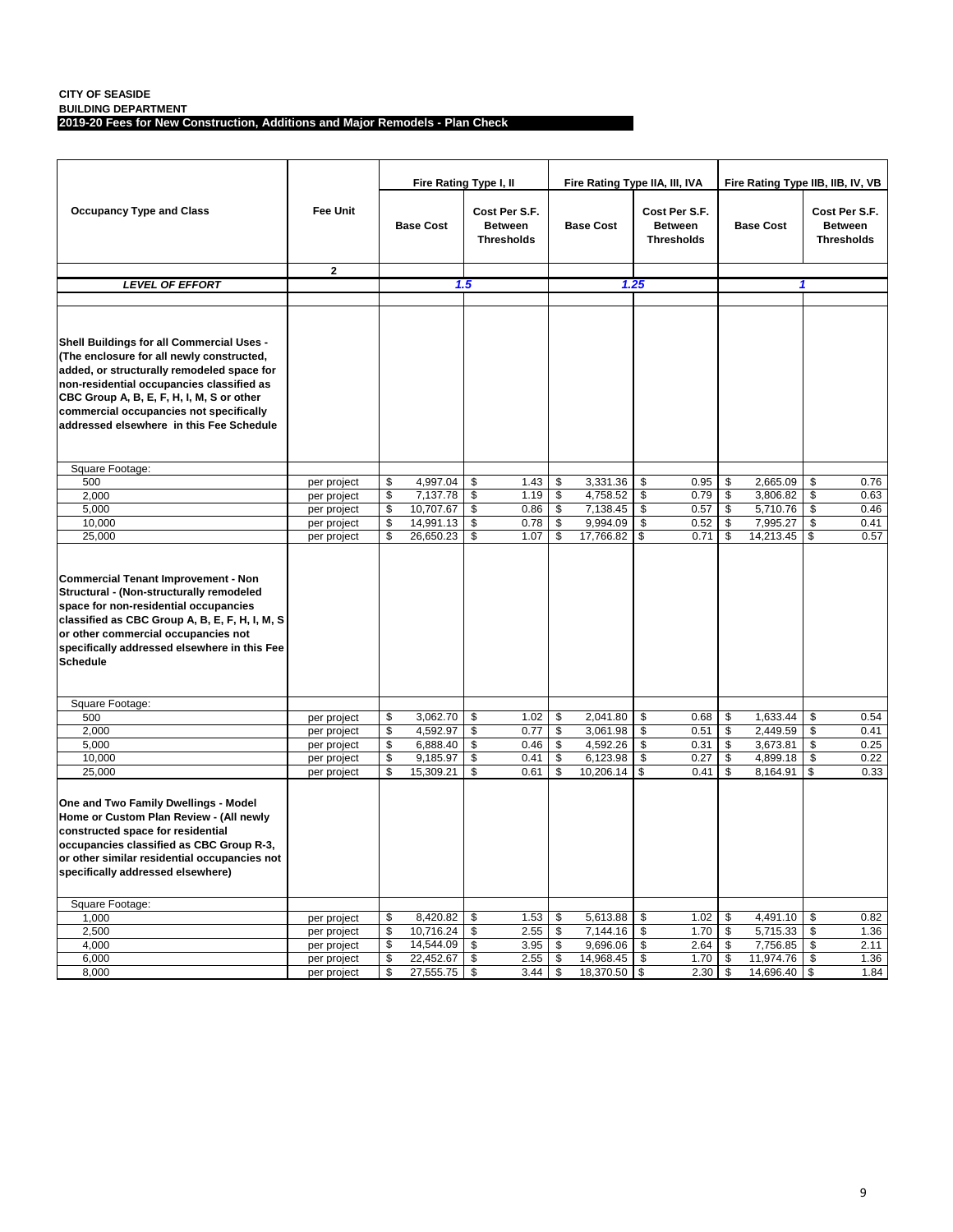**BUILDING DEPARTMENT**

**2019-20 Fees for New Construction, Additions and Major Remodels - Plan Check**

|                                                                                                                                                                                                                                                                                                            |                            |          | Fire Rating Type I, II   |                                                      |              |           | Fire Rating Type IIA, III, IVA |          |                                                      | Fire Rating Type IIB, IIB, IV, VB |                                   |                                                      |                             |  |
|------------------------------------------------------------------------------------------------------------------------------------------------------------------------------------------------------------------------------------------------------------------------------------------------------------|----------------------------|----------|--------------------------|------------------------------------------------------|--------------|-----------|--------------------------------|----------|------------------------------------------------------|-----------------------------------|-----------------------------------|------------------------------------------------------|-----------------------------|--|
| <b>Occupancy Type and Class</b>                                                                                                                                                                                                                                                                            | <b>Fee Unit</b>            |          | <b>Base Cost</b>         | Cost Per S.F.<br><b>Between</b><br><b>Thresholds</b> |              |           | <b>Base Cost</b>               |          | Cost Per S.F.<br><b>Between</b><br><b>Thresholds</b> |                                   | <b>Base Cost</b>                  | Cost Per S.F.<br><b>Between</b><br><b>Thresholds</b> |                             |  |
|                                                                                                                                                                                                                                                                                                            | $\mathbf{2}$               |          |                          |                                                      |              |           |                                |          |                                                      |                                   |                                   |                                                      |                             |  |
| <b>LEVEL OF EFFORT</b>                                                                                                                                                                                                                                                                                     |                            |          |                          | 1.5                                                  |              |           |                                | 1.25     |                                                      |                                   |                                   | 1                                                    |                             |  |
|                                                                                                                                                                                                                                                                                                            |                            |          |                          |                                                      |              |           |                                |          |                                                      |                                   |                                   |                                                      |                             |  |
| Residential Repeat / Subsequent Lot Plan<br>Check                                                                                                                                                                                                                                                          | per project                | \$       | 408.08                   |                                                      | N/A          | \$        | 408.08                         |          | N/A                                                  | \$                                | 408.08                            |                                                      | N/A                         |  |
| One and Two Family Dwellings - Inspection -<br>(All newly constructed space for residential<br>occupancies classified as CBC Group R-3,<br>or other similar residential occupancies not<br>specifically addressed elsewhere in this<br><b>Fee Schedule</b>                                                 |                            |          |                          |                                                      |              |           |                                |          |                                                      |                                   |                                   |                                                      |                             |  |
| Square Footage:                                                                                                                                                                                                                                                                                            |                            |          |                          |                                                      |              |           |                                |          |                                                      |                                   |                                   |                                                      |                             |  |
| 1,000                                                                                                                                                                                                                                                                                                      | per project                | \$       | $\blacksquare$           | \$                                                   | ٠            | \$        | $\blacksquare$                 | \$       | $\overline{\phantom{a}}$                             | \$                                | ٠                                 | \$                                                   | ٠                           |  |
| 2,500                                                                                                                                                                                                                                                                                                      | per project                | \$       | ÷,                       | \$                                                   | ÷,           | \$        | $\blacksquare$                 | \$       | ÷,                                                   | \$                                | $\blacksquare$                    | \$                                                   | $\blacksquare$              |  |
| 4,000<br>6,000                                                                                                                                                                                                                                                                                             | per project                | \$<br>\$ | $\Box$<br>$\blacksquare$ | \$<br>\$                                             | ÷.<br>÷.     | \$<br>\$  | $\omega$<br>×.                 | \$<br>\$ | $\blacksquare$<br>÷,                                 | \$<br>\$                          | $\mathcal{L}_{\mathcal{A}}$<br>×. | \$<br>\$                                             | $\blacksquare$<br>$\omega$  |  |
| 8,000                                                                                                                                                                                                                                                                                                      | per project<br>per project | \$       | $\overline{a}$           | \$                                                   | ä,           | \$        | ÷.                             | \$       | ÷.                                                   | \$                                |                                   | \$                                                   | $\mathcal{L}_{\mathcal{A}}$ |  |
| <b>Structural Residential Remodels and</b><br>Additions - (All newly constructed additions<br>to, or structurally remodeled areas of,<br>residential occupancies classified as CBC<br>Group R-3, or other similar residential<br>occupancies not specifically addressed<br>elsewhere in this Fee Schedule  |                            |          |                          |                                                      |              |           |                                |          |                                                      |                                   |                                   |                                                      |                             |  |
| Square Footage:                                                                                                                                                                                                                                                                                            |                            |          |                          |                                                      |              |           |                                |          |                                                      |                                   |                                   |                                                      |                             |  |
| 200                                                                                                                                                                                                                                                                                                        | per project                | \$       | 1,275.23                 | \$                                                   | 1.28         | \$        | 850.16                         | \$       | 0.85                                                 | \$                                | 680.12                            | \$                                                   | 0.68                        |  |
| 600                                                                                                                                                                                                                                                                                                        | per project                | \$       | 1,785.32                 | \$                                                   | 1.29         | \$        | 1,190.21                       | \$       | 0.86                                                 | \$                                | 952.17                            | \$                                                   | 0.69                        |  |
| 1,000<br>1,500                                                                                                                                                                                                                                                                                             | per project                | \$<br>\$ | 2,301.84<br>2,807.65     | \$<br>\$                                             | 1.01<br>1.02 | \$<br>\$  | 1,534.56<br>1,871.77           | \$<br>\$ | 0.67<br>0.68                                         | \$<br>\$                          | 1,227.65<br>1,497.42              | \$<br>\$                                             | 0.54<br>0.54                |  |
| 2,000                                                                                                                                                                                                                                                                                                      | per project<br>per project | \$       | 3,317.74                 | \$                                                   | 1.66         | \$        | 2,211.83                       | \$       | 1.11                                                 | \$                                | 1,769.46                          | \$                                                   | 0.88                        |  |
| Non-Structural Residential Remodels and<br>Additions - (All newly constructed additions<br>to, or non-structurally remodeled areas of,<br>residential occupancies classified as CBC<br>Group R-3, or other similar residential<br>occupancies not specifically addressed<br>elsewhere in this Fee Schedule |                            |          |                          |                                                      |              |           |                                |          |                                                      |                                   |                                   |                                                      |                             |  |
| Square Footage:                                                                                                                                                                                                                                                                                            |                            |          |                          |                                                      |              |           |                                |          |                                                      |                                   |                                   |                                                      |                             |  |
| 200                                                                                                                                                                                                                                                                                                        | per project                | \$       | 1,020.19                 | \$                                                   | 1.28         | \$        | 680.13                         | - \$     | 0.85                                                 | \$                                | 544.10                            | \$                                                   | 0.68                        |  |
| 600<br>1,000                                                                                                                                                                                                                                                                                               | per project<br>per project | \$<br>\$ | 1,530.27<br>2,040.38     | \$<br>\$                                             | 1.28<br>1.02 | \$<br>\$  | $1,020.18$ \$<br>1,360.25 \$   |          | 0.85<br>0.68                                         | \$<br>\$                          | 816.15<br>1,088.20                | \$<br>\$                                             | 0.68<br>0.54                |  |
| 1,500                                                                                                                                                                                                                                                                                                      | per project                | \$       | 2,550.47                 | \$                                                   | 1.02         | <b>\$</b> | 1,700.31 \$                    |          | 0.68                                                 | \$                                | 1,360.25                          | \$                                                   | 0.55                        |  |
| 2,000                                                                                                                                                                                                                                                                                                      | per project                | \$       | 3,062.70                 | \$                                                   | 1.53         | \$        | 2,041.80 \$                    |          | 1.02                                                 | \$                                | 1,633.44                          | \$                                                   | 0.82                        |  |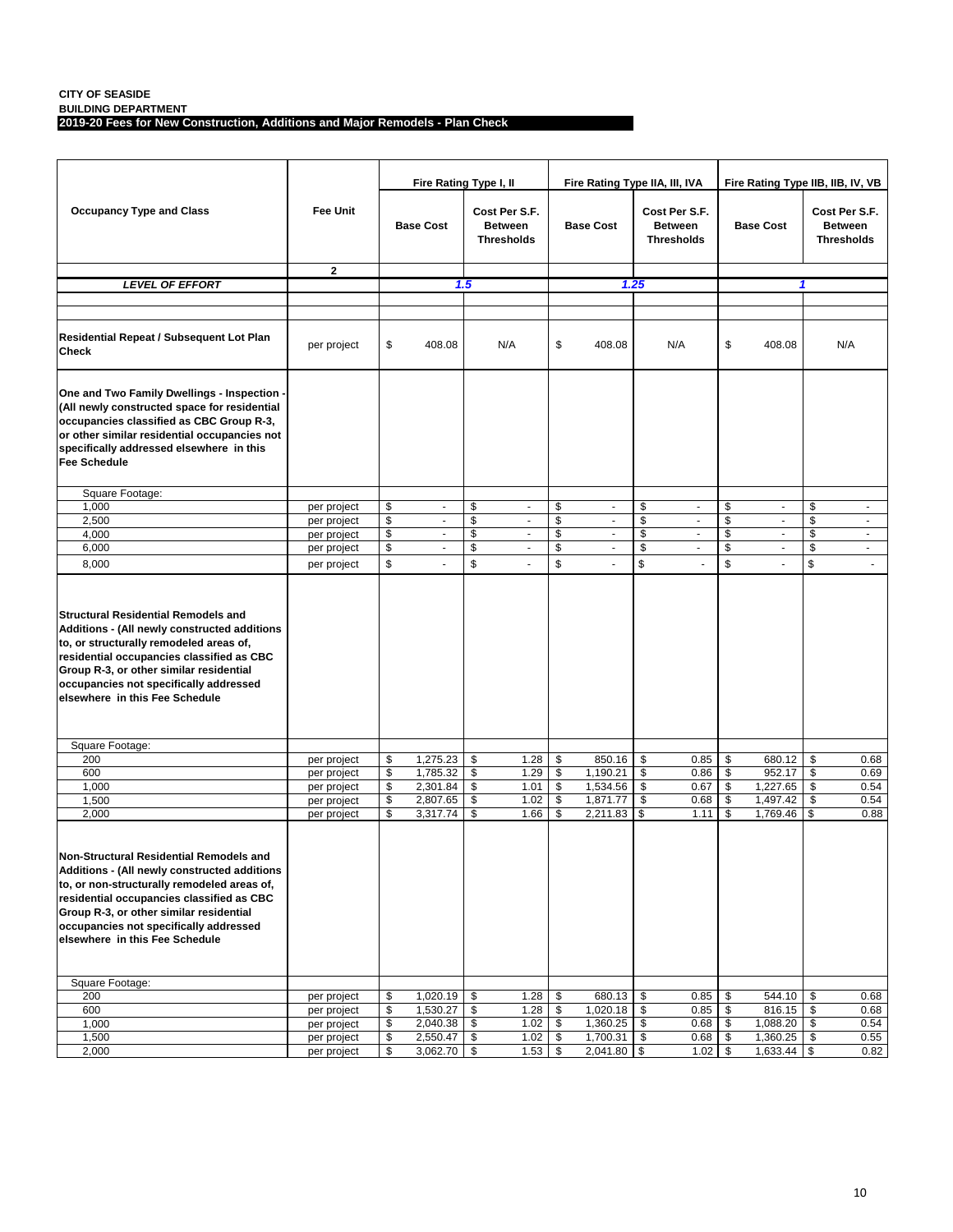**BUILDING DEPARTMENT 2019-20 Fees for New Construction, Additions and Major Remodels - Inspection**

|                                                                                                                                                                                                                                                                                                                  |                            | Fire Rating Type I, II |                      |          |                                                      |          | Fire Rating Type IIA, III, IVA |    | Fire Rating Type IIB, IIB, IV, VB                    |          |                           |    |                                                      |  |
|------------------------------------------------------------------------------------------------------------------------------------------------------------------------------------------------------------------------------------------------------------------------------------------------------------------|----------------------------|------------------------|----------------------|----------|------------------------------------------------------|----------|--------------------------------|----|------------------------------------------------------|----------|---------------------------|----|------------------------------------------------------|--|
| <b>Occupancy Type and Class</b>                                                                                                                                                                                                                                                                                  | <b>Fee Unit</b>            |                        | <b>Base Cost</b>     |          | Cost Per S.F.<br><b>Between</b><br><b>Thresholds</b> |          | <b>Base Cost</b>               |    | Cost Per S.F.<br><b>Between</b><br><b>Thresholds</b> |          | <b>Base Cost</b>          |    | Cost Per S.F.<br><b>Between</b><br><b>Thresholds</b> |  |
|                                                                                                                                                                                                                                                                                                                  | $\mathbf{2}$               |                        |                      |          |                                                      |          |                                |    |                                                      |          |                           |    |                                                      |  |
| LEVEL OF EFFORT                                                                                                                                                                                                                                                                                                  |                            |                        |                      | 1.5      |                                                      |          | 1.25                           |    |                                                      |          |                           | 1  |                                                      |  |
|                                                                                                                                                                                                                                                                                                                  |                            |                        |                      |          |                                                      |          |                                |    |                                                      |          |                           |    |                                                      |  |
| Commercial Uses - Structural (All newly<br>constructed, added, or structurally<br>remodeled space for non-residential<br>occupancies classified as CBC Group A, B,<br>E, F, H, I, M, S or other commercial<br>occupancies not specifically addressed<br>elsewhere in this Fee Schedule                           |                            |                        |                      |          |                                                      |          |                                |    |                                                      |          |                           |    |                                                      |  |
| Square Footage:                                                                                                                                                                                                                                                                                                  |                            |                        |                      |          |                                                      |          |                                |    |                                                      |          |                           |    |                                                      |  |
| 500                                                                                                                                                                                                                                                                                                              | per project                | \$                     | 4,898.61             | \$       | 0.77                                                 | \$       | 4,082.18                       | \$ | 2.32                                                 | \$       | 3,265.74                  | \$ | 0.51                                                 |  |
| 2,000                                                                                                                                                                                                                                                                                                            | per project                | \$                     | 6,054.25             | \$       | 1.79                                                 | \$       | 7,567.81                       | \$ | 2.24                                                 | \$       | 4.036.17                  | \$ | 1.19                                                 |  |
| 5,000                                                                                                                                                                                                                                                                                                            | per project                | \$                     | 11,431.23            | \$       | 2.61                                                 | \$       | 14,289.04                      | \$ | 3.27                                                 | \$       | 7,620.82                  | \$ | 1.74                                                 |  |
| 10,000                                                                                                                                                                                                                                                                                                           | per project                | \$                     | 24,494.76            | \$       | 0.76                                                 | \$       | 30,618.45                      | \$ | 0.95                                                 | \$       | 16,329.84                 | \$ | 0.51                                                 |  |
| 25,000                                                                                                                                                                                                                                                                                                           | per project                | \$                     | 35,925.97            | \$       | 1.44                                                 | \$       | 44,907.47 \$                   |    | 1.80                                                 | \$       | 23,950.65                 | \$ | 0.96                                                 |  |
| <b>Commercial Residential and Multifamily</b><br>Residential Uses - (All newly constructed,<br>added, or structurally remodeled space for<br>residential occupancies classified as CBC<br>Group R (except R-3), or other residential<br>occupancies not specifically addressed<br>elsewhere in this Fee Schedule |                            |                        |                      |          |                                                      |          |                                |    |                                                      |          |                           |    |                                                      |  |
| Square Footage:                                                                                                                                                                                                                                                                                                  |                            |                        |                      |          |                                                      |          |                                |    |                                                      |          |                           |    |                                                      |  |
| 1,000                                                                                                                                                                                                                                                                                                            | per project                | \$                     | 6,122.83             | \$       | 0.92                                                 | \$       | 5,102.36                       | \$ | 1.79                                                 | \$       | 4,081.89                  | \$ | 0.61                                                 |  |
| 5,000                                                                                                                                                                                                                                                                                                            | per project                | \$                     | 9,797.21             | \$       | 1.47                                                 | \$       | 12,246.52                      | \$ | 1.84                                                 | \$       | 6,531.47                  | \$ | 0.98                                                 |  |
| 10,000                                                                                                                                                                                                                                                                                                           | per project                | \$                     | 17,145.98            | \$       | 0.59                                                 | \$       | 21,432.48                      | \$ | 0.74                                                 | \$       | 11,430.66                 | \$ | 0.39                                                 |  |
| 50,000                                                                                                                                                                                                                                                                                                           | per project                | \$<br>\$               | 40,824.59            | \$<br>\$ | 0.46                                                 | \$<br>\$ | 51,030.74                      | \$ | 0.57                                                 | \$<br>\$ | 27,216.39                 | \$ | 0.30                                                 |  |
| 100,000                                                                                                                                                                                                                                                                                                          | per project                |                        | 63,685.32            |          | 0.64                                                 |          | 79,606.65 \$                   |    | 0.80                                                 |          | 42,456.88                 | \$ | 0.42                                                 |  |
| Attached and Detached Accessory and<br>Utility Uses - (All newly constructed, added,<br>or structurally remodeled space for utility<br>and accessory occupancies classified as<br>CBC Group U, or other utility and accessory<br>occupancies not specifically addressed<br>elsewhere in this Fee Schedule        |                            |                        |                      |          |                                                      |          |                                |    |                                                      |          |                           |    |                                                      |  |
| Square Footage:                                                                                                                                                                                                                                                                                                  |                            |                        |                      |          |                                                      |          |                                |    |                                                      |          |                           |    |                                                      |  |
| 100                                                                                                                                                                                                                                                                                                              | per project                | \$                     | 408.08               | \$       | 4.08                                                 | \$       | 340.07                         | \$ | 3.40                                                 | \$       | 272.06                    | \$ | 2.72                                                 |  |
| 200                                                                                                                                                                                                                                                                                                              | per project                | \$                     | 816.15               | - \$     | 0.51                                                 | \$       | 680.13 \$                      |    | 1.49                                                 | \$       | 544.10                    | \$ | 0.34                                                 |  |
| 600                                                                                                                                                                                                                                                                                                              | per project                | \$                     | 1,020.19             | \$       | 0.51                                                 | \$       | $1,275.23$ \$                  |    | 0.64                                                 | \$       | 680.12                    | \$ | 0.34                                                 |  |
| 1,000                                                                                                                                                                                                                                                                                                            | per project                | \$                     | 1,224.22<br>1,632.30 | \$       | 0.82                                                 | \$<br>\$ | $1,530.27$ \$                  |    | 1.02                                                 | \$       | 816.15                    | \$ | 0.54                                                 |  |
| 1,500<br>2,000                                                                                                                                                                                                                                                                                                   | per project<br>per project | \$<br>\$               | 2,040.37             | \$<br>\$ | 0.82<br>1.02                                         | \$       | 2,040.38 \$<br>$2,550.47$ \$   |    | 1.02<br>1.28                                         | \$<br>\$ | 1,088.20<br>$1,360.25$ \$ | \$ | 0.54<br>0.68                                         |  |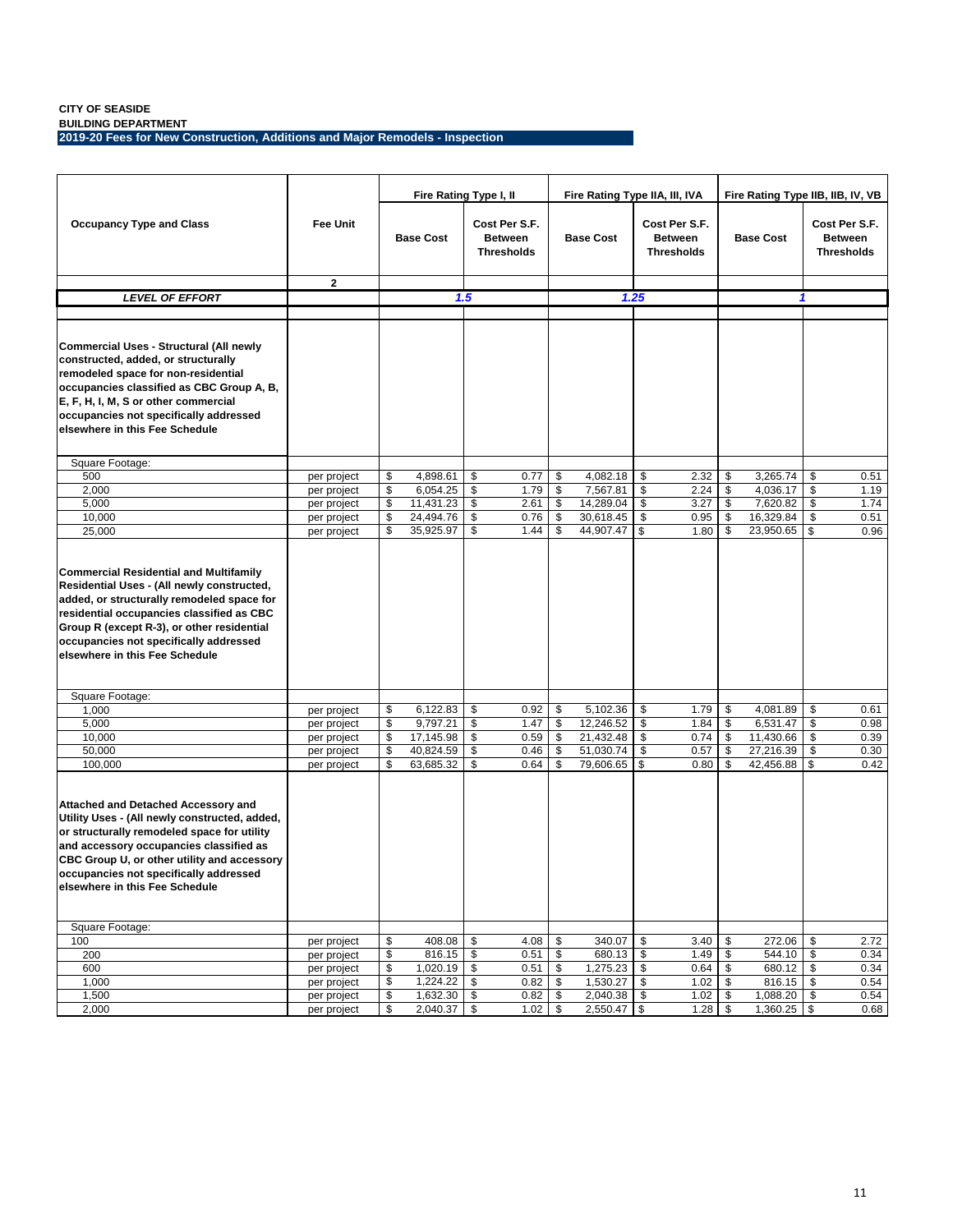**BUILDING DEPARTMENT 2019-20 Fees for New Construction, Additions and Major Remodels - Inspection**

|                                                                                                                                                                                                                                                                                                                       |                 |                         | Fire Rating Type I, II |                                                      |      |    | Fire Rating Type IIA, III, IVA |            | Fire Rating Type IIB, IIB, IV, VB                    |    |                  |    |                                                      |
|-----------------------------------------------------------------------------------------------------------------------------------------------------------------------------------------------------------------------------------------------------------------------------------------------------------------------|-----------------|-------------------------|------------------------|------------------------------------------------------|------|----|--------------------------------|------------|------------------------------------------------------|----|------------------|----|------------------------------------------------------|
| <b>Occupancy Type and Class</b>                                                                                                                                                                                                                                                                                       | <b>Fee Unit</b> | <b>Base Cost</b>        |                        | Cost Per S.F.<br><b>Between</b><br><b>Thresholds</b> |      |    | <b>Base Cost</b>               |            | Cost Per S.F.<br><b>Between</b><br><b>Thresholds</b> |    | <b>Base Cost</b> |    | Cost Per S.F.<br><b>Between</b><br><b>Thresholds</b> |
|                                                                                                                                                                                                                                                                                                                       | $\mathbf{2}$    |                         |                        |                                                      |      |    |                                |            |                                                      |    |                  |    |                                                      |
| <b>LEVEL OF EFFORT</b>                                                                                                                                                                                                                                                                                                |                 |                         |                        | 1.5                                                  |      |    |                                | 1.25       |                                                      |    | 1                |    |                                                      |
|                                                                                                                                                                                                                                                                                                                       |                 |                         |                        |                                                      |      |    |                                |            |                                                      |    |                  |    |                                                      |
| Shell Buildings for all Commercial Uses -<br>(The enclosure for all newly constructed,<br>added, or structurally remodeled space for<br>non-residential occupancies classified as<br>CBC Group A, B, E, F, H, I, M, S or other<br>commercial occupancies not specifically<br>addressed elsewhere in this Fee Schedule |                 |                         |                        |                                                      |      |    |                                |            |                                                      |    |                  |    |                                                      |
| Square Footage:                                                                                                                                                                                                                                                                                                       |                 |                         |                        |                                                      |      |    |                                |            |                                                      |    |                  |    |                                                      |
| 500                                                                                                                                                                                                                                                                                                                   | per project     | \$                      | 7,348.77               | \$                                                   | 2.45 | \$ | 6,123.98                       | \$         | 5.10                                                 | \$ | 4,899.18         | \$ | 1.63                                                 |
| 2.000                                                                                                                                                                                                                                                                                                                 | per project     | $\overline{\mathbb{S}}$ | 11,023.15              | \$                                                   | 1.22 | \$ | 13,778.94                      | \$         | 1.53                                                 | \$ | 7,348.77         | \$ | 0.82                                                 |
| 5,000                                                                                                                                                                                                                                                                                                                 | per project     | \$                      | 14,697.54              | \$                                                   | 0.73 | \$ | 18,371.93                      | \$         | 0.92                                                 | \$ | 9,798.36         | \$ | 0.49                                                 |
| 10,000                                                                                                                                                                                                                                                                                                                | per project     | \$                      | 18,370.20              | \$                                                   | 0.63 | \$ | 22,962.76                      | <b>S</b>   | 0.78                                                 | \$ | 12,246.80        | \$ | 0.42                                                 |
| 25,000                                                                                                                                                                                                                                                                                                                | per project     | \$                      | 27,761.07              | \$                                                   | 1.11 | \$ | 34,701.33                      | \$         | 1.39                                                 | \$ | 18,507.38        | \$ | 0.74                                                 |
| Commercial Tenant Improvement - Non<br>Structural - (Non-structurally remodeled<br>space for non-residential occupancies<br>classified as CBC Group A, B, E, F, H, I, M, S<br>or other commercial occupancies not<br>specifically addressed elsewhere in this Fee<br><b>Schedule</b>                                  |                 |                         |                        |                                                      |      |    |                                |            |                                                      |    |                  |    |                                                      |
| Square Footage:                                                                                                                                                                                                                                                                                                       |                 |                         |                        |                                                      |      |    |                                |            |                                                      |    |                  |    |                                                      |
| 500                                                                                                                                                                                                                                                                                                                   | per project     | \$                      | 1,836.34               | \$                                                   | 1.23 | \$ | 1,530.28                       | \$         | 2.04                                                 | \$ | 1,224.23         | \$ | 0.82                                                 |
| 2,000                                                                                                                                                                                                                                                                                                                 | per project     | \$                      | 3,674.38               | \$                                                   | 0.82 | \$ | 4,592.97                       | $\sqrt{2}$ | 1.02                                                 | \$ | 2,449.59         | \$ | 0.54                                                 |
| 5,000                                                                                                                                                                                                                                                                                                                 | per project     | \$                      | 6,122.83               | \$                                                   | 0.98 | \$ | 7,653.54                       | \$         | 1.23                                                 | \$ | 4,081.89         | \$ | 0.65                                                 |
| 10,000                                                                                                                                                                                                                                                                                                                | per project     | \$                      | 11,023.15              | \$                                                   | 0.41 | \$ | 13,778.94                      | -\$        | 0.51                                                 | \$ | 7,348.77         | \$ | 0.27                                                 |
| 25,000                                                                                                                                                                                                                                                                                                                | per project     | \$                      | 17,145.98              | \$                                                   | 0.69 | \$ | $21,432.48$ \$                 |            | 0.86                                                 | \$ | 11,430.66        | \$ | 0.46                                                 |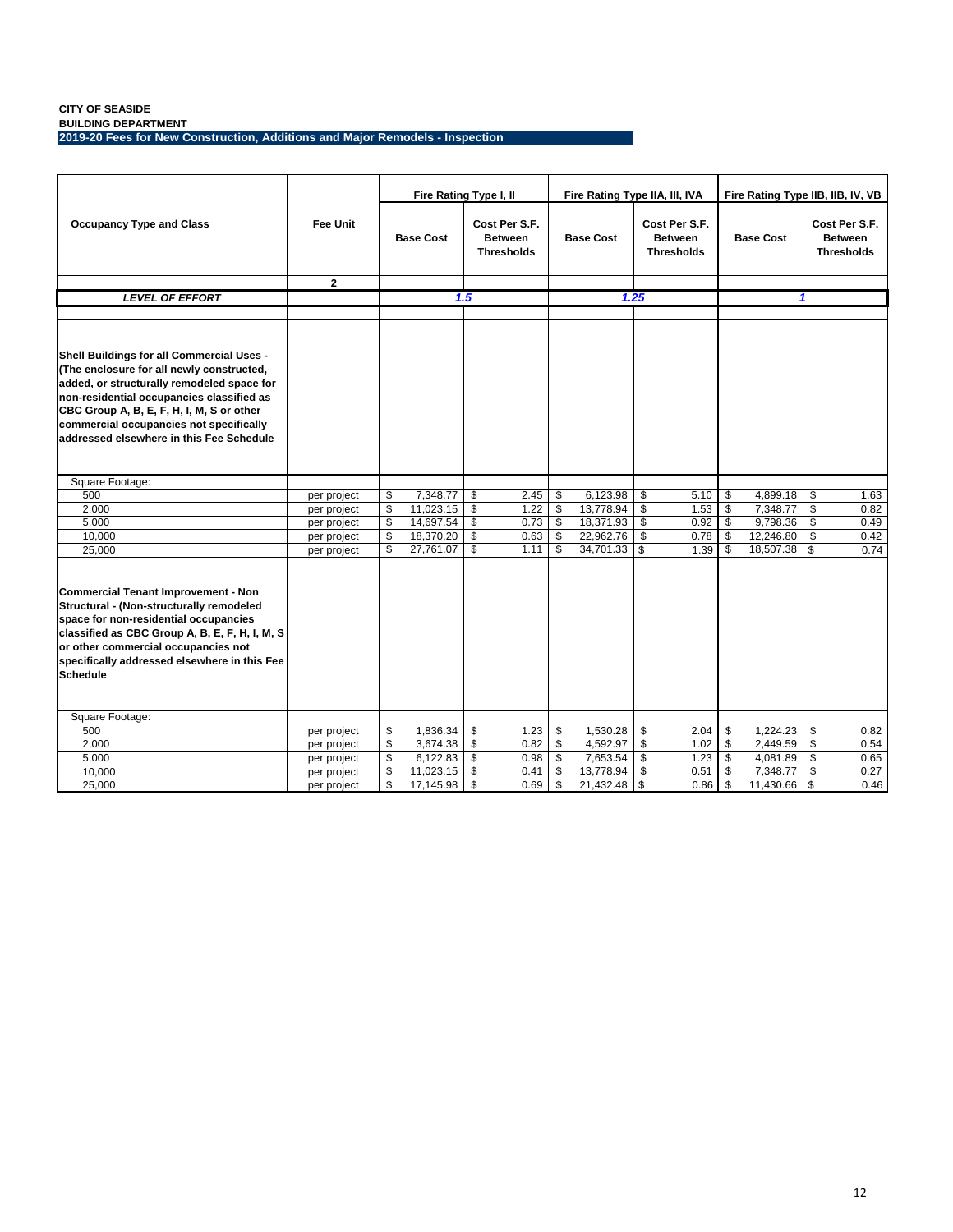**BUILDING DEPARTMENT 2019-20 Fees for New Construction, Additions and Major Remodels - Inspection**

|                                                                                                                                                                                                                                                                                                             |                 | Fire Rating Type I, II     |     |                                                      |          | Fire Rating Type IIA, III, IVA |      |                                                      | Fire Rating Type IIB, IIB, IV, VB |    |                                                      |
|-------------------------------------------------------------------------------------------------------------------------------------------------------------------------------------------------------------------------------------------------------------------------------------------------------------|-----------------|----------------------------|-----|------------------------------------------------------|----------|--------------------------------|------|------------------------------------------------------|-----------------------------------|----|------------------------------------------------------|
| <b>Occupancy Type and Class</b>                                                                                                                                                                                                                                                                             | <b>Fee Unit</b> | <b>Base Cost</b>           |     | Cost Per S.F.<br><b>Between</b><br><b>Thresholds</b> |          | <b>Base Cost</b>               |      | Cost Per S.F.<br><b>Between</b><br><b>Thresholds</b> | <b>Base Cost</b>                  |    | Cost Per S.F.<br><b>Between</b><br><b>Thresholds</b> |
|                                                                                                                                                                                                                                                                                                             | $\mathbf{2}$    |                            |     |                                                      |          |                                |      |                                                      |                                   |    |                                                      |
| LEVEL OF EFFORT                                                                                                                                                                                                                                                                                             |                 |                            | 1.5 |                                                      |          |                                | 1.25 |                                                      |                                   | 1  |                                                      |
| One and Two Family Dwellings - Inspection -<br>(All newly constructed space for residential<br>occupancies classified as CBC Group R-3,<br>or other similar residential occupancies not<br>specifically addressed elsewhere in this Fee<br>Schedule.                                                        |                 |                            |     |                                                      |          |                                |      |                                                      |                                   |    |                                                      |
| Square Footage:                                                                                                                                                                                                                                                                                             |                 |                            |     |                                                      |          |                                |      |                                                      |                                   |    |                                                      |
| 1,000                                                                                                                                                                                                                                                                                                       | per project     | \$<br>9,797.21             | \$  | 2.45                                                 | \$       | 8,164.34                       | \$   | 5.78                                                 | \$<br>6,531.47                    | \$ | 1.63                                                 |
| 2,500                                                                                                                                                                                                                                                                                                       | per project     | \$<br>13,471.61            | \$  | 3.27                                                 | \$       | 16,839.51                      | \$   | 4.08                                                 | \$<br>8,981.07                    | \$ | 2.18                                                 |
| 4,000                                                                                                                                                                                                                                                                                                       | per project     | \$<br>18,370.20            | \$  | 1.53                                                 | \$       | 22,962.76                      | \$   | 1.91                                                 | \$<br>12,246.80                   | \$ | 1.02                                                 |
| 6,000                                                                                                                                                                                                                                                                                                       | per project     | \$<br>21,432.48            | \$  | 1.53                                                 | \$       | 26,790.60                      | \$   | 1.91                                                 | \$<br>14,288.32                   | \$ | 1.02                                                 |
| 8,000                                                                                                                                                                                                                                                                                                       | per project     | \$<br>24,494.76            | \$  | 3.06                                                 | \$       | 30,618.45                      | \$   | 3.83                                                 | \$<br>16,329.84                   | \$ | 2.04                                                 |
| <b>Structural Residential Remodels and</b><br>Additions - (All newly constructed additions<br>to, or structurally remodeled areas of,<br>residential occupancies classified as CBC<br>Group R-3, or other similar residential<br>occupancies not specifically addressed<br>elsewhere in this Fee Schedule.  |                 |                            |     |                                                      |          |                                |      |                                                      |                                   |    |                                                      |
| Square Footage:                                                                                                                                                                                                                                                                                             |                 |                            |     |                                                      |          |                                |      |                                                      |                                   |    |                                                      |
| 200                                                                                                                                                                                                                                                                                                         | per project     | \$<br>1,224.22             | \$  | 1.02                                                 | \$       | 1,020.18                       | \$   | 2.55                                                 | \$<br>816.15                      | \$ | 0.68                                                 |
| 600                                                                                                                                                                                                                                                                                                         | per project     | \$<br>1,632.30             | \$  | 1.02                                                 | \$       | 2,040.38 \$                    |      | 1.28                                                 | \$<br>1,088.20                    | \$ | 0.68                                                 |
| 1,000                                                                                                                                                                                                                                                                                                       | per project     | \$<br>2,040.37             | \$  | 0.82                                                 | \$       | 2,550.47                       | \$   | 1.02                                                 | \$<br>1,360.25                    | \$ | 0.55                                                 |
| 1,500                                                                                                                                                                                                                                                                                                       | per project     | \$<br>2,450.16             | \$  | 1.63                                                 | \$       | 3,062.70                       | \$   | 2.04                                                 | \$<br>1,633.44                    | \$ | 1.09                                                 |
| 2,000                                                                                                                                                                                                                                                                                                       | per project     | \$<br>3,266.31             | \$  | 1.63                                                 | \$       | 4,082.89                       | \$   | 2.04                                                 | \$<br>2,177.54                    | \$ | 1.09                                                 |
| Non-Structural Residential Remodels and<br>Additions - (All newly constructed additions<br>to, or non-structurally remodeled areas of,<br>residential occupancies classified as CBC<br>Group R-3, or other similar residential<br>occupancies not specifically addressed<br>elsewhere in this Fee Schedule. |                 |                            |     |                                                      |          |                                |      |                                                      |                                   |    |                                                      |
| Square Footage:                                                                                                                                                                                                                                                                                             |                 |                            |     |                                                      |          |                                |      |                                                      |                                   |    |                                                      |
| 200                                                                                                                                                                                                                                                                                                         | per project     | \$<br>1,224.22             | \$  | 1.02                                                 | \$       | $1,020.18$ \$                  |      | 2.55                                                 | \$<br>816.15                      | \$ | 0.68                                                 |
| 600                                                                                                                                                                                                                                                                                                         | per project     | \$<br>1,632.30             | \$  | 1.02                                                 | \$       | 2,040.38 \$                    |      | 1.28                                                 | \$<br>1,088.20                    | \$ | 0.68                                                 |
| 1,000                                                                                                                                                                                                                                                                                                       | per project     | \$<br>2,040.37             | \$  | 0.82                                                 | \$       | 2,550.47 \$                    |      | 1.02                                                 | \$<br>1,360.25                    | \$ | 0.55                                                 |
| 1,500                                                                                                                                                                                                                                                                                                       | per project     | \$<br>2,450.16<br>3,266.31 | \$  | 1.63<br>1.63                                         | \$<br>\$ | 3,062.70 \$<br>4,082.89 \$     |      | 2.04<br>$2.04 \overline{\$}$                         | \$<br>1,633.44<br>$2,177.54$ \$   | \$ | 1.09                                                 |
| 2,000                                                                                                                                                                                                                                                                                                       | per project     | \$                         | \$  |                                                      |          |                                |      |                                                      |                                   |    | 1.09                                                 |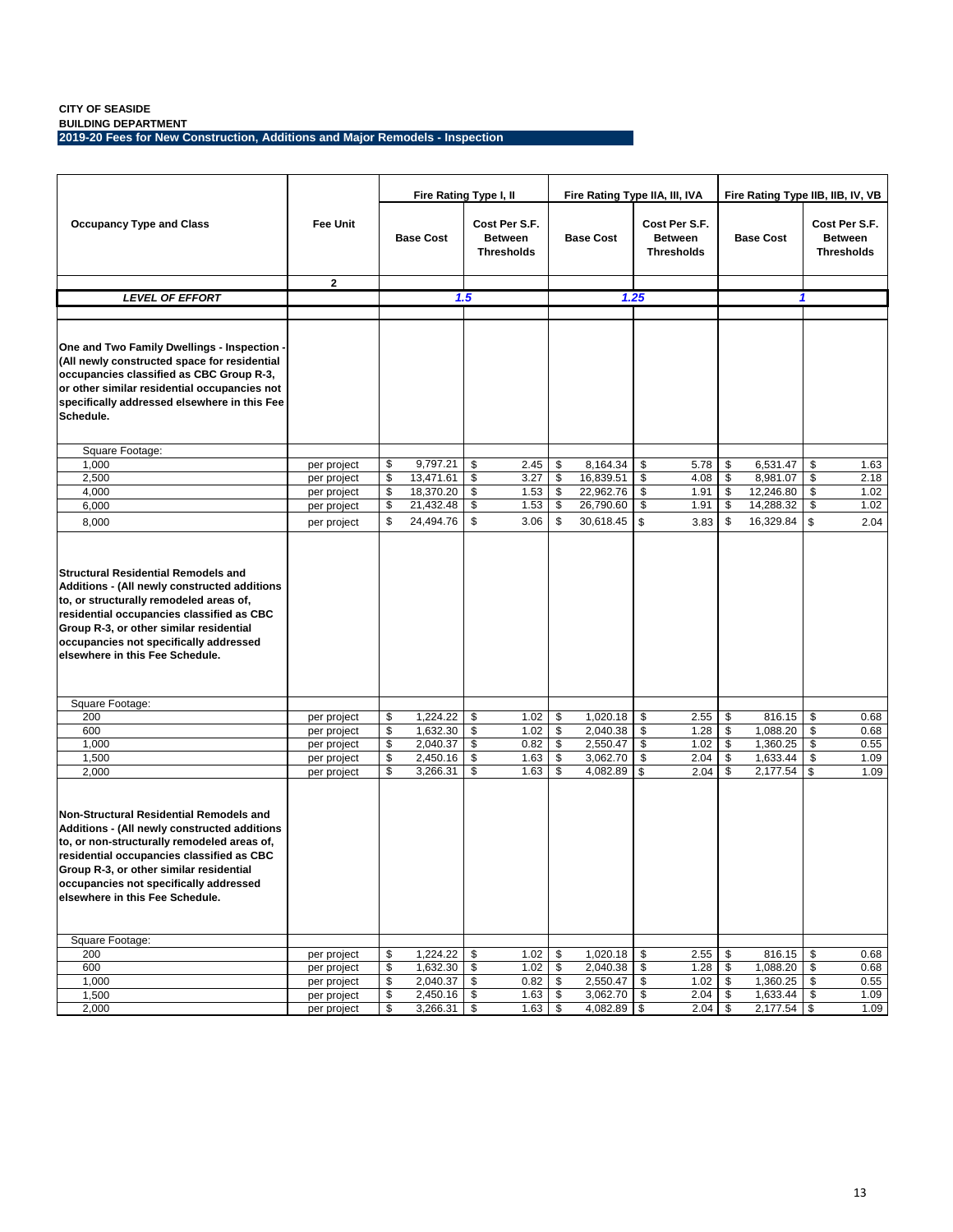| Urban Village Specific Plan Area will be waived through September 2019.<br><b>AMENDMENTS</b><br><b>General Plan Amendment</b><br>7,781<br>\$<br>\$<br>7,944<br>Planned Unit Development Amendment (\$2,060 + \$103 per unit/lot; used 40 unit lot for comparison)<br>Planning<br>PW/Eng<br>7,781<br>Zoning Map Amendment<br>\$<br>\$<br>Zoning Ordinance (text) Amendment<br>7,781<br>\$<br>Local Coastal Plan Amendment<br>7,781<br>\$<br>Use Permit Amendment<br>865<br>\$<br>Minor Use Permit Amendment<br>649<br>\$<br>Variance Amendment<br>865<br>\$<br>Minor Variance Amendment<br>649<br>\$<br>Design Review Amendment<br>649<br>\$<br>Tentative Parcel Map Amendment<br>649<br>\$<br>Tentative Subdivision (Tract) Map Amendment<br>3,526<br>\$<br>Sphere of Influence Amendment<br>1,730<br>\$<br>Master Sign Program Amendment<br>649<br>\$<br>Develpoment Agreement Amendment<br>10,807<br>Specific Plan Amendment- \$2,000 deposit<br><b>Cost</b><br><b>ANNEXATION</b> |
|-------------------------------------------------------------------------------------------------------------------------------------------------------------------------------------------------------------------------------------------------------------------------------------------------------------------------------------------------------------------------------------------------------------------------------------------------------------------------------------------------------------------------------------------------------------------------------------------------------------------------------------------------------------------------------------------------------------------------------------------------------------------------------------------------------------------------------------------------------------------------------------------------------------------------------------------------------------------------------------|
|                                                                                                                                                                                                                                                                                                                                                                                                                                                                                                                                                                                                                                                                                                                                                                                                                                                                                                                                                                                     |
| <b>PLANNING DEPARTMENT FEES</b>                                                                                                                                                                                                                                                                                                                                                                                                                                                                                                                                                                                                                                                                                                                                                                                                                                                                                                                                                     |
|                                                                                                                                                                                                                                                                                                                                                                                                                                                                                                                                                                                                                                                                                                                                                                                                                                                                                                                                                                                     |
|                                                                                                                                                                                                                                                                                                                                                                                                                                                                                                                                                                                                                                                                                                                                                                                                                                                                                                                                                                                     |
|                                                                                                                                                                                                                                                                                                                                                                                                                                                                                                                                                                                                                                                                                                                                                                                                                                                                                                                                                                                     |
|                                                                                                                                                                                                                                                                                                                                                                                                                                                                                                                                                                                                                                                                                                                                                                                                                                                                                                                                                                                     |
|                                                                                                                                                                                                                                                                                                                                                                                                                                                                                                                                                                                                                                                                                                                                                                                                                                                                                                                                                                                     |
|                                                                                                                                                                                                                                                                                                                                                                                                                                                                                                                                                                                                                                                                                                                                                                                                                                                                                                                                                                                     |
|                                                                                                                                                                                                                                                                                                                                                                                                                                                                                                                                                                                                                                                                                                                                                                                                                                                                                                                                                                                     |
|                                                                                                                                                                                                                                                                                                                                                                                                                                                                                                                                                                                                                                                                                                                                                                                                                                                                                                                                                                                     |
|                                                                                                                                                                                                                                                                                                                                                                                                                                                                                                                                                                                                                                                                                                                                                                                                                                                                                                                                                                                     |
|                                                                                                                                                                                                                                                                                                                                                                                                                                                                                                                                                                                                                                                                                                                                                                                                                                                                                                                                                                                     |
|                                                                                                                                                                                                                                                                                                                                                                                                                                                                                                                                                                                                                                                                                                                                                                                                                                                                                                                                                                                     |
|                                                                                                                                                                                                                                                                                                                                                                                                                                                                                                                                                                                                                                                                                                                                                                                                                                                                                                                                                                                     |
|                                                                                                                                                                                                                                                                                                                                                                                                                                                                                                                                                                                                                                                                                                                                                                                                                                                                                                                                                                                     |
|                                                                                                                                                                                                                                                                                                                                                                                                                                                                                                                                                                                                                                                                                                                                                                                                                                                                                                                                                                                     |
|                                                                                                                                                                                                                                                                                                                                                                                                                                                                                                                                                                                                                                                                                                                                                                                                                                                                                                                                                                                     |
|                                                                                                                                                                                                                                                                                                                                                                                                                                                                                                                                                                                                                                                                                                                                                                                                                                                                                                                                                                                     |
|                                                                                                                                                                                                                                                                                                                                                                                                                                                                                                                                                                                                                                                                                                                                                                                                                                                                                                                                                                                     |
|                                                                                                                                                                                                                                                                                                                                                                                                                                                                                                                                                                                                                                                                                                                                                                                                                                                                                                                                                                                     |
|                                                                                                                                                                                                                                                                                                                                                                                                                                                                                                                                                                                                                                                                                                                                                                                                                                                                                                                                                                                     |
|                                                                                                                                                                                                                                                                                                                                                                                                                                                                                                                                                                                                                                                                                                                                                                                                                                                                                                                                                                                     |
|                                                                                                                                                                                                                                                                                                                                                                                                                                                                                                                                                                                                                                                                                                                                                                                                                                                                                                                                                                                     |
|                                                                                                                                                                                                                                                                                                                                                                                                                                                                                                                                                                                                                                                                                                                                                                                                                                                                                                                                                                                     |
|                                                                                                                                                                                                                                                                                                                                                                                                                                                                                                                                                                                                                                                                                                                                                                                                                                                                                                                                                                                     |
|                                                                                                                                                                                                                                                                                                                                                                                                                                                                                                                                                                                                                                                                                                                                                                                                                                                                                                                                                                                     |
| 10,807<br>Application<br>\$                                                                                                                                                                                                                                                                                                                                                                                                                                                                                                                                                                                                                                                                                                                                                                                                                                                                                                                                                         |
| <b>APPEALS</b>                                                                                                                                                                                                                                                                                                                                                                                                                                                                                                                                                                                                                                                                                                                                                                                                                                                                                                                                                                      |
| Planning Commission (from ZA, BAR & Staff interpretation)<br>\$<br>865                                                                                                                                                                                                                                                                                                                                                                                                                                                                                                                                                                                                                                                                                                                                                                                                                                                                                                              |
| PW/Eng - only if appeal involved Eng. condition, add fee<br>\$<br>164                                                                                                                                                                                                                                                                                                                                                                                                                                                                                                                                                                                                                                                                                                                                                                                                                                                                                                               |
| \$<br>City Council (from Planning Commission)<br>630                                                                                                                                                                                                                                                                                                                                                                                                                                                                                                                                                                                                                                                                                                                                                                                                                                                                                                                                |
| PW/Eng - only if appeal involved Eng. condition, add fee<br>\$<br>164                                                                                                                                                                                                                                                                                                                                                                                                                                                                                                                                                                                                                                                                                                                                                                                                                                                                                                               |
|                                                                                                                                                                                                                                                                                                                                                                                                                                                                                                                                                                                                                                                                                                                                                                                                                                                                                                                                                                                     |
| <b>DESIGN/ARCHITECHURAL REVIEW</b>                                                                                                                                                                                                                                                                                                                                                                                                                                                                                                                                                                                                                                                                                                                                                                                                                                                                                                                                                  |
| Residential                                                                                                                                                                                                                                                                                                                                                                                                                                                                                                                                                                                                                                                                                                                                                                                                                                                                                                                                                                         |
| One and Two Family - New Construction<br>1,200<br>\$                                                                                                                                                                                                                                                                                                                                                                                                                                                                                                                                                                                                                                                                                                                                                                                                                                                                                                                                |
| Planning                                                                                                                                                                                                                                                                                                                                                                                                                                                                                                                                                                                                                                                                                                                                                                                                                                                                                                                                                                            |
| PW/Eng                                                                                                                                                                                                                                                                                                                                                                                                                                                                                                                                                                                                                                                                                                                                                                                                                                                                                                                                                                              |
| Fire                                                                                                                                                                                                                                                                                                                                                                                                                                                                                                                                                                                                                                                                                                                                                                                                                                                                                                                                                                                |
| 500<br>One and Two Family - Addition that adds less than 50% of the structure<br>\$                                                                                                                                                                                                                                                                                                                                                                                                                                                                                                                                                                                                                                                                                                                                                                                                                                                                                                 |
| Planning                                                                                                                                                                                                                                                                                                                                                                                                                                                                                                                                                                                                                                                                                                                                                                                                                                                                                                                                                                            |
| PW/Eng                                                                                                                                                                                                                                                                                                                                                                                                                                                                                                                                                                                                                                                                                                                                                                                                                                                                                                                                                                              |
| Fire                                                                                                                                                                                                                                                                                                                                                                                                                                                                                                                                                                                                                                                                                                                                                                                                                                                                                                                                                                                |
| Multi-family - New Construction<br>\$<br>1,200                                                                                                                                                                                                                                                                                                                                                                                                                                                                                                                                                                                                                                                                                                                                                                                                                                                                                                                                      |
| Planning                                                                                                                                                                                                                                                                                                                                                                                                                                                                                                                                                                                                                                                                                                                                                                                                                                                                                                                                                                            |
| PW/Eng                                                                                                                                                                                                                                                                                                                                                                                                                                                                                                                                                                                                                                                                                                                                                                                                                                                                                                                                                                              |
| Fire                                                                                                                                                                                                                                                                                                                                                                                                                                                                                                                                                                                                                                                                                                                                                                                                                                                                                                                                                                                |
| Multi-family - Addition that adds less than 50% of the structure<br>\$<br>650                                                                                                                                                                                                                                                                                                                                                                                                                                                                                                                                                                                                                                                                                                                                                                                                                                                                                                       |
| Planning                                                                                                                                                                                                                                                                                                                                                                                                                                                                                                                                                                                                                                                                                                                                                                                                                                                                                                                                                                            |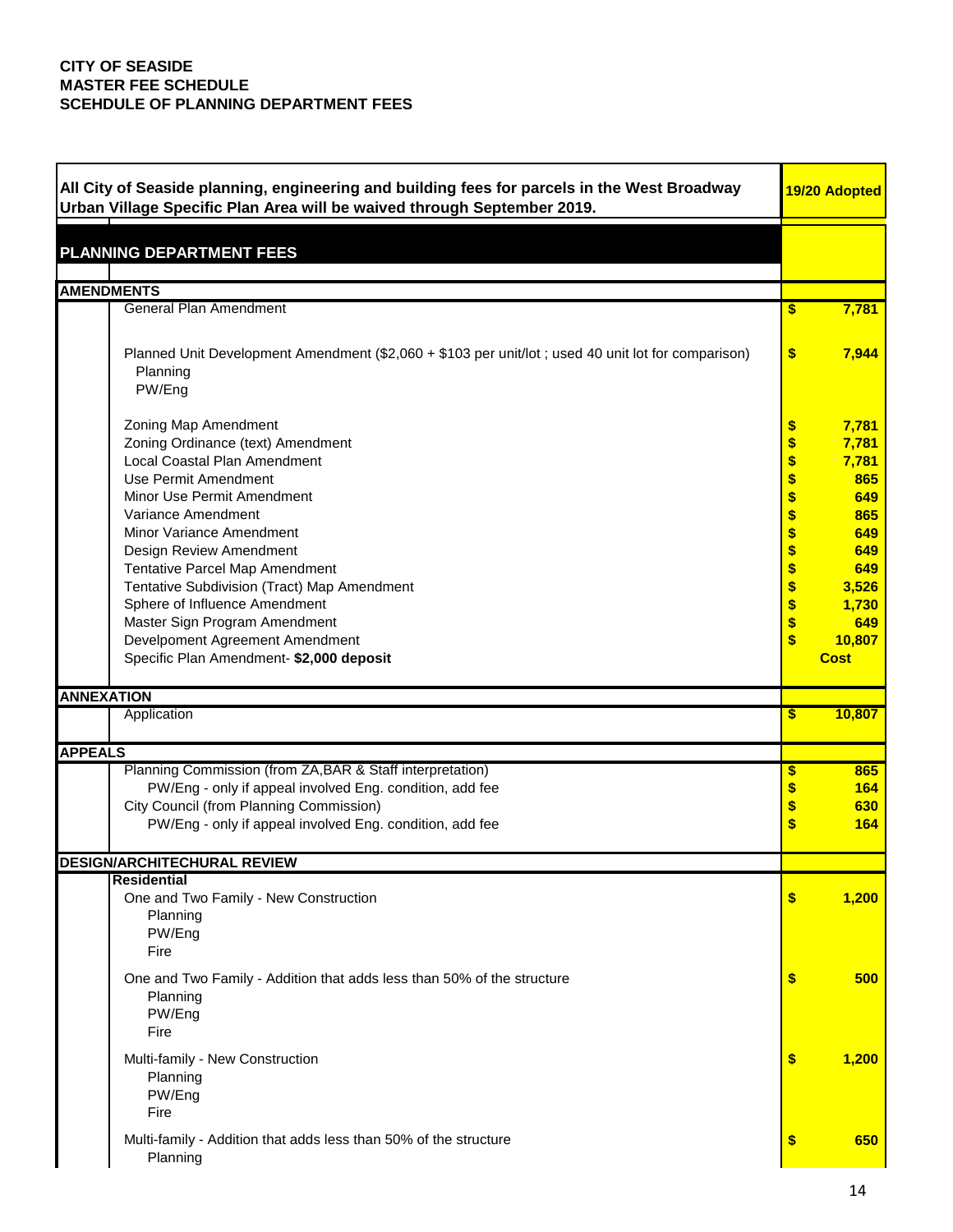| All City of Seaside planning, engineering and building fees for parcels in the West Broadway<br>Urban Village Specific Plan Area will be waived through September 2019. | 19/20 Adopted |
|-------------------------------------------------------------------------------------------------------------------------------------------------------------------------|---------------|
|                                                                                                                                                                         |               |
| <b>PLANNING DEPARTMENT FEES</b>                                                                                                                                         |               |
| PW/Ena                                                                                                                                                                  |               |
| Fire                                                                                                                                                                    |               |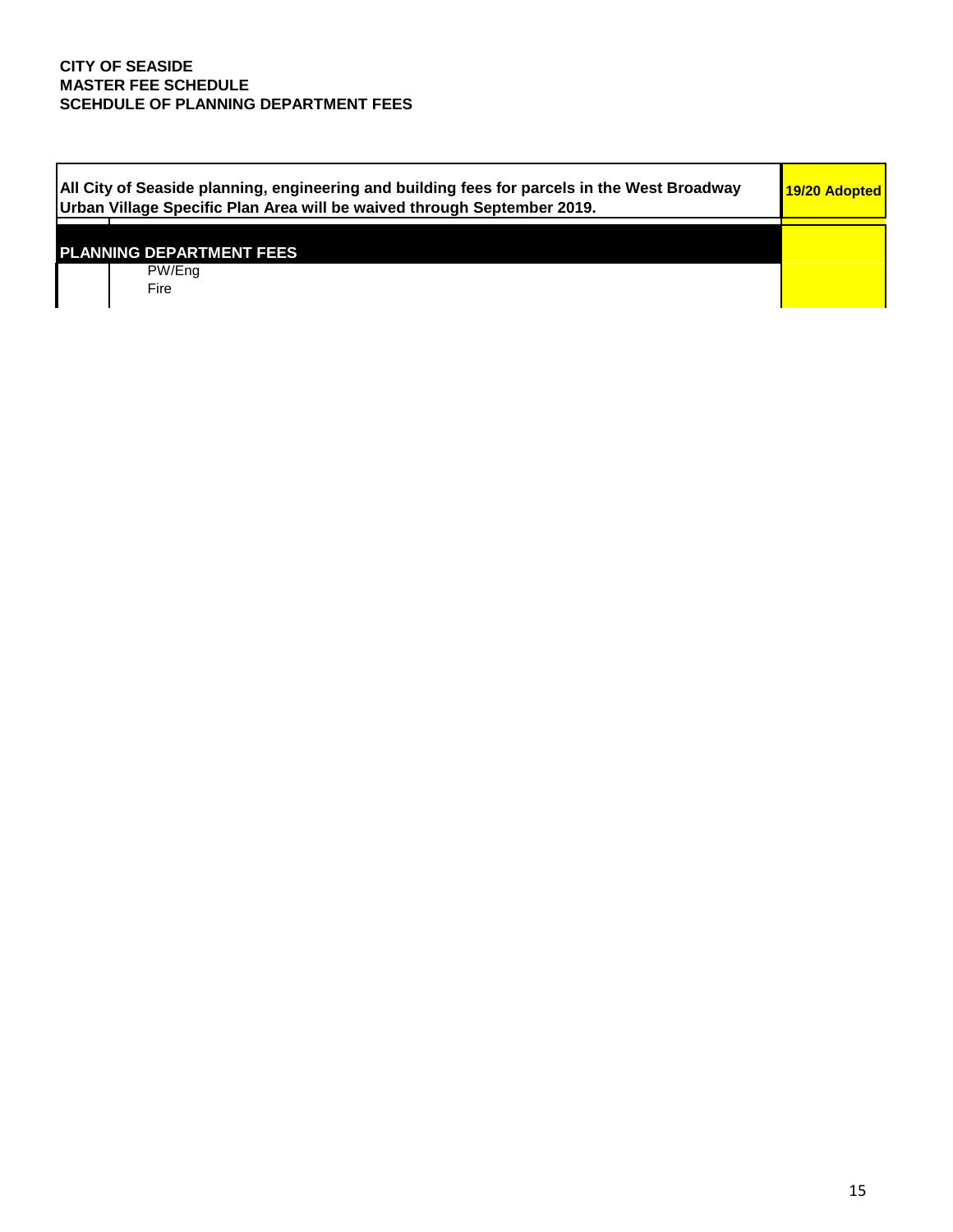| All City of Seaside planning, engineering and building fees for parcels in the West Broadway<br>Urban Village Specific Plan Area will be waived through September 2019. | 19/20 Adopted               |
|-------------------------------------------------------------------------------------------------------------------------------------------------------------------------|-----------------------------|
|                                                                                                                                                                         |                             |
| <b>PLANNING DEPARTMENT FEES</b>                                                                                                                                         |                             |
| <b>Commercial</b>                                                                                                                                                       |                             |
| New Construction (includes shell only)                                                                                                                                  | \$<br>1,500                 |
| Planning<br>PW/Eng                                                                                                                                                      |                             |
| Fire                                                                                                                                                                    |                             |
| Addition/Remodel that adds less than 50% of the structure                                                                                                               | \$<br>2,459                 |
| Planning                                                                                                                                                                |                             |
| PW/Eng                                                                                                                                                                  |                             |
| Fire                                                                                                                                                                    |                             |
| Exterior Façade (ex. Window, awning, exterior color change)                                                                                                             | \$<br>500                   |
| Planning<br>Fire                                                                                                                                                        |                             |
|                                                                                                                                                                         |                             |
| <b>DEVELOPMENT AGREEMENTS</b>                                                                                                                                           |                             |
| Application (includes modifications) - Deposit \$25,000                                                                                                                 | <b>Actual Cost</b>          |
| <b>Annual Review/Monitoring</b>                                                                                                                                         | \$<br>865                   |
| <b>ECONOMIC OPPORTUNITY PLAN</b>                                                                                                                                        |                             |
| Unsolicited Proposal Review- Deposit \$500                                                                                                                              | <b>Actual Cost</b>          |
|                                                                                                                                                                         |                             |
| <b>ENVIRONMENTAL RVIEW</b><br><b>Environmental Impact Report</b>                                                                                                        | 15,129<br>\$                |
| Initial Study and Negative Declaration/Mitigated Negative Declaration                                                                                                   | 4,538<br>\$                 |
| Mitigated Monitoring                                                                                                                                                    | \$<br>2,594                 |
| <b>Environmental Addendum</b>                                                                                                                                           | \$<br>4,538                 |
| <b>FENCING</b>                                                                                                                                                          |                             |
| <b>Fence Exceptions</b>                                                                                                                                                 | 500<br>\$                   |
|                                                                                                                                                                         |                             |
| HISTORIC AND CULTURAL RESOURCE PRESERVATION                                                                                                                             |                             |
| Historic Landmark Designation<br>Certificate of Appropriateness review                                                                                                  | 3,243<br>\$<br>1,730<br>\$  |
| Certificate of Appropriateness review - demolition                                                                                                                      | \$<br>1,730                 |
| Certificate of Appropriateness review - disaster damage                                                                                                                 |                             |
| <b>LIMITED TERM PERMITS</b>                                                                                                                                             |                             |
| Commercial                                                                                                                                                              | 250<br>\$                   |
| Planning                                                                                                                                                                |                             |
| Fire                                                                                                                                                                    |                             |
| Non-Profit                                                                                                                                                              | \$<br>100                   |
| Planning                                                                                                                                                                |                             |
| Fire                                                                                                                                                                    |                             |
| Filming Permits - Actual cost currently (no deposit)                                                                                                                    | \$<br>822                   |
| Planning<br>Fire                                                                                                                                                        |                             |
|                                                                                                                                                                         |                             |
| Christmas Tree/Pumpkin Lots (Profit)<br>Special Events Application                                                                                                      | $\frac{1}{2}$<br>822<br>108 |
|                                                                                                                                                                         |                             |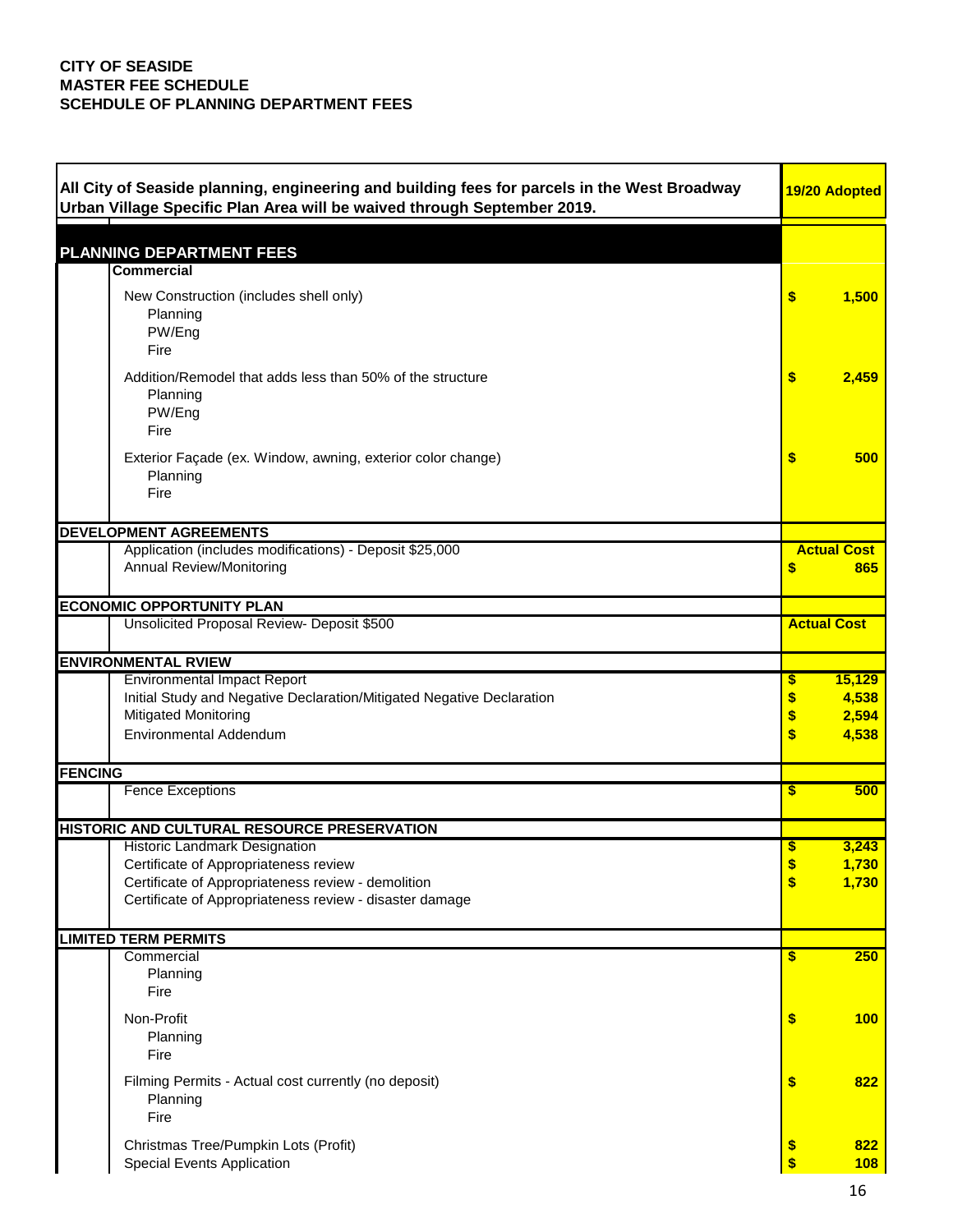| All City of Seaside planning, engineering and building fees for parcels in the West Broadway<br>Urban Village Specific Plan Area will be waived through September 2019. | 19/20 Adopted |    |
|-------------------------------------------------------------------------------------------------------------------------------------------------------------------------|---------------|----|
| <b>PLANNING DEPARTMENT FEES</b>                                                                                                                                         |               |    |
|                                                                                                                                                                         |               |    |
| Neighborhood Block Party                                                                                                                                                |               | 25 |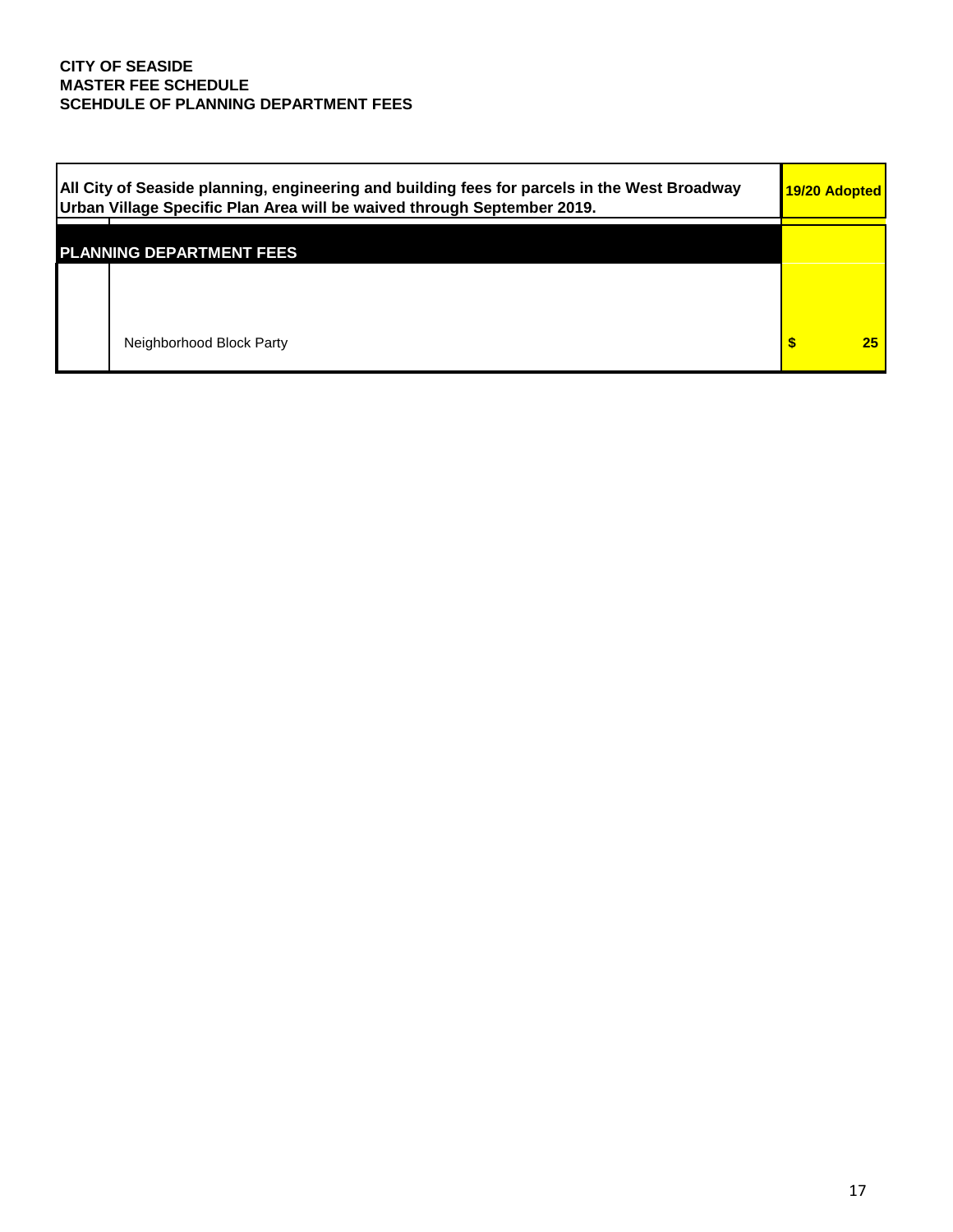| All City of Seaside planning, engineering and building fees for parcels in the West Broadway<br>Urban Village Specific Plan Area will be waived through September 2019. |          | 19/20 Adopted |
|-------------------------------------------------------------------------------------------------------------------------------------------------------------------------|----------|---------------|
|                                                                                                                                                                         |          |               |
| <b>PLANNING DEPARTMENT FEES</b><br><b>MISCELLANEOUS</b>                                                                                                                 |          |               |
| Home Occupation Permit                                                                                                                                                  | \$       | 71            |
| Garage Sale Permit                                                                                                                                                      | \$       | 19            |
| Planning - Building Plan Review (incl. plan review and inspection)<br>Planning - Re-inspection                                                                          | \$<br>\$ | 217<br>217    |
| PLANNED UNIT DEVELOPMENT                                                                                                                                                |          |               |
| <b>Planned Unit Development</b>                                                                                                                                         | \$       | 7,781         |
| <b>PRE-APPLICATION REVIEW</b>                                                                                                                                           |          |               |
| One and Two Family Residential projects<br>Planning<br>PW/Eng                                                                                                           | \$       | 623           |
| Commercial and Multi-family projects (50,000 sq ft or less)<br>Planning<br>PW/Eng                                                                                       | \$       | 976           |
| Commercial and Multi-family projects (> 50,000 sq ft)<br>Planning<br>PW/Eng                                                                                             | \$       | 1,140         |
| PRECISE PLAN (SPECIFIC PLAN)                                                                                                                                            |          |               |
| Application                                                                                                                                                             | \$       | 10,807        |
| <b>SIGN PERMITS</b>                                                                                                                                                     |          |               |
| Sign Permit (BAR approval)-fixed signs                                                                                                                                  | \$       | 350           |
| Sign Permit (administrative approval; sign face change)                                                                                                                 | \$       | 106           |
| <b>Temporary Signs</b>                                                                                                                                                  | \$       | 106           |
| Master Sign Program                                                                                                                                                     | \$       | 750           |
| Nonconforming Sign - exception request                                                                                                                                  | \$       | 1,082         |
| <b>SUBDIVISIONS</b>                                                                                                                                                     |          |               |
| Tentative Parcel Map (up to 4 lots)                                                                                                                                     | \$       | 5,193         |
| Planning<br>PW/Eng                                                                                                                                                      |          |               |
| Tentative Subdivision (Tract) Map (4 or more lots)<br>Planning                                                                                                          | \$       | 7,683         |
| PW/Eng                                                                                                                                                                  |          |               |
| Lot Line Adjustment                                                                                                                                                     | \$       | 1,520         |
| Planning                                                                                                                                                                |          |               |
| PW/Eng                                                                                                                                                                  |          |               |
|                                                                                                                                                                         |          |               |
| Lot Merger                                                                                                                                                              | \$       | 1,087         |
|                                                                                                                                                                         |          |               |
| Planning                                                                                                                                                                |          |               |
| PW/Eng                                                                                                                                                                  |          |               |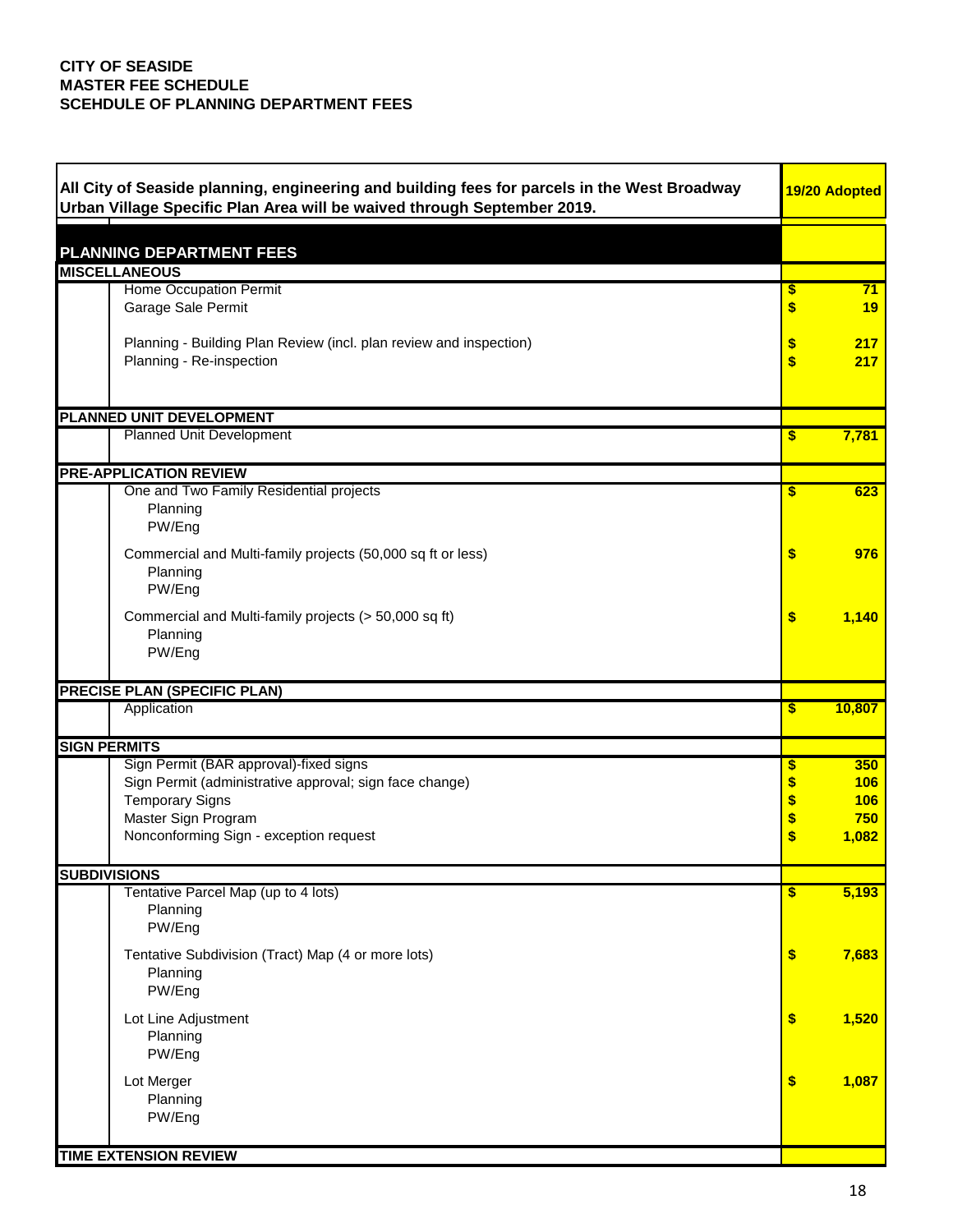| All City of Seaside planning, engineering and building fees for parcels in the West Broadway<br>Urban Village Specific Plan Area will be waived through September 2019. | 19/20 Adopted |
|-------------------------------------------------------------------------------------------------------------------------------------------------------------------------|---------------|
| <b>PLANNING DEPARTMENT FEES</b>                                                                                                                                         |               |
| Administrative                                                                                                                                                          | 865           |
| <b>Planning Commission</b>                                                                                                                                              | 865           |
| Board of Architectural Review (BAR)                                                                                                                                     | 865           |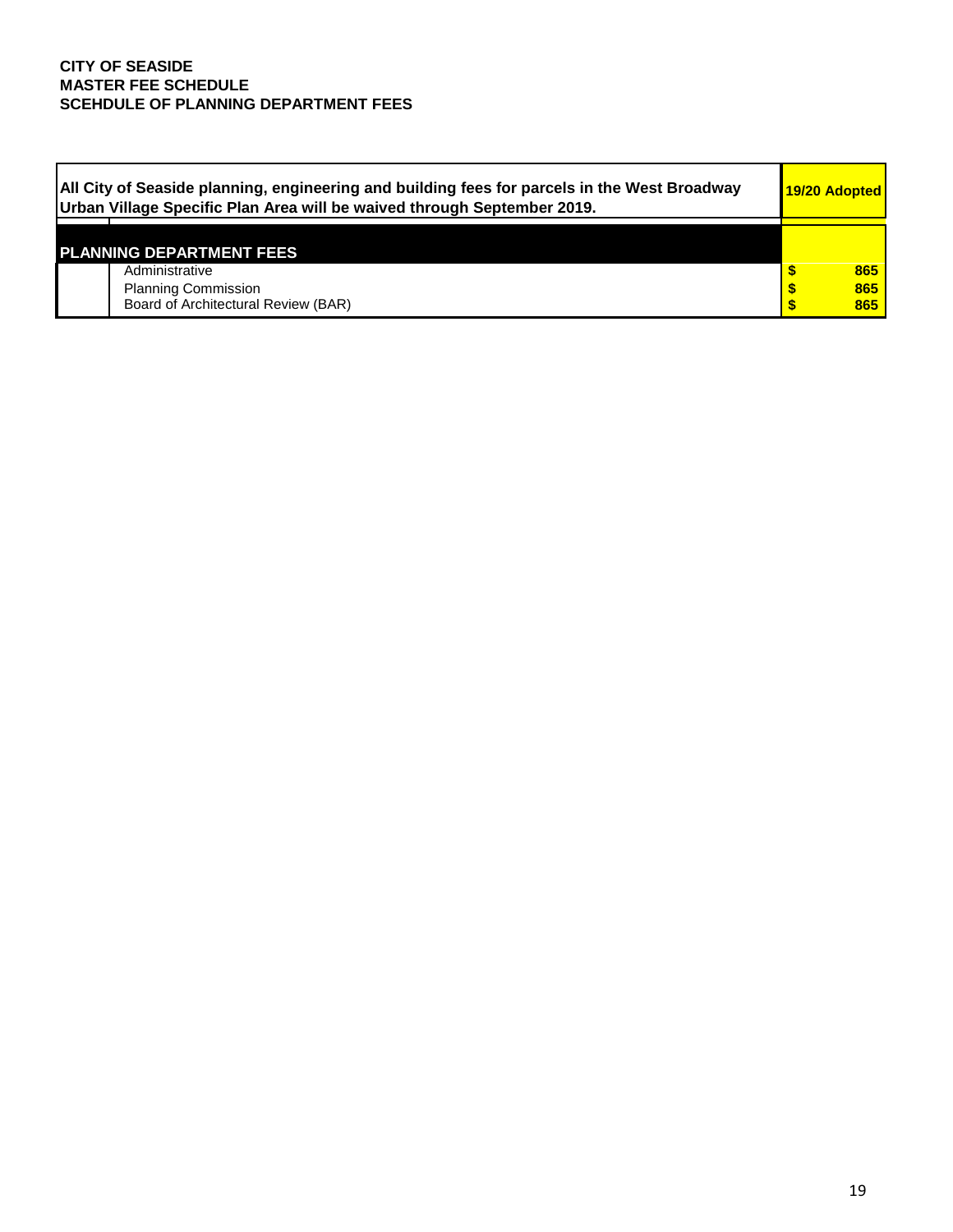| All City of Seaside planning, engineering and building fees for parcels in the West Broadway<br>Urban Village Specific Plan Area will be waived through September 2019.                                               |               | 19/20 Adopted |
|-----------------------------------------------------------------------------------------------------------------------------------------------------------------------------------------------------------------------|---------------|---------------|
| <b>PLANNING DEPARTMENT FEES</b>                                                                                                                                                                                       |               |               |
| <b>USE PERMIT</b>                                                                                                                                                                                                     |               |               |
| <b>Residential</b><br>One and Two Family Residential<br>Planning<br>PW/Eng                                                                                                                                            | \$            | 800           |
| Multi-family Residential<br>Planning<br>PW/Eng                                                                                                                                                                        | \$            | 1,000         |
| <b>Commercial</b><br>Commercial (< 5K sq ft)<br>Planning<br>PW/Eng<br>Fire                                                                                                                                            | \$            | 1,000         |
| Commercial (5K sq ft or greater)<br>Planning<br>PW/Eng<br>Fire                                                                                                                                                        | \$            | 1,500         |
| <b>Other</b><br>Minor Use<br>Planning<br>PW/Eng                                                                                                                                                                       | \$            | 700           |
| Day Care (Large Family child or adult day care home 7-14 capacity, as defined in the CA Code of<br>Regulations); (* includes 2 inspections)<br>Planning<br>Fire                                                       | \$            | 513           |
| <b>VARIANCE</b>                                                                                                                                                                                                       |               |               |
| Definition of a Minor Variance: a maximum reduction of up to 10% of: a. Distance between structures, b.<br>Parcel dimension (not area), c. Setbacks, d. Structure height, e. On-site parking, loading and landscaping |               |               |
| <b>Residential</b><br>One and Two Family Residential<br>Planning<br>PW/Eng                                                                                                                                            | \$            | 2,675         |
| Minor One and Two Family Residential (see above for definition of minor & examples)<br>Planning<br>PW/Eng                                                                                                             | \$            | 2,675         |
| Multi-family Residential<br>Planning<br>PW/Eng                                                                                                                                                                        | \$            | 3,972         |
| Minor Multi-family Residential (see above for definition of minor & examples)<br>Planning<br>PW/Eng                                                                                                                   | \$            | 2,675         |
| <b>Commercial</b><br>Commercial                                                                                                                                                                                       | $\sqrt[6]{3}$ | 2,777         |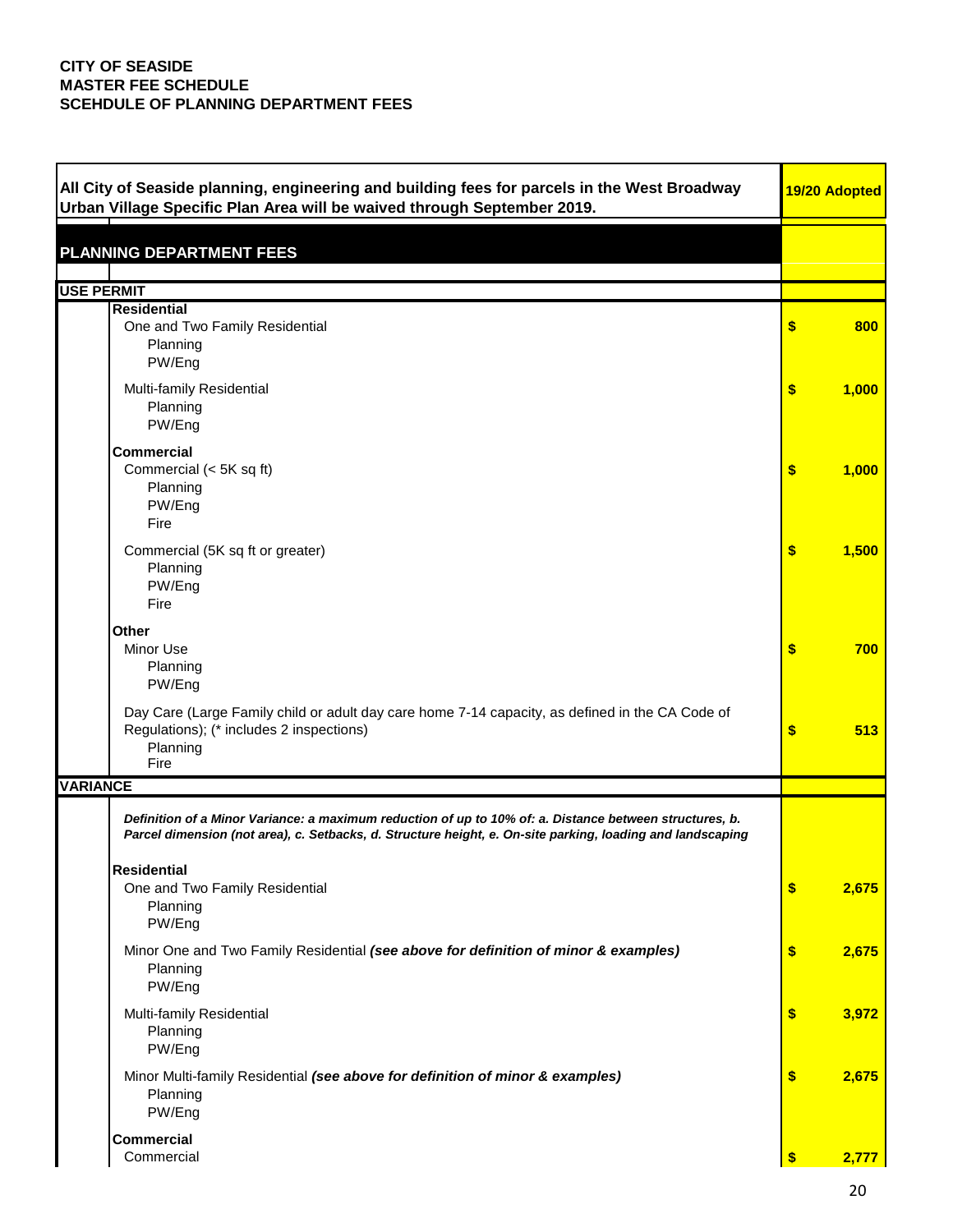| All City of Seaside planning, engineering and building fees for parcels in the West Broadway<br>Urban Village Specific Plan Area will be waived through September 2019. | 19/20 Adopted |
|-------------------------------------------------------------------------------------------------------------------------------------------------------------------------|---------------|
| <b>PLANNING DEPARTMENT FEES</b><br>Planning<br>PW/Eng                                                                                                                   |               |
| Minor Commercial (see above for definition of minor & examples)<br>Planning<br>PW/Eng                                                                                   | 2.357         |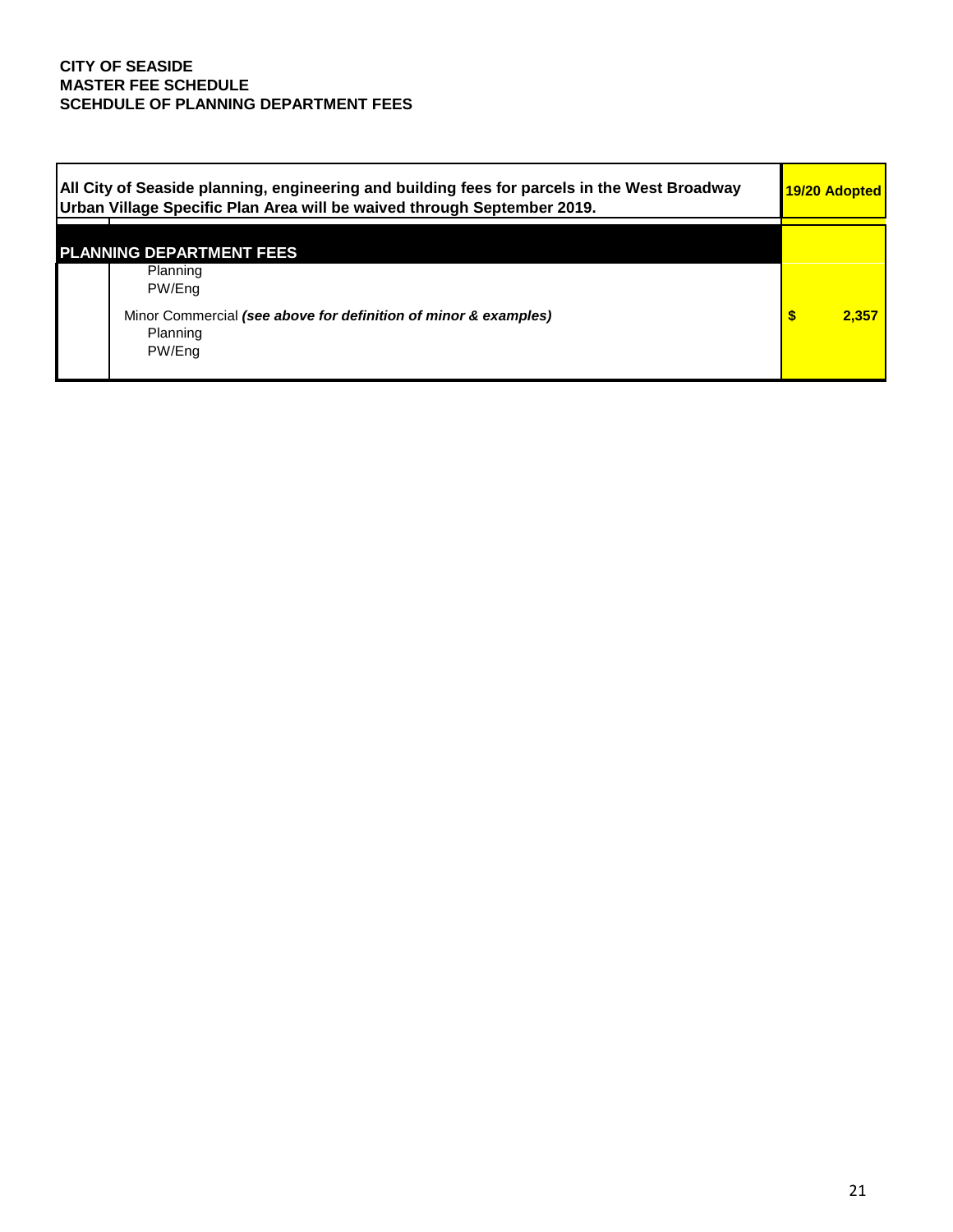| All City of Seaside planning, engineering and building fees for parcels in the West Broadway<br>Urban Village Specific Plan Area will be waived through September 2019.                                                                                                                                                                                                                                                                                   | 19/20 Adopted |            |
|-----------------------------------------------------------------------------------------------------------------------------------------------------------------------------------------------------------------------------------------------------------------------------------------------------------------------------------------------------------------------------------------------------------------------------------------------------------|---------------|------------|
|                                                                                                                                                                                                                                                                                                                                                                                                                                                           |               |            |
| <b>PLANNING DEPARTMENT FEES</b>                                                                                                                                                                                                                                                                                                                                                                                                                           |               |            |
| <b>OTHER FEES</b>                                                                                                                                                                                                                                                                                                                                                                                                                                         |               |            |
| Affordable Housing Agreement                                                                                                                                                                                                                                                                                                                                                                                                                              |               | 1,730      |
| Mobilhome Park Conversions, Closures, and Cessation of Use Fee                                                                                                                                                                                                                                                                                                                                                                                            | \$            | 1,730      |
| <b>Deferred Completion Agreement</b>                                                                                                                                                                                                                                                                                                                                                                                                                      |               | 865        |
| Floodplain Development Permit                                                                                                                                                                                                                                                                                                                                                                                                                             | \$            | 865        |
| Tentative Parcel Map Waiver                                                                                                                                                                                                                                                                                                                                                                                                                               | \$            | 1,730      |
| gg                                                                                                                                                                                                                                                                                                                                                                                                                                                        | \$            | 1,730      |
| Real Property Disclosure Report                                                                                                                                                                                                                                                                                                                                                                                                                           | \$            | <b>150</b> |
| <b>LAND USE APPEALS</b>                                                                                                                                                                                                                                                                                                                                                                                                                                   |               |            |
| Non-Applicant                                                                                                                                                                                                                                                                                                                                                                                                                                             | \$            | 3,243      |
| Applicant                                                                                                                                                                                                                                                                                                                                                                                                                                                 | \$            | 3,458      |
| Administrative Review for Radio, Satellite and Dish Antennas                                                                                                                                                                                                                                                                                                                                                                                              | \$            | 865        |
| Grand Opening and Promotional Banner / Temporary Sign                                                                                                                                                                                                                                                                                                                                                                                                     | \$            | 108        |
| Sign Permit (Over-the-counter)                                                                                                                                                                                                                                                                                                                                                                                                                            | \$            | 217        |
| <b>ZONING COMPLIANCE PLAN CHECK:</b>                                                                                                                                                                                                                                                                                                                                                                                                                      |               |            |
| Over the Counter (Replacement In Kind)                                                                                                                                                                                                                                                                                                                                                                                                                    |               | 108        |
| Over the Counter (Minor)                                                                                                                                                                                                                                                                                                                                                                                                                                  |               | 108        |
| <b>Zoning Confirmation Letter</b>                                                                                                                                                                                                                                                                                                                                                                                                                         | $\frac{6}{3}$ | 865        |
| <b>Advanced Planning Surcharge:</b>                                                                                                                                                                                                                                                                                                                                                                                                                       |               |            |
|                                                                                                                                                                                                                                                                                                                                                                                                                                                           | $0.3%$ of     |            |
| (Charged on all new construction for building plans (e.g. additions, new buildings), pw/eng, fire permits,                                                                                                                                                                                                                                                                                                                                                | building      |            |
| and development applications)                                                                                                                                                                                                                                                                                                                                                                                                                             | valuation     |            |
| <b>HOURLY RATES</b>                                                                                                                                                                                                                                                                                                                                                                                                                                       |               |            |
| <b>Planning Services</b>                                                                                                                                                                                                                                                                                                                                                                                                                                  | \$            | 217        |
| For services requested of City staff which have no fee listed in this fee schedule, the City Manager of the City Manager's<br>designee shall determine the appropriate fee based on the established hourly rates for this department/division.<br>Additionally, the City will pass-through to the applicant any discrete costs incurred from the use of external service<br>providers (e.g. Consultants) if required to process the specific application. |               |            |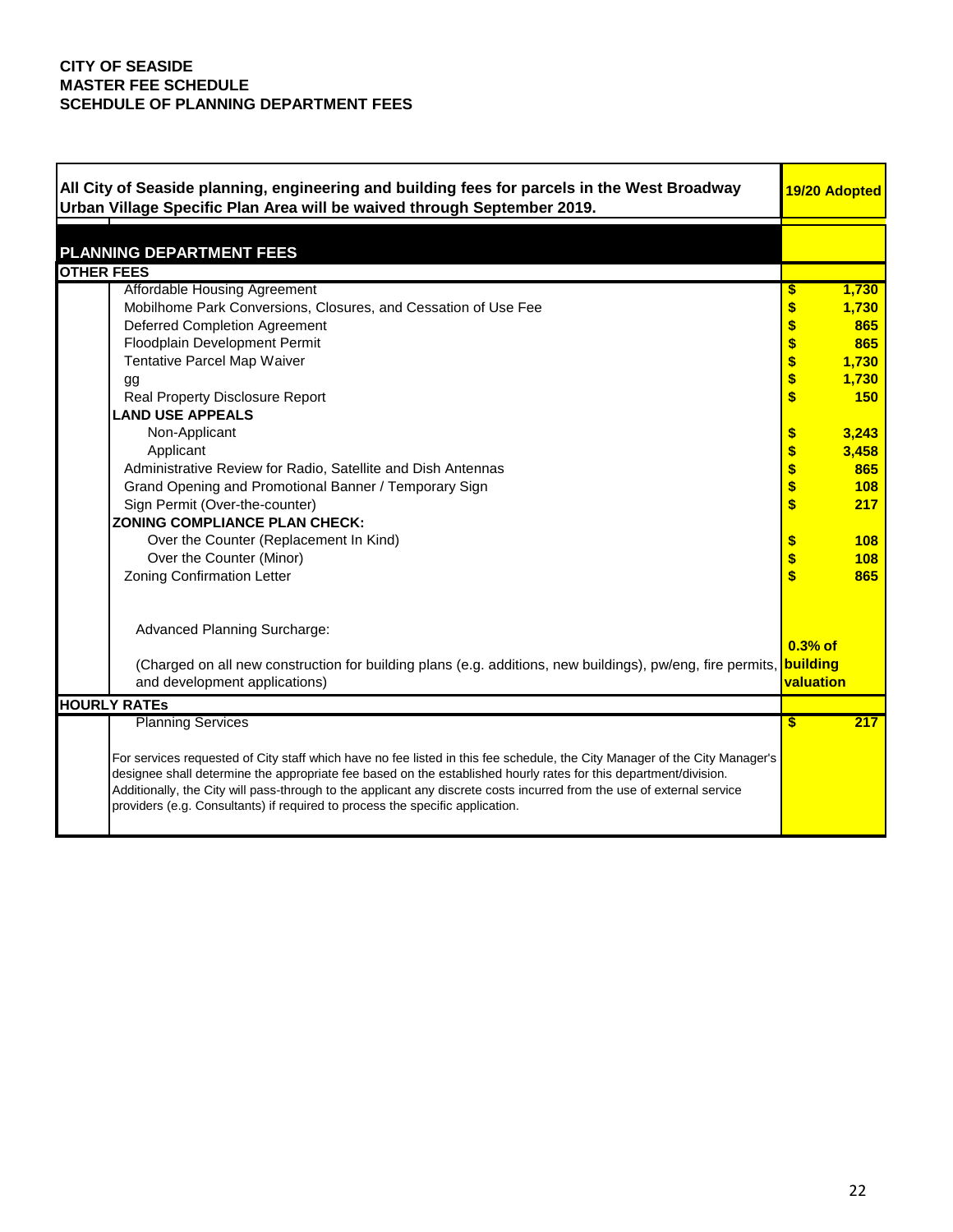|     |             | All City of Seaside planning, engineering and building fees for parcels in the West<br>Broadway Urban Village Specific Plan Area will be waived through September 2019.                              | 19/20 Adopted          | <b>Notes</b> |
|-----|-------------|------------------------------------------------------------------------------------------------------------------------------------------------------------------------------------------------------|------------------------|--------------|
|     |             | <b>ENGINEERING DIVISION FEES</b>                                                                                                                                                                     |                        |              |
|     |             |                                                                                                                                                                                                      |                        |              |
| 1.0 |             | BUILDING PERMIT PROCESSING - see 4.1c, 9 & 10 for possible add'I fees                                                                                                                                |                        |              |
|     | $1.1$       | Plan Review (includes grading, infrastructure, public improvements)<br>One and Two Family Residential                                                                                                | \$<br>83               |              |
|     | a           | Commercial and Multi-family Residential up to 1 acre-                                                                                                                                                |                        |              |
|     | b           | (Minimum Non-Refundable Deposit of \$281)                                                                                                                                                            | <b>Actual Cost</b>     | $\mathbf d$  |
|     | c           | Commercial and Multi-family Residential > 1 acre-Minimum Non-Refundable Deposit of<br>5% of Estimated Site Improvement Costs (Costs associated with site work, grading,<br>drainage & sewer utility) | <b>Actual Cost</b>     | <sub>d</sub> |
|     | 1.2         | Inspection (includes grading, infrastructure, public improvements)                                                                                                                                   |                        |              |
|     |             |                                                                                                                                                                                                      |                        |              |
|     | a           | One and Two Family Residential-Minimum Non-Refundable Deposit of 5% of Estimated<br>Site Improvement Cost                                                                                            | <b>Actual cost</b>     | $\mathbf d$  |
|     | b           | Commercial and Multi-family Residential up to 1 acre-Minimum Non-Refundable<br>Deposit of 5% of Estimated Site Improvement Cost                                                                      | <b>Actual cost</b>     | $\mathsf{d}$ |
|     | c           | Commercial and Multi-family Residential > 1 acre-Minimum Non-Refundable Deposit of<br>5% of Estimated Site Improvement Cost                                                                          | <b>Actual cost</b>     | $\mathbf d$  |
|     |             |                                                                                                                                                                                                      |                        |              |
| 2.0 |             | <b>ENCROACHMENT PERMIT</b>                                                                                                                                                                           |                        |              |
|     |             | Plan Check - Standard                                                                                                                                                                                | \$<br>168              |              |
|     |             | Sewer Connection (each) (incl 2 visits)                                                                                                                                                              | \$<br>335              |              |
|     |             | Utility Line Installations (ex. Water, power) - Up to 200 LF (incl 2 visits)                                                                                                                         | \$<br>335<br>\$<br>250 |              |
|     |             | Utility Line Installations - > 200 LF (each 200 LF)<br>Pavement Restoration (0-100 sf)                                                                                                               |                        |              |
|     |             | \$30/sf with a minimum non-refundable deposit of \$750                                                                                                                                               | <b>Actual Cost</b>     | a            |
|     |             | Pavement Restoration (>100 sf)                                                                                                                                                                       | <b>Actual Cost</b>     | $\mathbf b$  |
|     |             | \$20/sf with a minimum non-refundable deposit of \$2,020                                                                                                                                             |                        |              |
|     |             | Curb/Gutter (per 200 LF)                                                                                                                                                                             | \$<br>250              |              |
|     |             | Sidewalk (repair and replace) (per 200 LF)                                                                                                                                                           | \$<br>250              |              |
|     |             | Driveway (repair and replace) (per opening)                                                                                                                                                          | \$<br>250              |              |
|     |             | Right-of-Way Access/Entry (ex. Roofers, scaffolding, temporary construction barrier)                                                                                                                 | \$<br>250              |              |
|     |             | Right-of-Way Construction/ Portable Unit (per every 2 weeks) - (ex. dumpster, storage<br>bin)                                                                                                        | \$<br>45               |              |
|     |             | Traffic Control/ Lane Closure (per set-up and per day of implementation; each set-up<br>requires a separate inspection) - Actual Cost; Minimum \$45 + \$45 per day (except<br>residential street)    | <b>Actual cost</b>     | $\mathsf{d}$ |
|     |             | Traffic Control - Traffic Signal operation call-out                                                                                                                                                  | \$300/visit            |              |
|     |             | Encroachment Permit Depositor Bond- (improvements <\$25,000)                                                                                                                                         | 1,000<br>\$            |              |
|     |             | Public Improvements > \$25,000, 100% cost of public improvements                                                                                                                                     | <b>100%</b>            |              |
|     |             | 2.1 Transportation Permit (maximum set by state law)                                                                                                                                                 |                        |              |
|     |             | Single Trip                                                                                                                                                                                          | \$<br>16               |              |
| 3.0 | <b>MAPS</b> |                                                                                                                                                                                                      |                        |              |
|     |             | (see also Planning Subdivisions for add'I fees; see also 4.2 and 4.3                                                                                                                                 |                        |              |
|     |             | Lot Line Adjustment (includes 2 reviews)-                                                                                                                                                            | <b>Actual cost</b>     |              |
|     |             | Minimum Non-Refundable Deposit of \$1200                                                                                                                                                             |                        | $\mathsf{d}$ |
|     |             | Lot Merger (includes 2 reviews)-Minimum Non-Refundable Deposit of \$1200                                                                                                                             | <b>Actual cost</b>     | $\mathsf{d}$ |
|     |             | Tentative Parcel Map (up to 4 lots)-Minimum Non-Refundable Deposit of \$1200                                                                                                                         | <b>Actual cost</b>     | $\mathsf{d}$ |
|     |             | Tentative Subdivision (Tract) Map-Minimum Non-Refundable Deposit of \$1200                                                                                                                           | <b>Actual cost</b>     | $\mathbf d$  |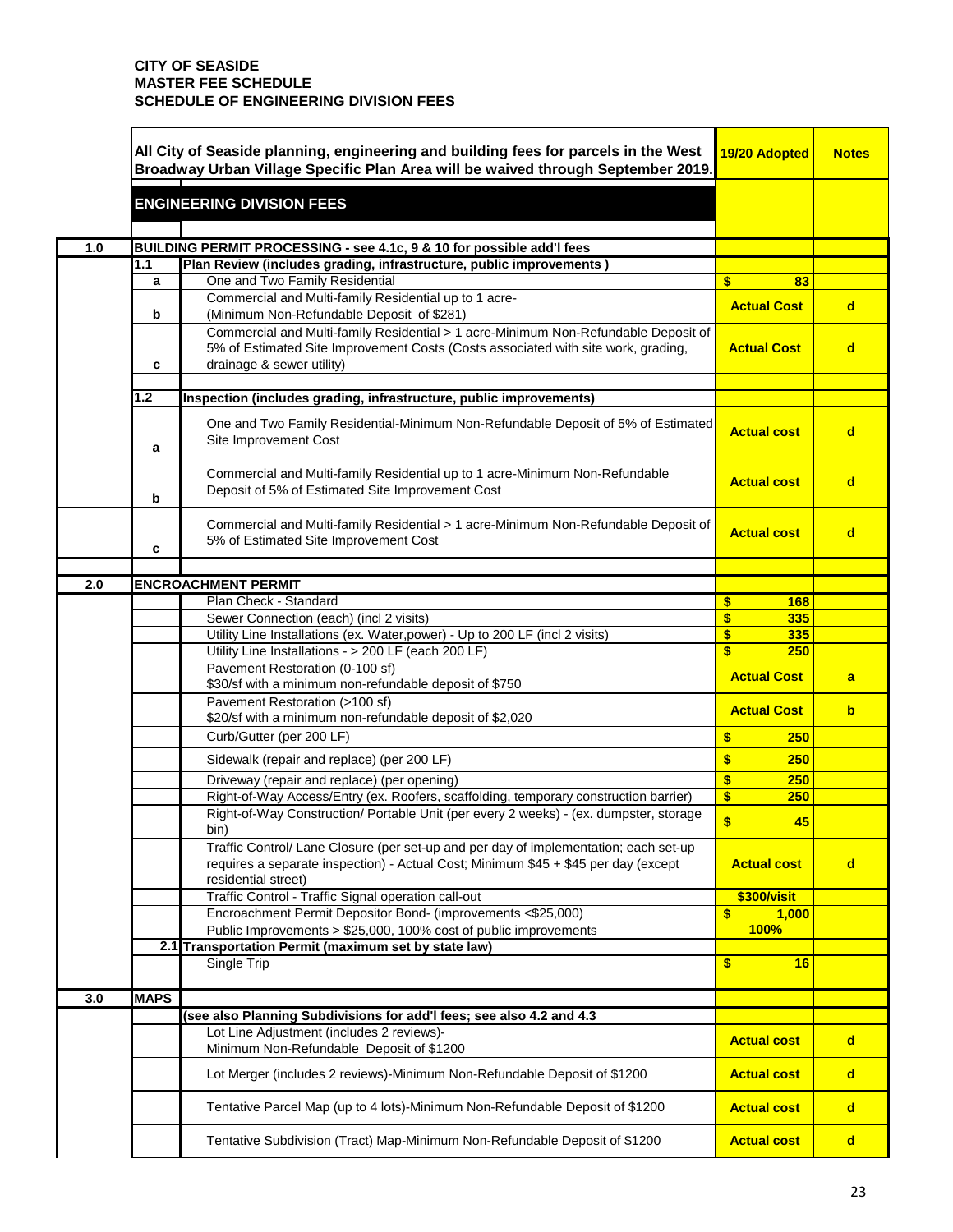| All City of Seaside planning, engineering and building fees for parcels in the West<br>Broadway Urban Village Specific Plan Area will be waived through September 2019. | 19/20 Adopted      | <b>Notes</b> |
|-------------------------------------------------------------------------------------------------------------------------------------------------------------------------|--------------------|--------------|
| <b>ENGINEERING DIVISION FEES</b>                                                                                                                                        |                    |              |
| Final Parcel Map (1-4 lots) -Minimum Non-Refundable Deposit of \$1200                                                                                                   | <b>Actual cost</b> |              |
| Final Subdivision (Tract) Map-Minimum Non-Refundable Deposit of \$1200                                                                                                  | <b>Actual cost</b> |              |
| Map Additional Review- Minimum Non-Refundable Deposit of \$225                                                                                                          | <b>Actual cost</b> |              |
|                                                                                                                                                                         |                    |              |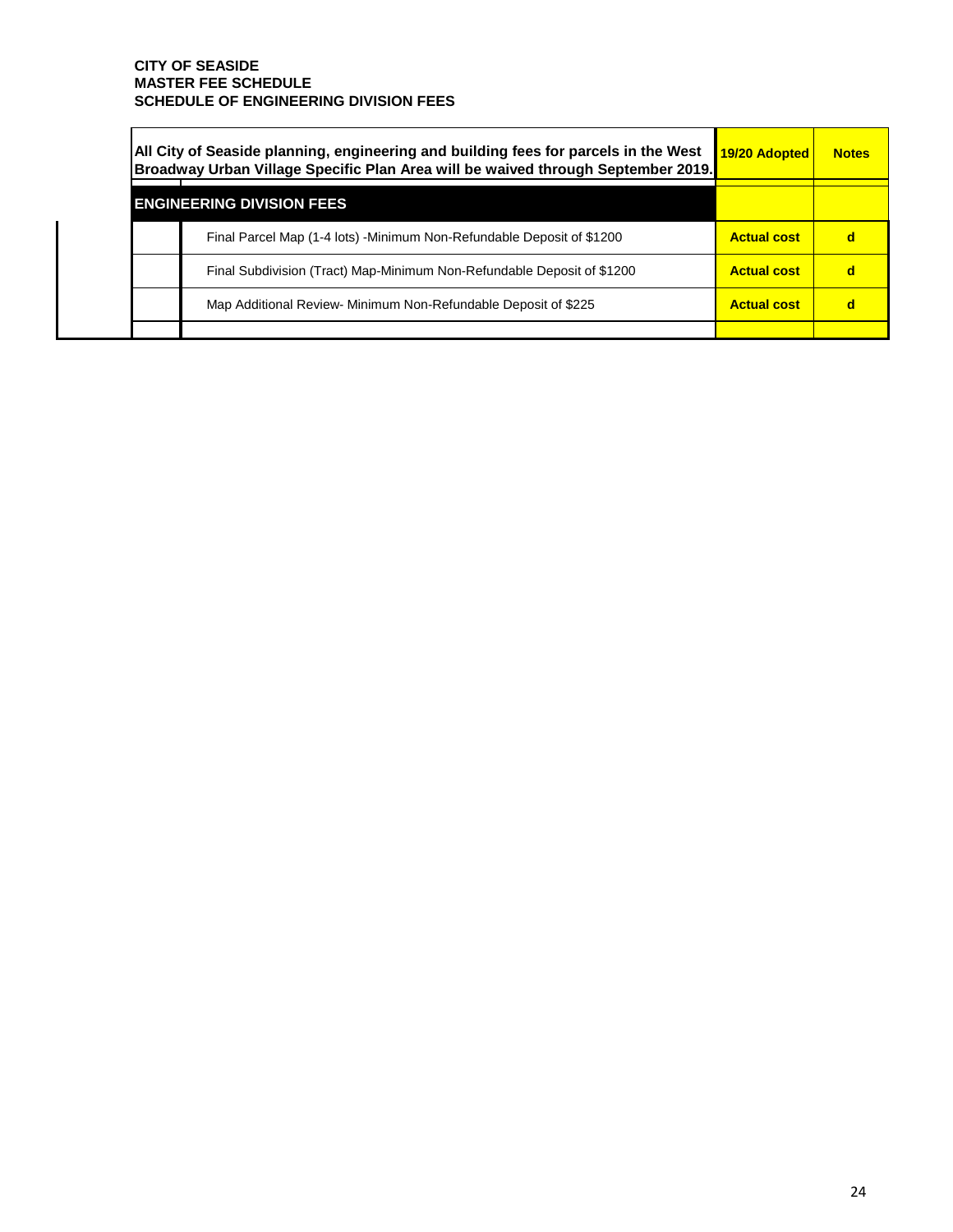|     | All City of Seaside planning, engineering and building fees for parcels in the West<br>Broadway Urban Village Specific Plan Area will be waived through September 2019. |                                                                                                    | 19/20 Adopted            | <b>Notes</b> |
|-----|-------------------------------------------------------------------------------------------------------------------------------------------------------------------------|----------------------------------------------------------------------------------------------------|--------------------------|--------------|
|     |                                                                                                                                                                         | <b>ENGINEERING DIVISION FEES</b>                                                                   |                          |              |
| 4.0 |                                                                                                                                                                         | DEVELOPMENT PLAN REVIEW AND INSPECTION                                                             |                          |              |
|     | 4.1                                                                                                                                                                     | <b>Improvement Plan Review</b>                                                                     |                          |              |
|     | a                                                                                                                                                                       | Improvement Plan Check (1/2 hr max)                                                                | <b>No cost</b>           |              |
|     | b                                                                                                                                                                       | Improvement Plan Check (each additional 1/2 hr, minimum non-refundable deposit of<br>\$151)        | <b>Hourly Rate</b>       | $\mathbf{c}$ |
|     | c                                                                                                                                                                       | Improvement Inspection (Minimum Non-Refundable Deposit of \$151)                                   | <b>Hourly Rate</b>       | $\mathbf{c}$ |
|     |                                                                                                                                                                         |                                                                                                    |                          |              |
|     | 4.2                                                                                                                                                                     | Hydrology/ Hydolic Studies Review                                                                  |                          |              |
|     | a                                                                                                                                                                       | Hydrology/Hydraulic Studies (0-20 acres) -<br>Minimum Non-Refundable Deposit of \$800              | <b>Actual Cost</b>       | $\mathbf d$  |
|     | b                                                                                                                                                                       | Hydrology/Hydrolic Studies (>-20 acres) - Minimum Deposit of \$1600                                | <b>Actual Cost</b>       | $\mathbf d$  |
|     | 4.3                                                                                                                                                                     | <b>Sewer Studies Review</b>                                                                        |                          |              |
|     |                                                                                                                                                                         | Sewer Studies (0-5 units)- Minimum Non-Refundable Deposit of \$1200                                | <b>Actual Cost</b>       | $\mathbf d$  |
|     | a                                                                                                                                                                       |                                                                                                    |                          |              |
|     | b                                                                                                                                                                       | Sewer Studies (>5 units) - Minimum Non-Refundable Deposit of \$1500                                | <b>Actual Cost</b>       | $\mathbf d$  |
|     | 4.4                                                                                                                                                                     | Boarch of Architectual Review - see 9 & 10 for possible add'I fees                                 |                          |              |
|     |                                                                                                                                                                         | <b>Residential</b>                                                                                 |                          |              |
|     |                                                                                                                                                                         | One and Two Family - New Construction                                                              | \$<br>83                 |              |
|     | a                                                                                                                                                                       | One and Two Family - Addition that adds less than 50% of the structure                             | \$<br>83                 |              |
|     |                                                                                                                                                                         | Multi-family - New Construction                                                                    | \$<br>168                |              |
|     |                                                                                                                                                                         | Multi-family - Addition that adds less than 50% of the structure                                   | $\boldsymbol{\$}$<br>168 |              |
|     |                                                                                                                                                                         | <b>Commercial</b>                                                                                  |                          |              |
|     | b                                                                                                                                                                       | New Construction (includes shell only)                                                             | \$<br>168                |              |
|     |                                                                                                                                                                         | Addition/Remodel that adds less than 50% of the structure                                          | \$<br>168                |              |
| 5.0 | <b>OTHER FEES</b>                                                                                                                                                       |                                                                                                    |                          |              |
|     |                                                                                                                                                                         | Encroachment Agreements - Minimum Non-Refundable Deposit of \$600                                  | <b>Actual Cost</b>       | $\mathbf d$  |
|     |                                                                                                                                                                         | Abandonment/Vacation (Modifications/Processing) -<br>\$3000 Non-Refundable Deposit                 | <b>Actual Cost</b>       | $\mathbf d$  |
|     |                                                                                                                                                                         | Board Up Houses                                                                                    | <b>Actual Cost</b>       | $\mathbf d$  |
|     |                                                                                                                                                                         | Commemorative Sign Application                                                                     | $\boldsymbol{\$}$<br>54  |              |
|     |                                                                                                                                                                         | Monument Placement-Minimum Non-Refundable Deposit of \$1,500                                       | <b>Actual Cost</b>       | $\mathsf{d}$ |
| 6.0 |                                                                                                                                                                         | <b>TRAFFIC ADVISORY</b>                                                                            |                          |              |
|     |                                                                                                                                                                         | <b>Traffic Advisory Committee Request</b>                                                          | $\mathbf{s}$<br>60       |              |
|     |                                                                                                                                                                         |                                                                                                    |                          |              |
| 7.0 |                                                                                                                                                                         | <b>SEWER SERVICES</b>                                                                              |                          |              |
|     |                                                                                                                                                                         | Sewer Line Overflow Response - (Regular Business Hours) Rate plus Materials-<br><b>1Hr Minimum</b> | \$208.72/hr              |              |
|     |                                                                                                                                                                         | (Outside Regular Business Hours) Rate plus Materials                                               | \$449.58/hr              |              |
|     |                                                                                                                                                                         | <b>STREET MAINTENANCE</b>                                                                          |                          |              |
| 8.0 |                                                                                                                                                                         | Marking Curb - per curb (20 ft maximum length)                                                     | \$<br>427                |              |
|     |                                                                                                                                                                         | Installation of one sign                                                                           | \$<br>427                |              |
|     |                                                                                                                                                                         |                                                                                                    |                          |              |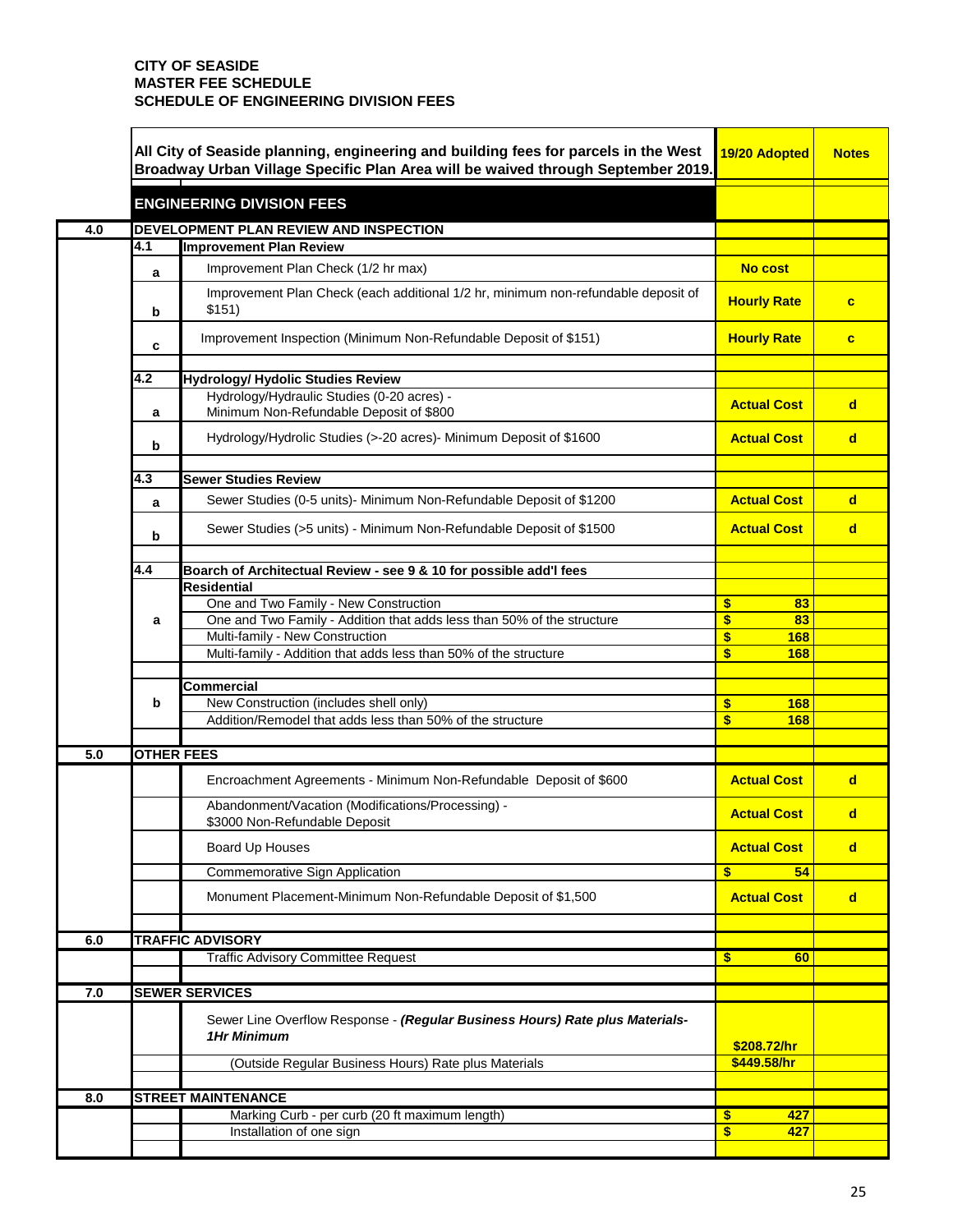**9.0** 

| All City of Seaside planning, engineering and building fees for parcels in the West<br>Broadway Urban Village Specific Plan Area will be waived through September 2019. | 19/20 Adopted                                                                                                 | <b>Notes</b>       |  |
|-------------------------------------------------------------------------------------------------------------------------------------------------------------------------|---------------------------------------------------------------------------------------------------------------|--------------------|--|
|                                                                                                                                                                         | <b>ENGINEERING DIVISION FEES</b>                                                                              |                    |  |
|                                                                                                                                                                         | <b>ISTORM WATER</b>                                                                                           |                    |  |
| I9.1                                                                                                                                                                    | <b>STORMWATER CONTROL PLAN- New or Replaced Impervious Surface</b>                                            |                    |  |
| a                                                                                                                                                                       | <b>Pre-review Meeting</b>                                                                                     | 168                |  |
| b                                                                                                                                                                       | Small Project (includes 2 reviews) - 2,500 - 5,000 Sq Ft. (TIER 1)                                            | 335                |  |
| c                                                                                                                                                                       | Small Project (each additional review) - 2,500 - 5,000 Sq Ft                                                  | 83                 |  |
| d                                                                                                                                                                       | Medium Project (includes 2 reviews) - 5,000 - 15,000 Sq Ft- Minimum Non-Refundable<br>Deposit \$3600 (TIER 2) | <b>Actual Cost</b> |  |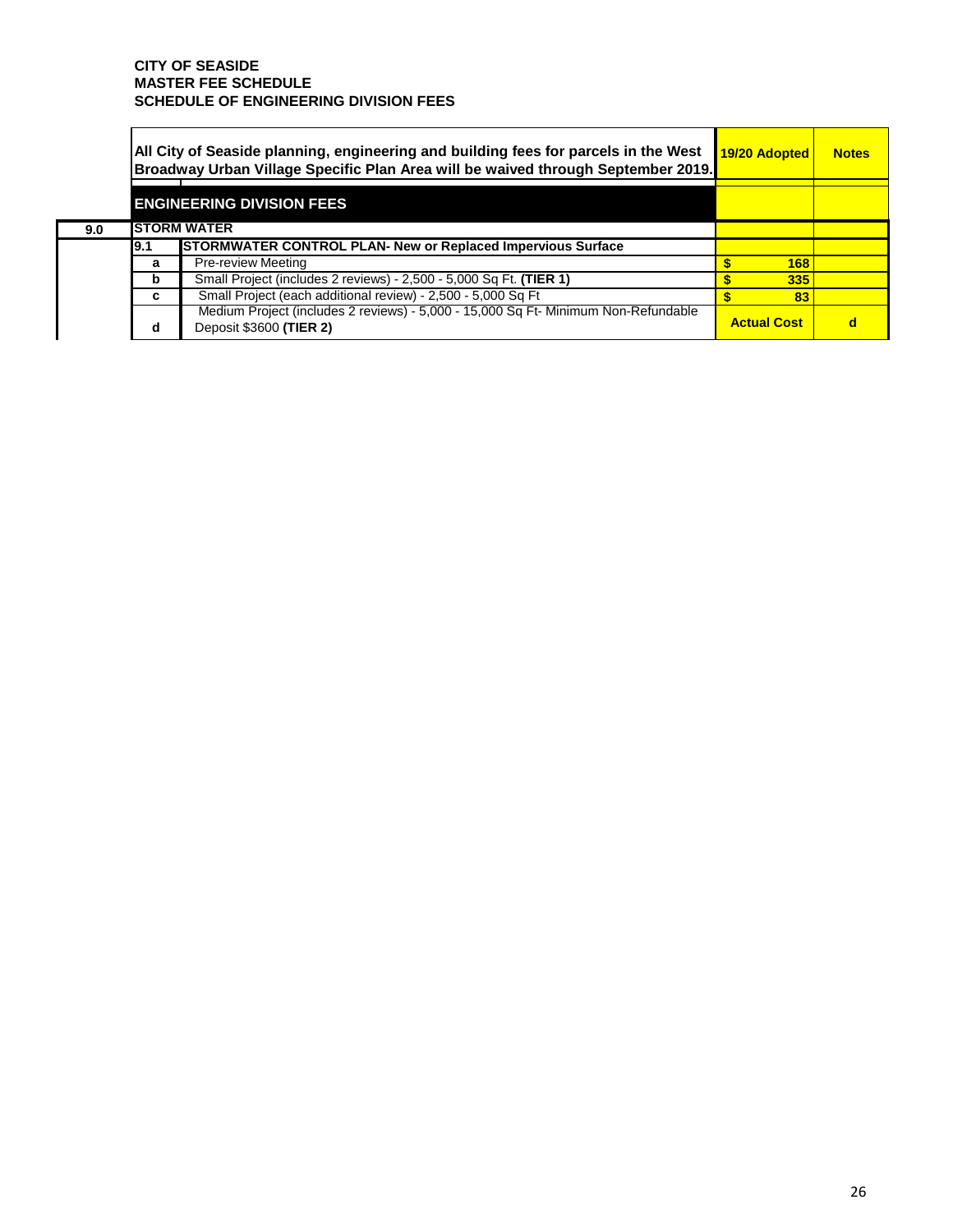|      |      | All City of Seaside planning, engineering and building fees for parcels in the West<br>Broadway Urban Village Specific Plan Area will be waived through September 2019.                                                                                                                                                                                                                                                                | 19/20 Adopted            | <b>Notes</b> |
|------|------|----------------------------------------------------------------------------------------------------------------------------------------------------------------------------------------------------------------------------------------------------------------------------------------------------------------------------------------------------------------------------------------------------------------------------------------|--------------------------|--------------|
|      |      | <b>ENGINEERING DIVISION FEES</b>                                                                                                                                                                                                                                                                                                                                                                                                       |                          |              |
|      | e    | Medium Project (each additional review) - 5,000 - 15,000 Sq Ft-                                                                                                                                                                                                                                                                                                                                                                        | <b>Actual Cost</b>       | $\mathbf d$  |
|      | f    | \$4800 (TIER 3 &4)                                                                                                                                                                                                                                                                                                                                                                                                                     | <b>Actual Cost</b>       |              |
|      | g    | Large Project (each additional review) - > 15,000 Sq Ft                                                                                                                                                                                                                                                                                                                                                                                | <b>Actual Cost</b>       | $\mathbf d$  |
|      |      |                                                                                                                                                                                                                                                                                                                                                                                                                                        |                          |              |
|      | h    | Inspection of privately maintained post-construction treatment devices                                                                                                                                                                                                                                                                                                                                                                 | \$<br>168                |              |
| 10.0 |      | STORMWATER POLLUTION PREVENTION PLAN( SWPPP) REVIEW AND INSPECTION                                                                                                                                                                                                                                                                                                                                                                     |                          |              |
|      |      | Storm Water Pollution Prevention (SWPPP)-applies to soil disturbance greater than 1<br>acre - Minimum Non-Refundable Deposit \$450                                                                                                                                                                                                                                                                                                     | <b>Actual Cost</b>       | $\mathbf d$  |
|      |      | SWPPP Inspections - Minimum Non-Refundable Deposit \$281                                                                                                                                                                                                                                                                                                                                                                               | <b>Actual Cost</b>       | d            |
|      |      |                                                                                                                                                                                                                                                                                                                                                                                                                                        |                          |              |
| 11.0 |      | <b>TREE PREMITS</b>                                                                                                                                                                                                                                                                                                                                                                                                                    |                          |              |
|      |      | (Required on private property for trimming or removal)                                                                                                                                                                                                                                                                                                                                                                                 |                          |              |
|      |      | 1-5 trees                                                                                                                                                                                                                                                                                                                                                                                                                              | $\mathbf{s}$<br>108      |              |
|      |      |                                                                                                                                                                                                                                                                                                                                                                                                                                        |                          |              |
| 12.0 |      | PLANNING COMMISSION REVIEW-DEVELOPMENT APPLICATIONS                                                                                                                                                                                                                                                                                                                                                                                    |                          |              |
|      | 12.1 | <b>AMEDNMENTS</b>                                                                                                                                                                                                                                                                                                                                                                                                                      |                          |              |
|      |      | <b>General Plan Amendment</b>                                                                                                                                                                                                                                                                                                                                                                                                          | \$<br>168                |              |
|      |      | Planned Unit Development Amendment                                                                                                                                                                                                                                                                                                                                                                                                     | $\mathbf{s}$<br>168      |              |
|      |      | Zoning Map Amendment                                                                                                                                                                                                                                                                                                                                                                                                                   | \$<br>168                |              |
|      |      | Zoning Ordinance (text) Amendment                                                                                                                                                                                                                                                                                                                                                                                                      | \$<br>168                |              |
|      |      | Local Coastal Plan Amendment                                                                                                                                                                                                                                                                                                                                                                                                           | $\boldsymbol{\$}$<br>168 |              |
|      |      | Use Permit Amendment                                                                                                                                                                                                                                                                                                                                                                                                                   | $\mathbf{s}$<br>83       |              |
|      |      | Minor Use Permit Amendment                                                                                                                                                                                                                                                                                                                                                                                                             | \$<br>83                 |              |
|      |      | Design Review Amendment                                                                                                                                                                                                                                                                                                                                                                                                                | $\mathbf{s}$<br>168      |              |
|      |      | Tentative Parcel Map Amendment-Minimum Non-Refundable Deposit \$800                                                                                                                                                                                                                                                                                                                                                                    | <b>Actual Cost</b>       | $\mathbf d$  |
|      |      | Tentative Subdivision (Tract) Map Amendment-<br>Minimum Non-Refundable Deposit \$1000                                                                                                                                                                                                                                                                                                                                                  | <b>Actual Cost</b>       | $\mathbf d$  |
|      | 12.2 | <b>APPEALS</b>                                                                                                                                                                                                                                                                                                                                                                                                                         |                          |              |
|      |      | Planning Commission (from ZA, BAR & Staff interpretation)                                                                                                                                                                                                                                                                                                                                                                              | $\mathbf{s}$<br>168      |              |
|      |      | City Council (from Planning Commission)                                                                                                                                                                                                                                                                                                                                                                                                | \$<br>168                |              |
|      |      |                                                                                                                                                                                                                                                                                                                                                                                                                                        |                          |              |
|      | 12.3 | <b>VARIANCE</b>                                                                                                                                                                                                                                                                                                                                                                                                                        |                          |              |
|      | a    | Residential                                                                                                                                                                                                                                                                                                                                                                                                                            |                          |              |
|      |      | One and Two Family Residential                                                                                                                                                                                                                                                                                                                                                                                                         | \$<br>83                 |              |
|      |      | Multi-family Residential                                                                                                                                                                                                                                                                                                                                                                                                               | $\boldsymbol{\$}$<br>83  |              |
|      | b    | <b>Commercial</b>                                                                                                                                                                                                                                                                                                                                                                                                                      |                          |              |
|      |      | Commercial (> 5,000 square feet)                                                                                                                                                                                                                                                                                                                                                                                                       | $\boldsymbol{\$}$<br>336 |              |
|      |      | Minor Commercial (, 5,000 square feet)                                                                                                                                                                                                                                                                                                                                                                                                 | \$<br>169                |              |
|      |      | <b>HOURLY RATES</b>                                                                                                                                                                                                                                                                                                                                                                                                                    |                          |              |
| 13.0 |      |                                                                                                                                                                                                                                                                                                                                                                                                                                        |                          |              |
|      |      | <b>Engineering Services</b>                                                                                                                                                                                                                                                                                                                                                                                                            | \$<br>336                |              |
|      |      | Engineering Services - after business hours (OT, 2 hour minimum)                                                                                                                                                                                                                                                                                                                                                                       | \$<br>302                |              |
|      |      | For services requested of City staff which have no fee listed in this fee schedule, the City Manager of the<br>City Manager's designee shall determine the appropriate fee based on the established hourly rates for<br>this department/division. Additionally, the City will pass-through to the applicant any discrete costs<br>incurred from the use of external service providers if required to process the specific application. |                          |              |
|      |      |                                                                                                                                                                                                                                                                                                                                                                                                                                        |                          |              |

a Estimated cost for City to perform paving is \$30/sf. Fee is calculated by multiplying excavation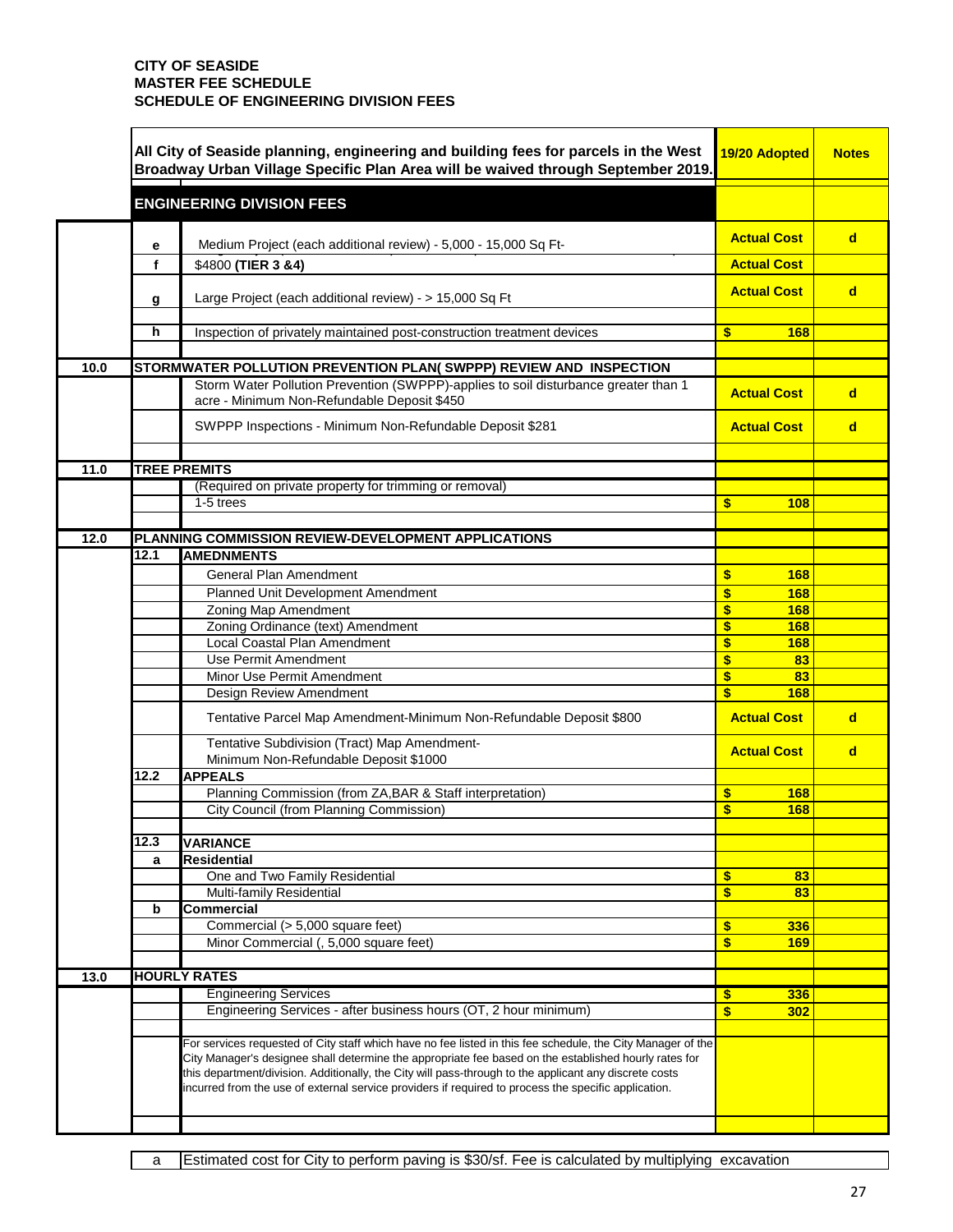'n

| All City of Seaside planning, engineering and building fees for parcels in the West<br>Broadway Urban Village Specific Plan Area will be waived through September 2019. |                                                                                                                                                                                                                     |  | 19/20 Adopted<br><b>Notes</b> |  |  |  |  |
|-------------------------------------------------------------------------------------------------------------------------------------------------------------------------|---------------------------------------------------------------------------------------------------------------------------------------------------------------------------------------------------------------------|--|-------------------------------|--|--|--|--|
|                                                                                                                                                                         | <b>ENGINEERING DIVISION FEES</b>                                                                                                                                                                                    |  |                               |  |  |  |  |
| b                                                                                                                                                                       | Estimated cost for City to perform paving is \$20/sf. Fee is calculated by multiplying excavation                                                                                                                   |  |                               |  |  |  |  |
| C                                                                                                                                                                       | See section 13 for Engineering Services hourly rates.                                                                                                                                                               |  |                               |  |  |  |  |
| d                                                                                                                                                                       | The minimum non-refundable deposit is charge for City to perform initial work. If<br>cost for staff time exceeds minimum deposit, additional charges will accrue at<br>actual cost. See Section 13 for staff costs. |  |                               |  |  |  |  |

à,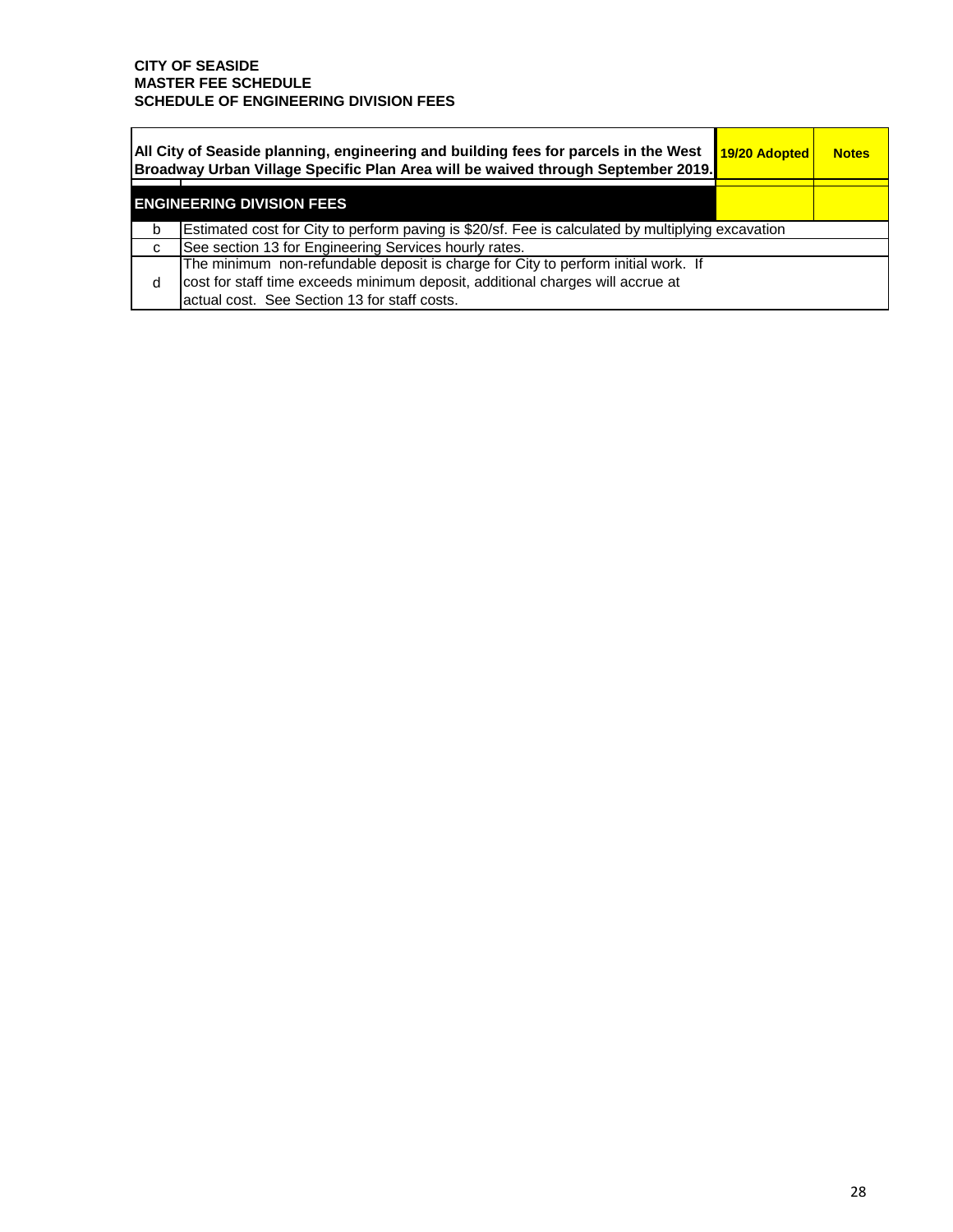|                                                                  | 19/20 Adopted        | 19/20 Adopted       |
|------------------------------------------------------------------|----------------------|---------------------|
|                                                                  | (3.7%)               | (3.7%)              |
| <b>Fee Service</b>                                               | <b>Resident Fees</b> | <b>Non Resident</b> |
| <b>Preschool Programs</b>                                        |                      |                     |
| Fees per class--No increase for 19/20                            | \$8.25               | \$10.00             |
| Family - per month                                               |                      |                     |
| <b>After School Program</b>                                      |                      |                     |
| Individual - per month                                           | \$29.25              | \$36.00             |
| Family - per month                                               | 20% discount to      | 20% discount to     |
|                                                                  | siblings residing    | siblings residing   |
|                                                                  | in same              | in same             |
|                                                                  | household            | household           |
|                                                                  |                      |                     |
|                                                                  |                      |                     |
| <b>Intersession Day Camp Program</b>                             |                      |                     |
| Full Day - Sports/Day Camp-No increase for 19/20                 | \$97.00              | \$120.75            |
| 3 hours Sports/Day Camp-No increase for 19/20                    | \$21.00              | \$26.25             |
| 1/2 day camp (Playland)-No increase for 19/20                    | \$41.75              | \$52.25             |
| <b>Youth Sports</b>                                              |                      |                     |
| Tennis per class-No increase for 19/20                           | \$5.75               | \$7.00              |
| <b>Contract Classes Programs</b>                                 |                      |                     |
| Classes - subjects, schedules and cost vary depending on         |                      |                     |
| community interests, availability of instructors, facilities and |                      |                     |
| materials                                                        |                      |                     |
| <b>Special Events Programs</b>                                   |                      |                     |
| Vendor (Flea Market/Craft)                                       | \$53.75              | \$67.25             |
| Commercial-No increase for 19/20                                 | \$71.00              | \$89.00             |
| <b>Facility Rentals - Oldemeyer</b>                              |                      |                     |
| Oldemeyer Auditorium Per hour charge                             | \$109.75             | \$136.25            |
| Barbecue Facility - No increase for 19/20                        | \$52.25              | \$65.50             |
| Deposit due day of center rental-No increase for 19/20           | \$591.25             | \$738.75            |
| Alcohol Deposit - 25% non refundable-No increase for 19/20       | \$575.50             | \$719.50            |
| VFW - Friday 5-11 pm-No increase for 19/20                       | \$374.25             | \$467.25            |
| Avenue of Flags - Sunday 5-11 pm-No increase for 19/20           | \$325.50             | \$406.50            |
| <b>Facility Rental- Soper</b>                                    |                      |                     |
| <b>Soper Field Community Center</b>                              |                      |                     |
| Large Meeting Room (3 hour minimum)                              | \$58.00              | \$72.75             |
| Room Deposit - total-No increase for 19/20                       | \$314.00             | \$392.50            |
| Non-refundable portion (25%)-No increase for 19/20               | \$78.50              | \$98.25             |
| Refundable portion (75%)-No increase for 19/20                   | \$235.50             | \$294.50            |
| Alcohol Deposit - 25% non refundable-No increase for 19/20       | \$575.50             | \$719.50            |
| <b>Private Rental Fees-Oldemeyer</b>                             |                      |                     |
| 0-3 hrs. (per hour)-No increase for 19/20                        | \$68.00              | \$84.75             |
| Every hour over 3 (per hour)-No increase for 19/20               | \$31.25              | \$39.25             |
| <b>Seahorse Room Rental</b>                                      |                      |                     |
| 0-3 hrs. (per hour)-No increase for 19/20                        | \$43.75              | \$55.00             |
| Every hour over 3 ( per hour)-No <i>increase for 19/20</i>       | \$20.00              | \$24.50             |
| Seaside Room                                                     |                      |                     |
| 0-3 hrs. (per hour)-No increase for 19/20                        | \$43.75              | \$55.00             |
| Every hour over 3 (per hour)-No increase for 19/20               | \$20.00              | \$24.50             |
| <b>Blackhorse Room/Senior</b>                                    |                      |                     |
| 0-3 hrs. (per hour)-No increase for 19/20                        | \$54.50              | \$68.00             |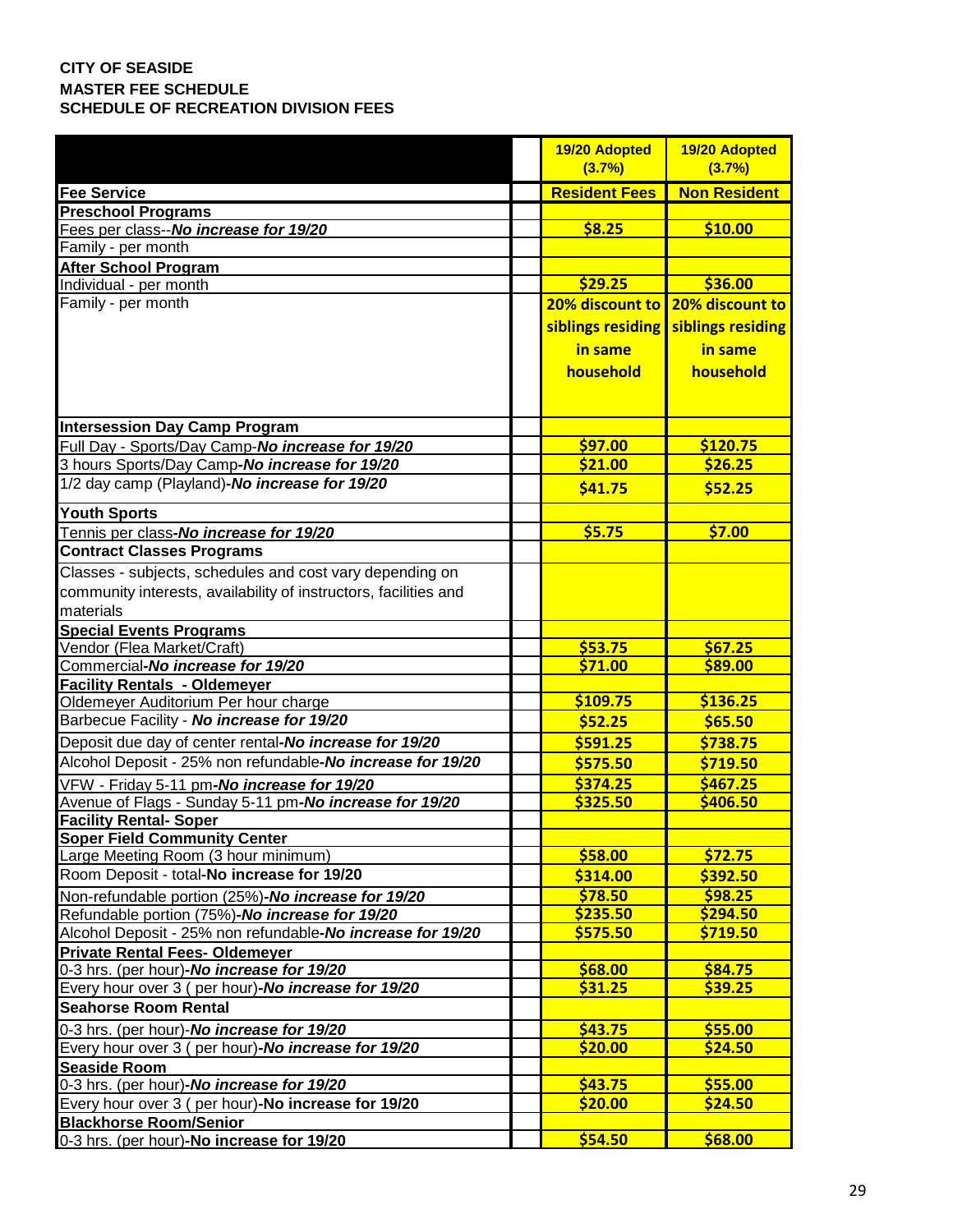|                                                                                                       | 19/20 Adopted<br>(3.7%) | 19/20 Adopted<br>(3.7%) |
|-------------------------------------------------------------------------------------------------------|-------------------------|-------------------------|
| <b>Fee Service</b>                                                                                    | <b>Resident Fees</b>    | <b>Non Resident</b>     |
| Every hour over 3 (per hour)-No increase for 19/20                                                    | \$24.00                 | \$29.75                 |
| <b>Bayonet Room Rental</b>                                                                            |                         |                         |
| 0-3 hrs. (per hour)-No increase for 19/20                                                             | \$43.75                 | \$55.00                 |
| Every hour over 3 (per hour)-No increase for 19/20                                                    | \$20.00                 | \$24.50                 |
| Non-profit Organization - applies to all rooms except Laguna<br><b>Grande Hall</b><br>(4 hrs maximum) | \$33.00                 | \$41.50                 |
|                                                                                                       |                         |                         |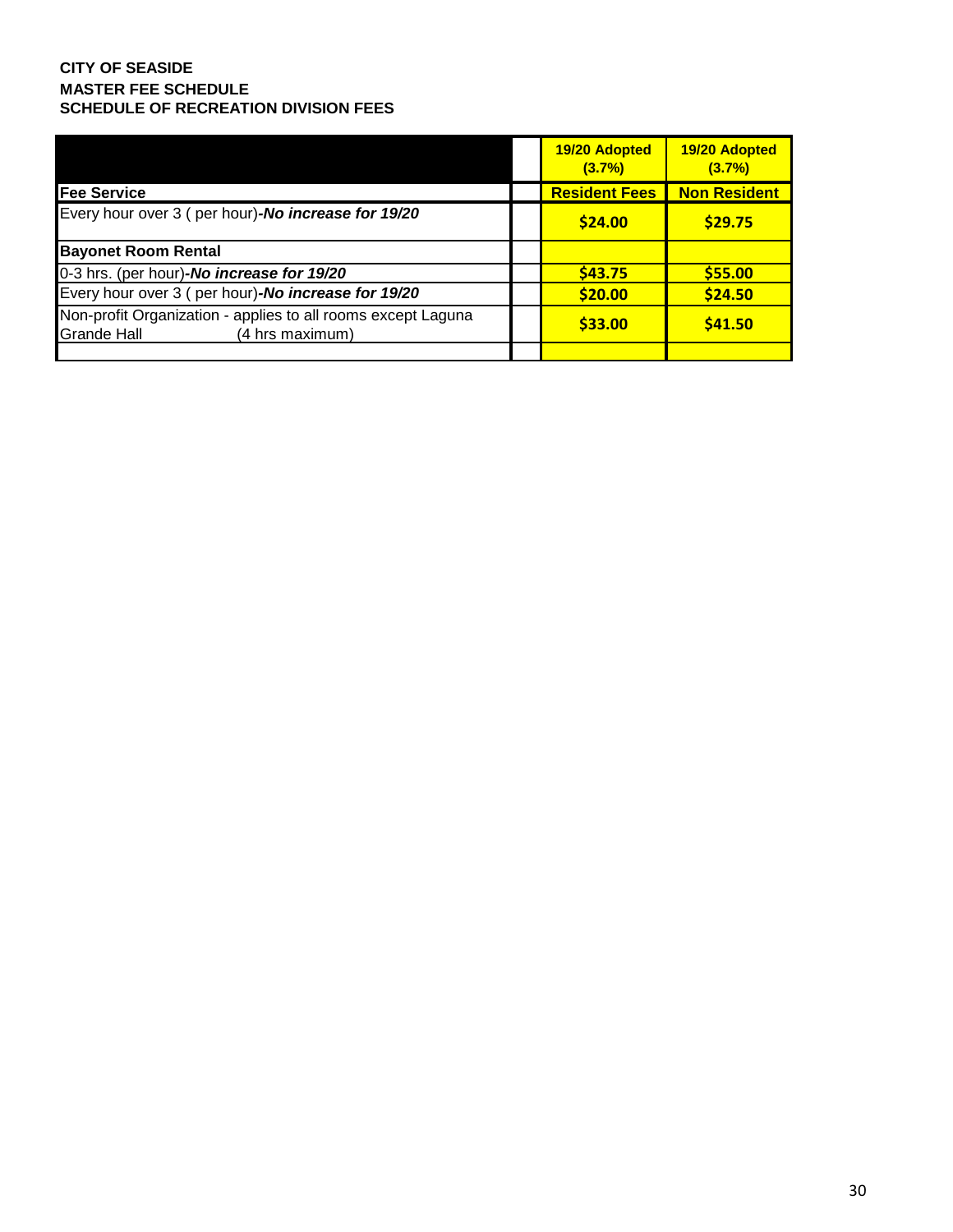|                                                                              | 19/20 Adopted        | 19/20 Adopted       |
|------------------------------------------------------------------------------|----------------------|---------------------|
|                                                                              | (3.7%)               | (3.7%)              |
| <b>Fee Service</b>                                                           | <b>Resident Fees</b> | <b>Non Resident</b> |
|                                                                              |                      |                     |
| <b>Aquatics Private Rentals-Pattullo Swim Center</b>                         |                      |                     |
| 2 hours - up to 50 people-No increase for 19/20                              | \$180.00             | \$225.00            |
| 2 hours - up to 100 people-No increase for 19/20                             | \$197.25             | \$246.50            |
| 2 hours - up to 125 people-No increase for 19/20                             | \$233.50             | \$291.50            |
| Use of Slide-No increase for 19/20                                           | \$26.25              | \$32.25             |
| Additional 1/2 hour-No increase for 19/20                                    | \$39.00              | \$48.75             |
| Deposit-No increase for 19/20                                                | \$87.00              | \$108.25            |
| NP-Seaside Dolphins Swim Team-No increase for 19/20                          | \$21.00              | \$26.25             |
| NP-CSUMB-No increase for 19/20                                               | \$21.00              | \$26.25             |
| NP-MPUSD Special Ed. Student-No increase for 19/20                           | \$21.00              | \$26.25             |
| NP-MCOE Special Ed Student-No increase for 19/20                             | \$21.00              | \$26.25             |
| Cypress Synchronized Club-No increase for 19/20                              | \$32.25              | \$40.25             |
| Rental of Pool for Scuba Classes - Added in 18/19                            | \$51.75/hr           | \$51.75/hr          |
| <b>Senior Programs</b>                                                       |                      |                     |
| Senior Theme Lunches (AOA)-same for non-resident-No                          |                      |                     |
| increase for 19/20                                                           | \$4.00               | \$4.00              |
| <b>Senior Trips</b>                                                          |                      |                     |
| <b>Aquatics Programs</b>                                                     |                      |                     |
| Swim Lessons                                                                 | \$48.00              | \$60.00             |
| Water Exercise / 2 days wk                                                   | \$23.25              | \$60.00             |
| Water Exercise / 5 days wk                                                   | \$35.25              | \$95.25             |
| Adult Water Exercise Class Drop-in Rate-No increase for 19/20                | \$8.50               | \$10.50             |
| Lap Swim                                                                     |                      |                     |
| Adult Drop In-No increase for 19/20                                          | \$5.75               | \$7.00              |
| Senior / Military / College Drop-In-No increase for 19/20                    | \$3.50               | 54.00               |
| <b>Recreation Swim</b>                                                       |                      |                     |
| Adult Drop In-No increase for 19/20                                          | \$5.75               | \$7.00              |
| Senior / College Student / Youth / Military Drop In-No increase<br>for 19/20 | \$3.50               | \$4.00              |
| Commercial Rental (per hr)-No increase for 19/20                             | \$104.75             | \$130.75            |
| <b>Recreation Swim Card</b>                                                  |                      |                     |
| Youth Recreation Card (per mo.)-No increase for 19/20                        | \$15.25              | \$18.75             |
| Youth Recreation Card (per Yr.)-No increase for 19/20                        | \$103.75             | \$129.25            |
| Senior/College/Military Card (per mo.)-No increase for 19/20                 | \$22.50              | \$27.75             |
| Senior/College/Military Card (per yr.)-No increase for 19/20                 | \$134.50             | \$168.00            |
| Senior Gold Card (per mo.) for Senior Swim Only-No increase<br>for 19/20     | \$16.75              | \$21.00             |
| Senior Gold Card (per yr.) for Senior Swim Only-No increase for<br>19/20     | \$109.75             | \$137.00            |
| Adult Lap Card (per mo.)-No increase for 19/20                               | \$34.00              | \$42.25             |
| Adult Lap Card (per yr.)-No increase for 19/20                               | \$276.25             | \$345.25            |
| Adult Couple / Corporate (per mo.)-No increase for 19/20                     | \$52.25              | \$65.50             |
| Adult Couple / Corporate (per yr.)-No increase for 19/20                     | \$361.75             | \$451.75            |
| Family - up to 4 people / (per mo.)-No increase for 19/20                    | \$70.00              | \$87.50             |
| Family - up to 4 people / (per yr.)-No increase for 19/20                    | \$471.00             | \$588.75            |
| Family - up to 8 people / (per mo.)-No increase for 19/20                    | \$86.50              | \$107.75            |
| Family - up to 8 people / (per yr.)-No increase for 19/20                    | \$623.25             | \$778.75            |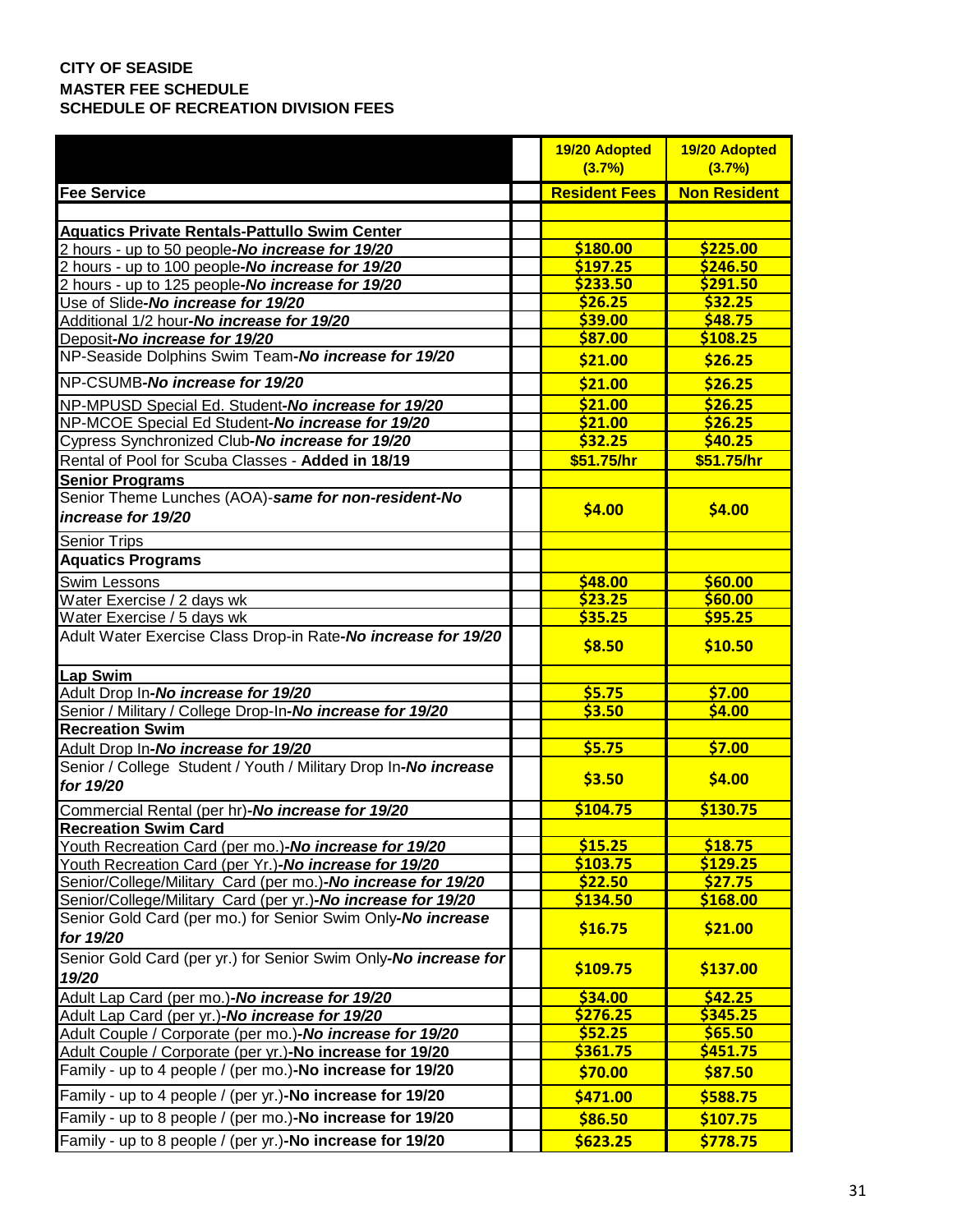|                                                                                                  | 19/20 Adopted<br>(3.7%) | 19/20 Adopted<br>(3.7%) |
|--------------------------------------------------------------------------------------------------|-------------------------|-------------------------|
| <b>Fee Service</b>                                                                               | <b>Resident Fees</b>    | Non Resident            |
| All military personnel and their families regardless of residency                                | <b>20% discount</b>     | <b>20% discount</b>     |
| <b>Family discount - siblings residing in same household &amp;</b><br>enrolling in same activity | <b>20% discount</b>     | <b>20% discount</b>     |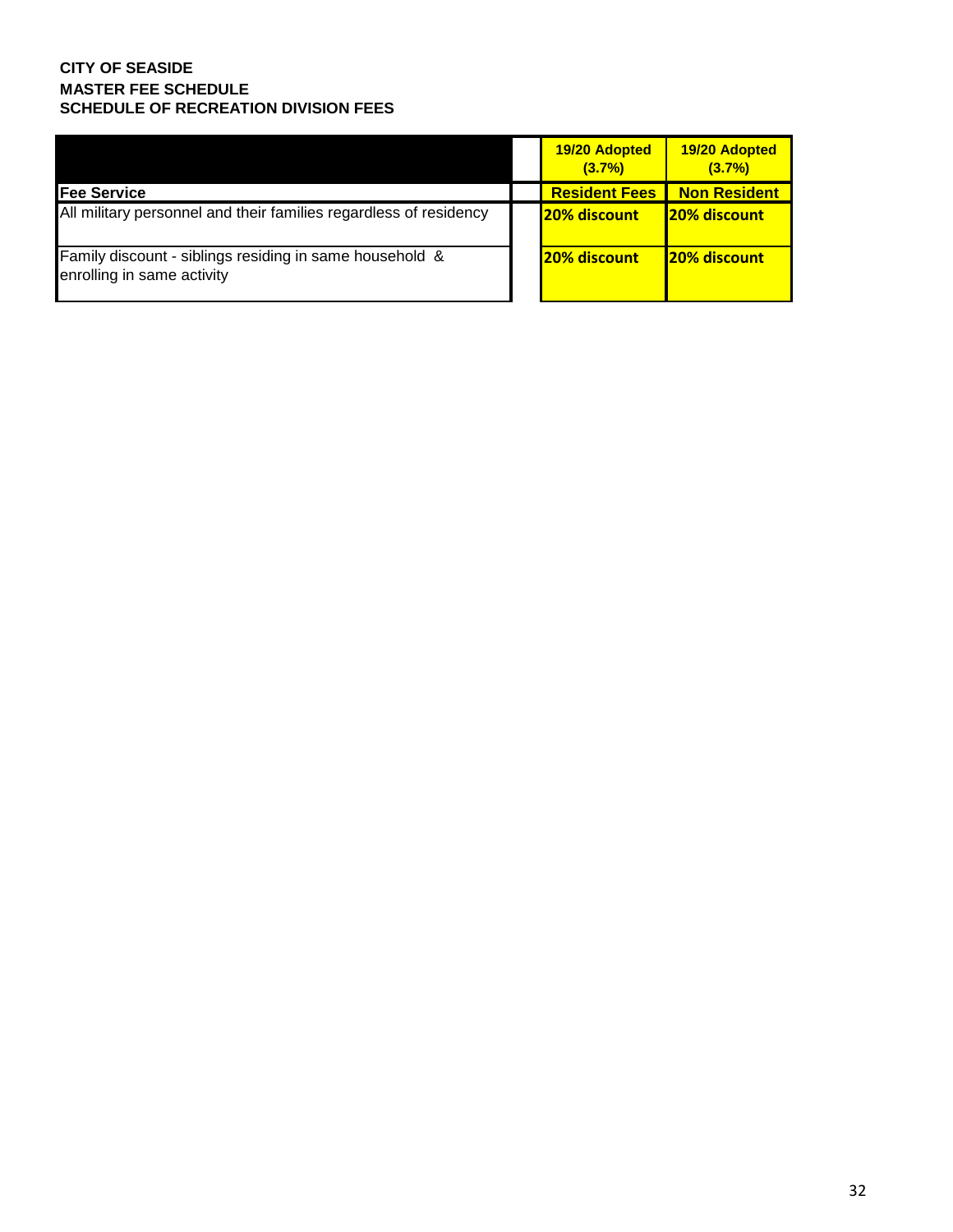|                                                                                                          | 19/20 Adopted<br>(3.7%) | 19/20 Adopted<br>(3.7%)           |
|----------------------------------------------------------------------------------------------------------|-------------------------|-----------------------------------|
| <b>Fee Service</b>                                                                                       | <b>Resident Fees</b>    | <b>Non Resident</b>               |
|                                                                                                          |                         |                                   |
| <b>Park Reservation</b>                                                                                  |                         |                                   |
| <b>Laguna Grande</b>                                                                                     |                         |                                   |
| Up to 49 People - BBQ                                                                                    | \$44.25                 | \$51.50                           |
| Cleaning Deposit - 25% is Non Refundable                                                                 | \$58.00                 | \$58.00                           |
| 50-100 People - BBQ                                                                                      | \$72.25                 | \$79.00                           |
| Cleaning Deposit - 25% is Non Refundable                                                                 | \$99.00                 | \$99.00                           |
| 101-150 People - BBQ                                                                                     | \$107.00                | \$115.25                          |
| Cleaning Deposit - 25% is Non Refundable                                                                 | \$174.50                | \$174.50                          |
| Soper Park                                                                                               |                         |                                   |
| Up to 49 People - Small BBQ                                                                              | \$44.25                 | \$51.50                           |
| Cleaning Deposit - 25% is Non Refundable                                                                 | \$58.00                 | \$58.00                           |
| 50-100 People - Large BBQ                                                                                | \$72.25                 | \$79.00                           |
| I<br>Cleaning Deposit - 25% is Non Refundable                                                            | \$99.00                 | \$99.00                           |
| 101-150 People - Entire BBQ Area                                                                         | \$107.00                | \$115.25                          |
| Cleaning Deposit - 25% is Non Refundable                                                                 | \$174.50                | \$174.50                          |
| Bounce House (each)                                                                                      | \$30.25                 | \$30.25                           |
| <b>Cancellation Fee</b>                                                                                  | \$11.75                 | \$11.75                           |
| <b>Ellis Park-Oldemeyer</b>                                                                              |                         |                                   |
| Up to 49 People - BBQ                                                                                    | \$44.25                 | \$51.50                           |
| Cleaning Deposit - 25% is Non Refundable                                                                 | \$58.00                 | \$58.00                           |
| Bounce House (each)                                                                                      | \$30.25                 | \$30.25                           |
| <b>Metz Park</b>                                                                                         |                         |                                   |
| Up to 49 People - BBQ                                                                                    | \$44.25                 | \$51.50                           |
| Cleaning Deposit - 25% is Non Refundable                                                                 | \$58.00                 | \$58.00                           |
| Cleaning Deposit - 25<br>50-100 People - BBQ                                                             | \$72.25                 | \$79.00                           |
| Cleaning Deposit - 25% is Non Refundable                                                                 | \$99.00                 | \$99.00                           |
| Bounce House (each) No Electricity                                                                       | \$30.25                 | \$30.25                           |
| <b>Metz Basketball Court</b>                                                                             |                         |                                   |
| 1-4 Hours (per hour)                                                                                     | \$10.25                 | \$15.50                           |
|                                                                                                          | \$51.75                 | \$77.75                           |
| All-Day Reservation<br>All-Day Reservation<br>Cleaning Deposit - 25% is Non Refundable                   | \$62.25                 | \$62.25                           |
| Ballfield Field Group Usage*                                                                             |                         |                                   |
| <b>Facility Use Fee</b>                                                                                  |                         |                                   |
|                                                                                                          |                         | \$202.75/per day \$202.75/per day |
|                                                                                                          | or 1-4 hours            | or 1-4 hours                      |
|                                                                                                          | \$27.50/hr              | \$27.50/hr                        |
| Cleaning Deposit- nonrefundable 25%                                                                      | \$174.50                | \$174.50                          |
| Lighting Fee                                                                                             | \$31.00/hr              | \$31.00/hr                        |
| *Facility Use Agreements are needed for Ballfield Field Group<br>Usage with a term no more than 2 years. |                         |                                   |
|                                                                                                          |                         |                                   |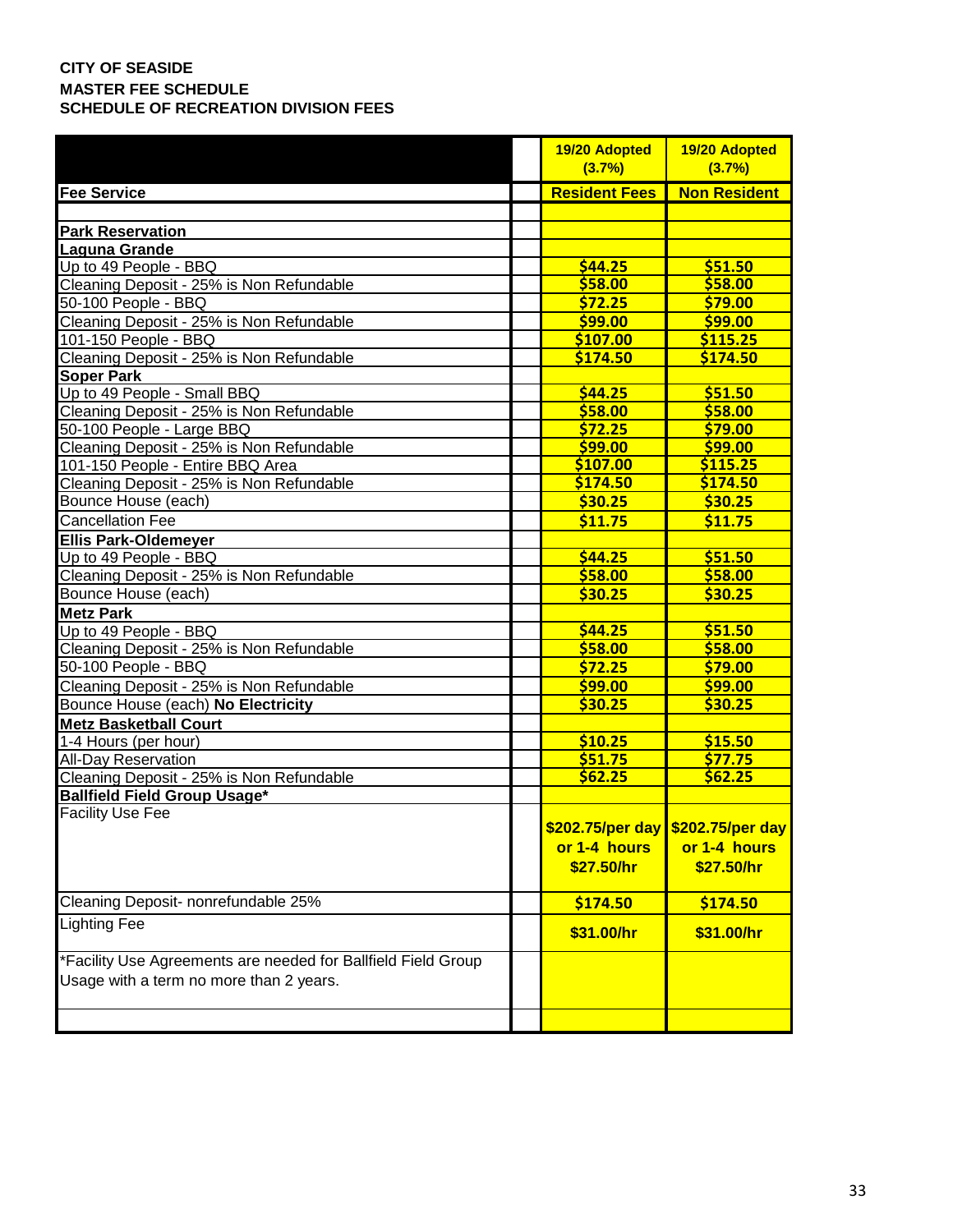| 2019-20 Monthly Meter Charges |                     |                                      |          |  |  |  |
|-------------------------------|---------------------|--------------------------------------|----------|--|--|--|
| Meter Size                    | <b>Base Charges</b> | Watermaster<br><b>Fixed Expenses</b> | Total    |  |  |  |
| 5/8"                          | \$15.32             | \$10.00                              | \$25.32  |  |  |  |
|                               |                     |                                      |          |  |  |  |
| 2"                            | \$119.20            | \$10.00                              | \$129.20 |  |  |  |
| 3"                            | \$215.21            | \$10.00                              | \$225.21 |  |  |  |

| Monthly Consumption Charges (ccf)<br>Residential |                         |  |  |  |
|--------------------------------------------------|-------------------------|--|--|--|
| Water Consumed (ccf)                             | Gravity Zone (per unit) |  |  |  |
| First 4 Units                                    | \$3.87                  |  |  |  |
| $>$ 4-10 units                                   | \$8.37                  |  |  |  |
| $>$ 10-20 units                                  | \$13.56                 |  |  |  |
| $> 20-30$ units                                  | \$19.35                 |  |  |  |
| $>$ 30-40 units                                  | \$26.53                 |  |  |  |
| $>$ 40 units                                     | \$34.65                 |  |  |  |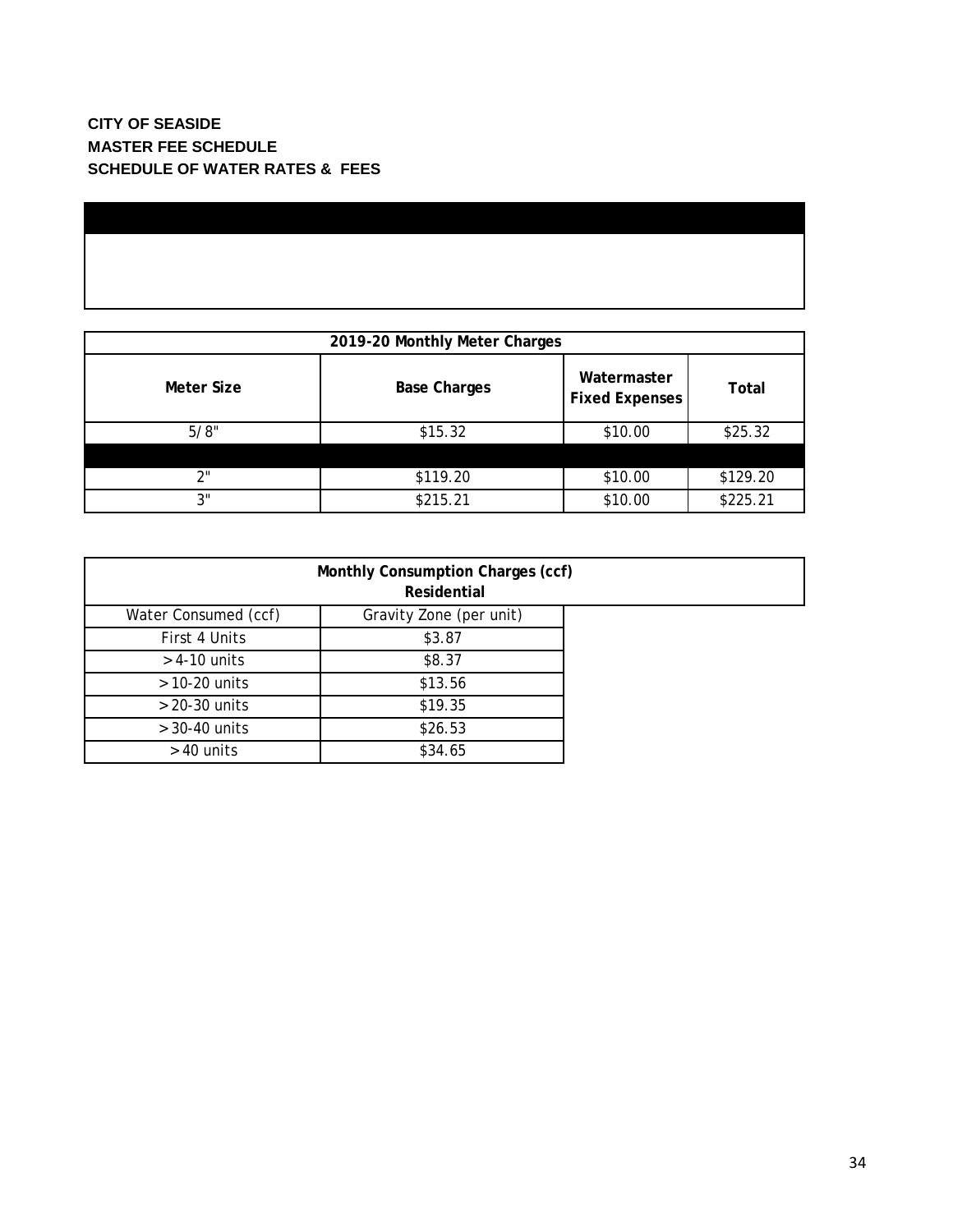# **CITY OF SEASIDE MASTER FEE SCHEDULE SCHEDULE OF WATER RATES & FEES**

| Monthly Consumption Charges (ccf) |            |                                  |            |                             |            |
|-----------------------------------|------------|----------------------------------|------------|-----------------------------|------------|
| Multifamily (per dwelling)        |            | Schools (on a per student basis) |            | Parks (on a per acre basis) |            |
| <b>Water Consumed</b>             | Charge per | <b>Water Consumed</b>            | Charge per | Water Consumed              | Charge per |
| (ccf)                             | unit       | (ccf)                            | unit       | (ccf)                       | unit       |
| First 4 Units                     | \$3.87     | 1 Unit                           | \$5.69     | First 4 Units               | \$5.69     |
| $>$ 4-10 units                    | \$8.37     | $>1 - 3$ Units                   | \$8.37     | $>$ 4-10 units              | \$8.37     |
| $>$ 10-20 units                   | \$13.56    | $>$ 3 - 4 Units                  | \$13.56    | $>$ 10-20 units             | \$13.56    |
| $> 20-30$ units                   | \$19.35    | $> 4 - 5$ Units                  | \$19.35    | $> 20-30$ units             | \$19.35    |
| $>$ 30-40 units                   | \$26.53    | $> 5 - 6$ Units                  | \$26.53    | $>$ 30-40 units             | \$26.53    |
| $>$ 40 units                      | \$34.65    | > 6 Units                        | \$34.62    | $>$ 40 units                | \$34.62    |

| Monthly Consumption Charges (ccf)  |                 |                              |         |  |
|------------------------------------|-----------------|------------------------------|---------|--|
| <b>Great Victory Temple Church</b> |                 | Seventh Day Adventist Church |         |  |
|                                    | Charge per unit | Charge per unit              |         |  |
| Water Consumed (ccf)               |                 | Water Consumed (ccf)         |         |  |
| First 60 Units                     | \$5.69          | First 14 Units               | \$5.69  |  |
| $> 60 - 70$ Units                  | \$8.37          | $> 14 - 35$ Units            | \$8.37  |  |
| > 70 - 80 Units                    | \$13.56         | > 24 - 34 Units              | \$13.56 |  |
| > 80 - 90 Units                    | \$19.35         | $> 34 - 44$ Units            | \$19.35 |  |
| > 90 - 100 Units                   | \$26.53         | > 44 - 54 Units              | \$26.53 |  |
| $>100$ Units                       | \$34.62         | > 54 Units                   | \$34.62 |  |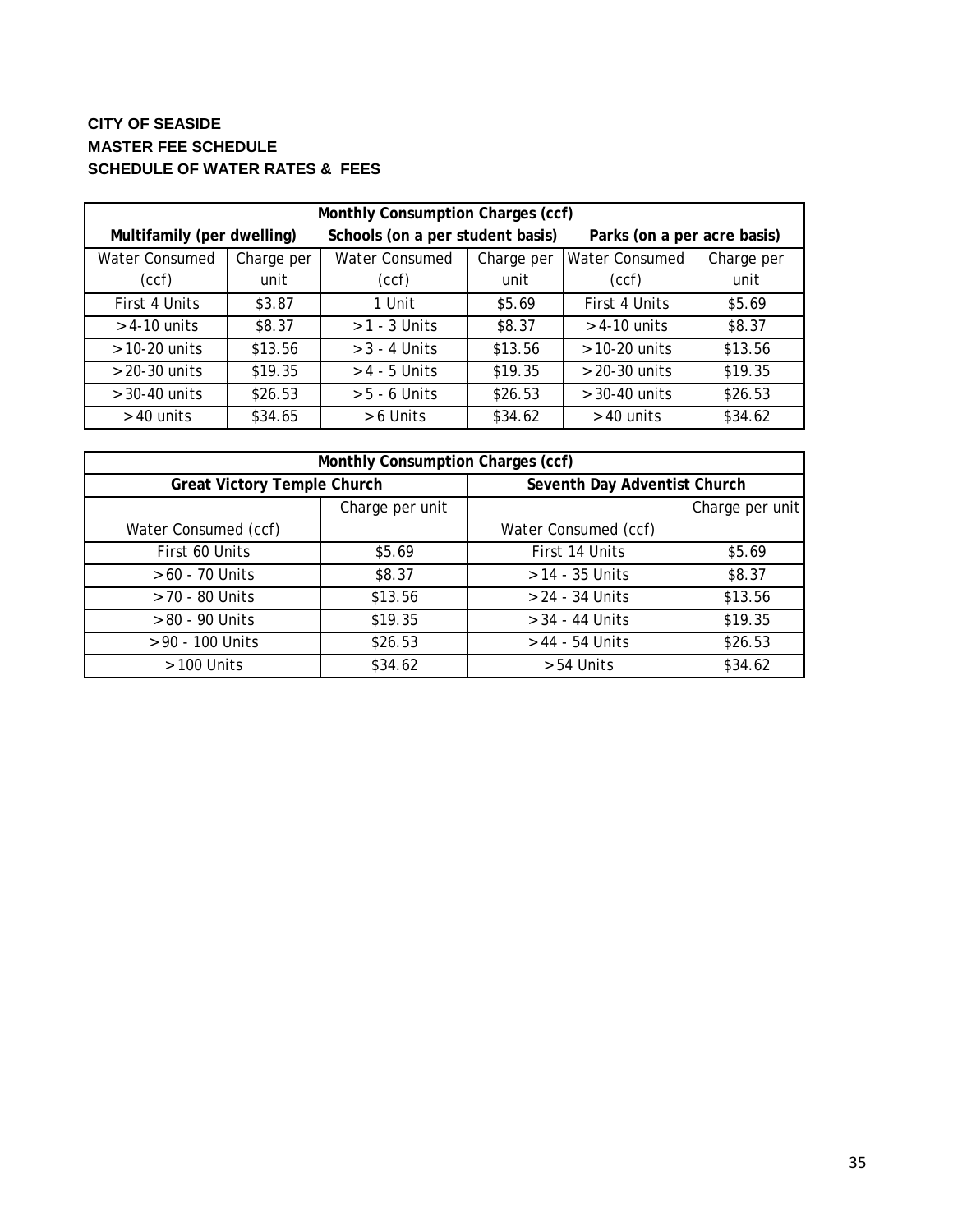# **CITY OF SEASIDE MASTER FEE SCHEDULE SCHEDULE OF WATER RATES & FEES**

| <b>Water Fees</b>             |                                          |  |  |
|-------------------------------|------------------------------------------|--|--|
| <b>Service</b>                | 19/20 Adopted                            |  |  |
| <b>Reconnection Fees:</b>     |                                          |  |  |
| <b>During Business Hours</b>  | \$123.00                                 |  |  |
| <b>After Business Hours</b>   | \$240.00                                 |  |  |
| Late Fee                      | \$16.00                                  |  |  |
| Deconstruction of Water Meter | <b>Actual Cost</b><br>(minimum \$245.52) |  |  |
| Removal of Lock (cutting off) | \$101.00                                 |  |  |
|                               |                                          |  |  |
| Deconstruction of Curb Stop   | <b>Actual Cost</b><br>(Minimum \$905.40) |  |  |
| Water Meter Testing Charge    | \$629.00                                 |  |  |
|                               |                                          |  |  |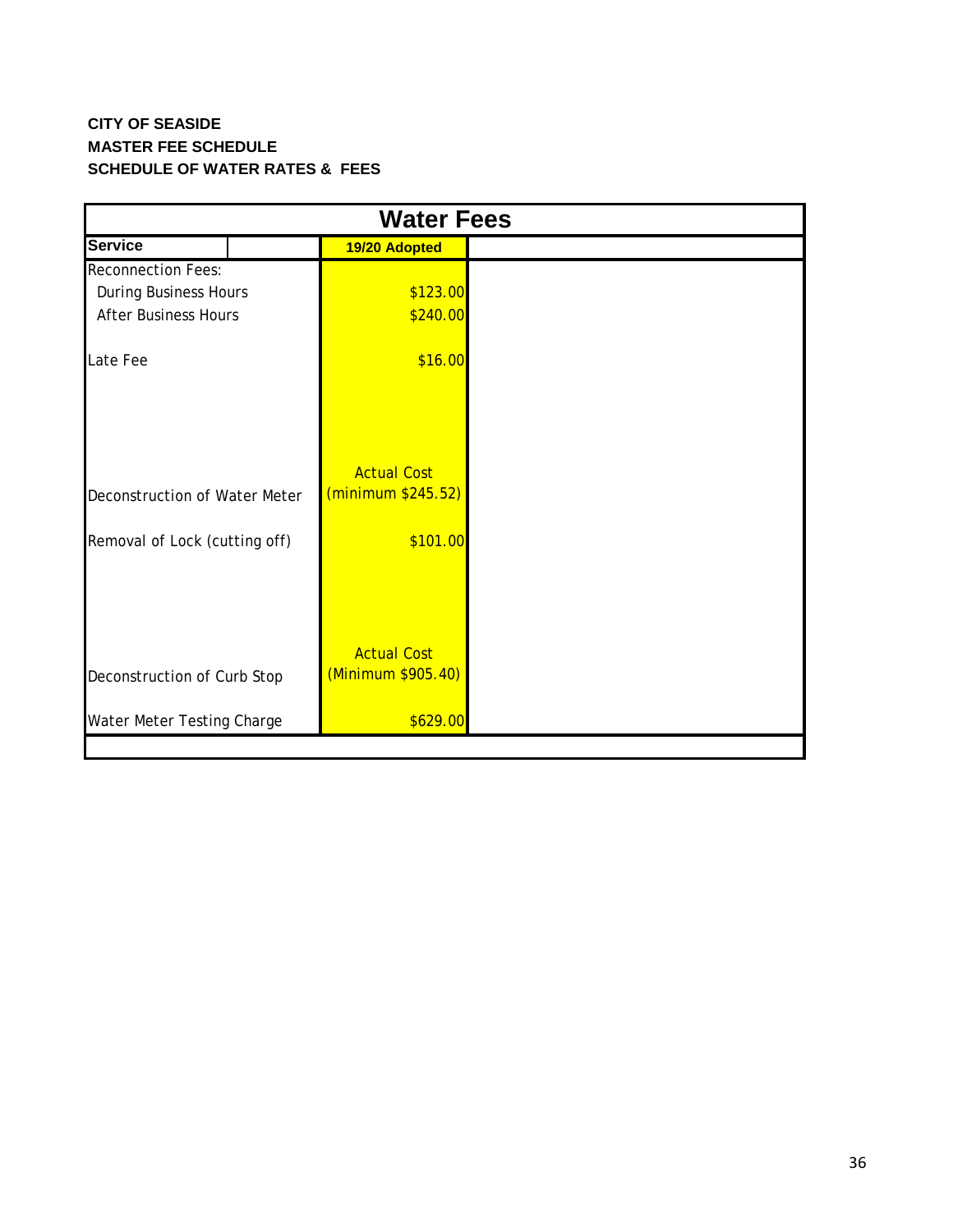|                                                                   | 19/20          |
|-------------------------------------------------------------------|----------------|
|                                                                   | <b>Adopted</b> |
|                                                                   | (3.7%)         |
|                                                                   |                |
| <b>FIRE DEPARTMENT FEES</b>                                       |                |
|                                                                   |                |
| <b>Annual Hazardous Materials Inspection Permit Fees</b>          |                |
|                                                                   |                |
| California Fire Code: Annual; Operational Permits                 | \$<br>349      |
| <b>Amusement Buildings</b>                                        |                |
| <b>Aviation Facilities</b>                                        |                |
| Carnivals and Fairs                                               |                |
| Cellulose Nitrate Film                                            |                |
| Combustible dust-producing operations                             |                |
| <b>Combustible Fibers</b>                                         |                |
| <b>Covered Mall Buildings</b>                                     |                |
| Cryogenic Fluids                                                  |                |
| Cutting and Welding                                               |                |
| Dry Cleaning Plants                                               |                |
| <b>Exhibits and Trade Shows</b>                                   |                |
| Explosives                                                        |                |
| Fire Hydrants and Valves                                          |                |
| Flammable and Combustible Liquids                                 |                |
| <b>Floor Finishing</b>                                            |                |
| Fruit and Crop Ripening                                           |                |
| Fumigation and Thermal Insecticide Fogging                        |                |
| <b>Hazardous Materials</b>                                        |                |
| <b>HPM Facilities (Hazardous Production Materials)</b>            |                |
| <b>High Piled Storage</b>                                         |                |
| <b>Hot Work Operations</b>                                        |                |
| <b>Industrial Ovens</b>                                           |                |
| Lumber Yards and Wood Working Plants                              |                |
| Liquid- or gas-fueled vehicles or equipment in assembly buildings |                |
|                                                                   |                |
| LP GAS                                                            |                |
| Magnesium                                                         |                |
| Misc. Combustible Storage                                         |                |
| Open Burning                                                      |                |
| Open Flames and Torches                                           |                |
| Open Flames and Candles                                           |                |
| <b>Organic Coatings</b>                                           |                |
| Places of Assembly                                                |                |
| Private Fire Hydrants                                             |                |
| Pyrotechnic special effects material                              |                |
| Pyroxylin plastics                                                |                |
| Refrigeration equipment                                           |                |
| Repair garages and motor fuel-dispensing facilities               |                |
| Rooftop heliports                                                 |                |
| Spraying or dipping                                               |                |
| Storage of scrap tires and tire byproducts                        |                |
| Temporary membrane Structures                                     |                |
| Tire-rebuilding plants                                            |                |
| Waste handling                                                    |                |
| <b>Wood Products</b>                                              |                |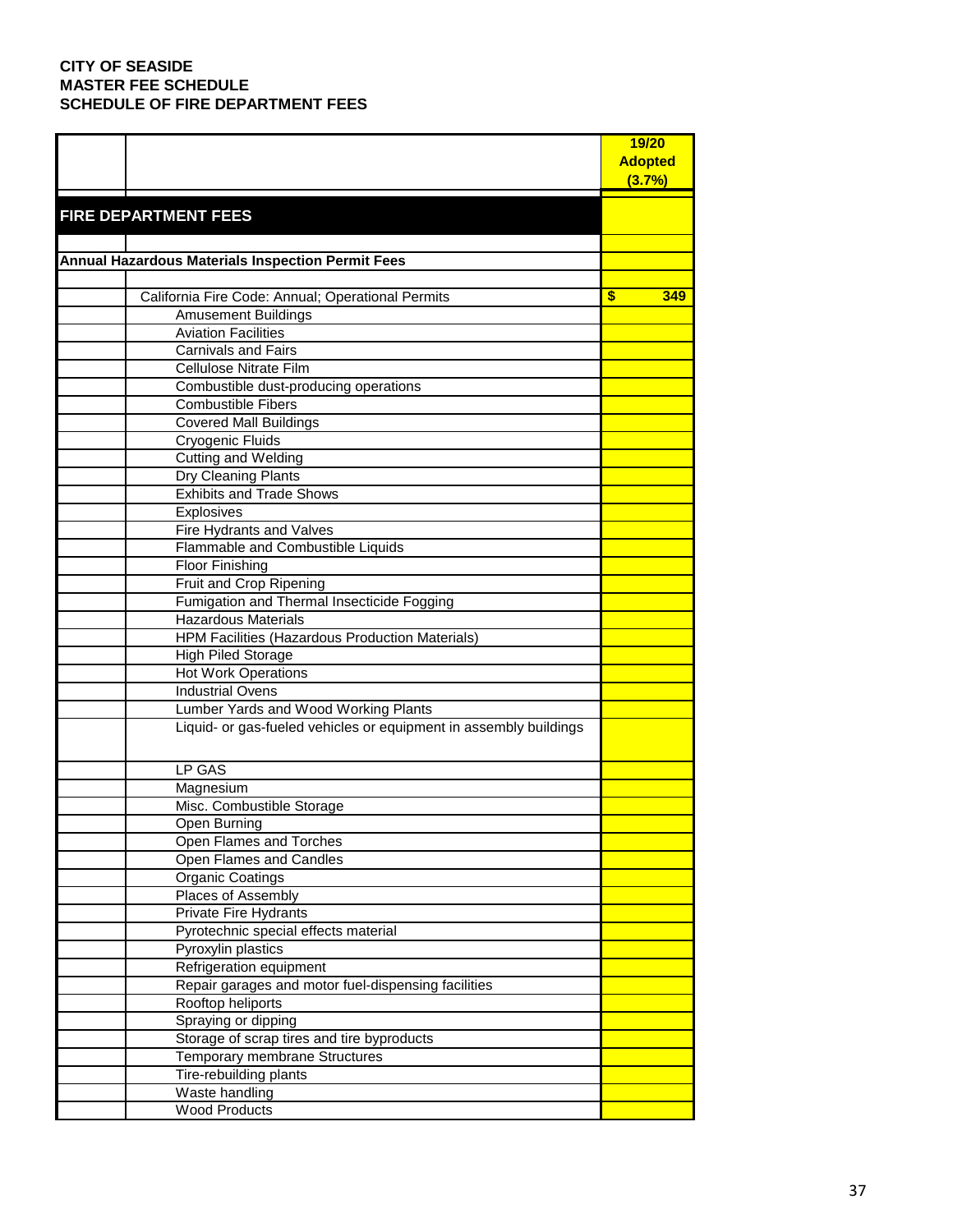|              |                                                                                 |                         | 19/20          |
|--------------|---------------------------------------------------------------------------------|-------------------------|----------------|
|              |                                                                                 |                         | <b>Adopted</b> |
|              |                                                                                 |                         | (3.7%)         |
|              |                                                                                 |                         |                |
|              | <b>FIRE DEPARTMENT FEES</b>                                                     |                         |                |
|              |                                                                                 |                         |                |
|              |                                                                                 |                         |                |
|              | <b>Annual Short Term Rental Safety Inspections</b>                              |                         |                |
|              |                                                                                 |                         |                |
|              | Short Term Rental (includes 2 inspections)                                      | \$                      | 271            |
|              |                                                                                 |                         |                |
|              | Re-Inspection (after initial and first reinspection)                            | $\overline{\mathbf{s}}$ | 179            |
|              |                                                                                 |                         |                |
|              | Annual Business Fire Safety Inspections (business incl 2 inspections, excluding |                         |                |
| apartments)  |                                                                                 |                         |                |
|              |                                                                                 |                         |                |
| A            | A Occupancies (Per Hour) (ie assembly places)                                   | \$                      | 271            |
|              |                                                                                 |                         |                |
| В            | B Occupancies (Per Hour) - (ie bank, professional office)                       | \$                      | 271            |
|              |                                                                                 |                         |                |
| E            | n                                                                               | \$                      | 271            |
|              |                                                                                 |                         |                |
| F            | F Occupancies (Per Hour) - (ie Factory)                                         | \$                      | 538            |
|              |                                                                                 |                         |                |
| H            | H Occupancies (Per Hour) - (ie High Hazard)                                     | \$                      | 538            |
|              |                                                                                 |                         |                |
| $\mathsf{I}$ | I Occupancies (Per Hour) - (ie Institutional)                                   | \$                      | 538            |
|              |                                                                                 |                         |                |
| M            | M Occupancies (Per Hour) - (ie market, department or drug store)                | \$                      | 271            |
|              |                                                                                 |                         |                |
|              |                                                                                 |                         |                |
| $R-2$        | R-2 Occupancy (Per Hour) (ie Res Permanent 2+) 4 or less units                  | \$                      | 271            |
|              | $5-20$ units                                                                    | $\overline{\mathbf{s}}$ | 271            |
|              | 21-50 units                                                                     | \$                      | 538            |
|              | > 50 units; each additional 50 units                                            | \$                      | 718            |
|              |                                                                                 |                         |                |
| S            | S Occupancies (Per Hour) - (ie Storage)                                         | \$                      | 538            |
|              |                                                                                 |                         |                |
|              | U Occupancies (Per Hour) - (ie Accessory; Private Garage, Agriculture           |                         |                |
| U            | building, etc)                                                                  | \$                      | 271            |
|              |                                                                                 |                         |                |
|              | Re-Inspection (after initial and first reinspection)                            | \$                      | 179            |
|              |                                                                                 |                         |                |
|              | <b>icensed Care Facilities</b>                                                  |                         |                |
|              | Pre-Inspection                                                                  | $\overline{\mathbf{s}}$ | 90             |
|              | Licensed Care Facility (7-49)                                                   | $\overline{\$}$         | 271            |
|              | (State and County License Mandated)                                             |                         |                |
|              | Licensed Care Facility (50+)                                                    |                         |                |
|              |                                                                                 | \$                      | 538            |
|              | (State and County License Mandated)                                             |                         |                |
|              |                                                                                 |                         |                |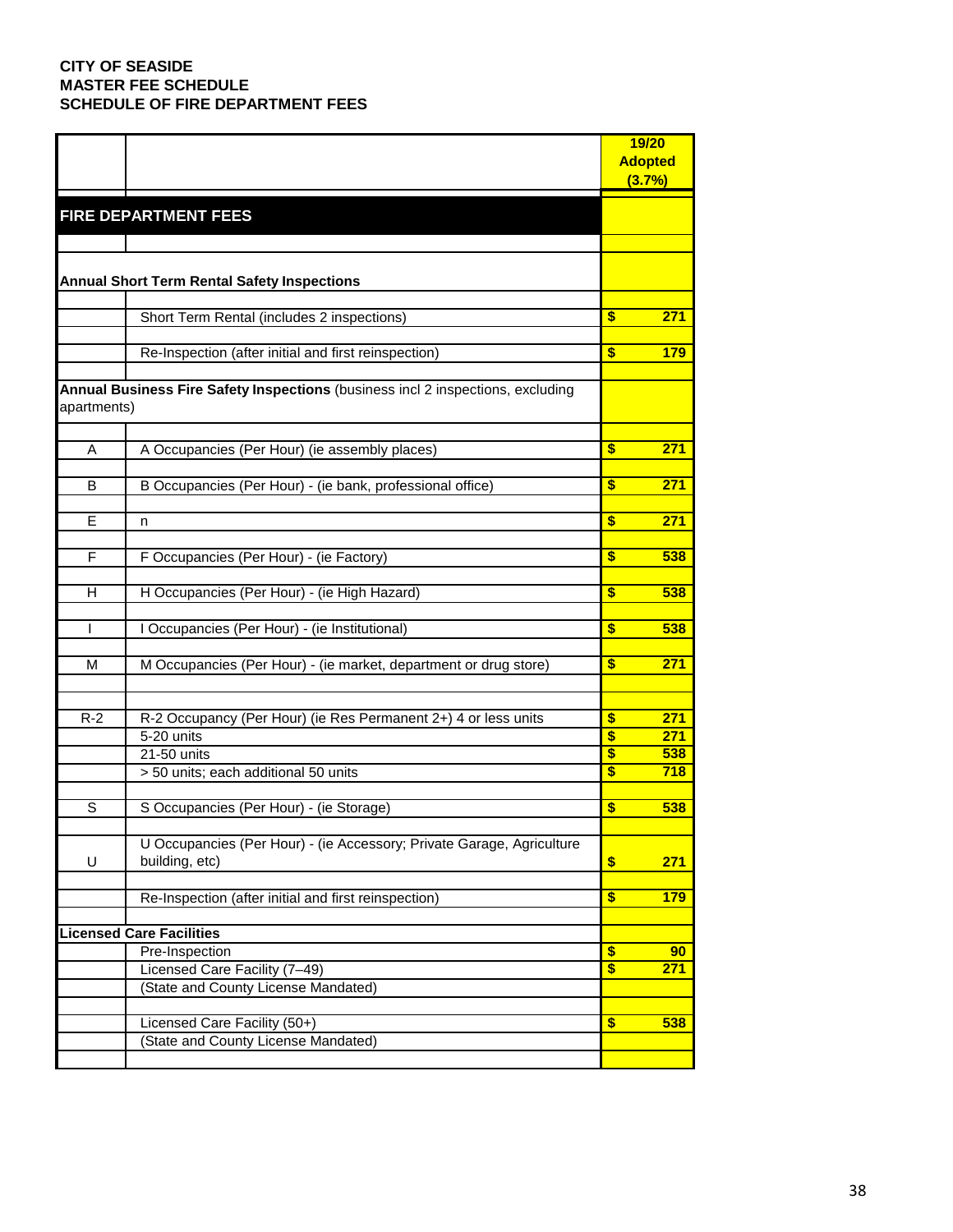|                                                                             | 19/20                                 |
|-----------------------------------------------------------------------------|---------------------------------------|
|                                                                             | <b>Adopted</b>                        |
|                                                                             | (3.7%)                                |
|                                                                             |                                       |
| <b>FIRE DEPARTMENT FEES</b>                                                 |                                       |
| NEW CONSTRUCTION, ADDITIONS, AND MAJOR REMODELS                             |                                       |
| Contract fire plan check                                                    |                                       |
|                                                                             |                                       |
|                                                                             |                                       |
| Commercial Uses - Structural (All newly constructed, added, or              |                                       |
| structurally remodeled space for non-residential occupancies classified     |                                       |
| as CBC Group A, B, E, F, H, I, M, S or other commercial occupancies not     |                                       |
| specifically addressed elsewhere in this Fee Schedule)                      |                                       |
| Square Footage:                                                             |                                       |
| 500                                                                         | \$<br>179                             |
| 2,000                                                                       | \$<br>359                             |
| 5,000                                                                       | \$<br>538                             |
| 10,000                                                                      | \$<br>718                             |
| 25,000                                                                      | $\overline{\mathbf{s}}$<br>897        |
| Residential and Multifamily Residential Uses - (All newly constructed,      |                                       |
| added, or structurally remodeled space for residential occupancies          |                                       |
| classified as CBC Group R (except R-3), or other residential occupancies    |                                       |
| not specifically addressed elsewhere in this Fee Schedule) (ie mixed use,   |                                       |
| hotel, motel, condo, apartment)                                             |                                       |
| Square Footage:                                                             |                                       |
| 1,000                                                                       | \$<br>271                             |
| 5,000                                                                       | $\overline{\mathbf{s}}$<br>359        |
| 10,000                                                                      | \$<br>538                             |
| 50,000                                                                      | \$<br>897                             |
| 100,000                                                                     | $\overline{\mathbf{s}}$<br>1,259      |
| Attached and Detached Accessory and Utility Uses - (All newly               |                                       |
| constructed, added, or structurally remodeled space for utility and         |                                       |
| accessory occupancies classified as CBC Group U, or other utility and       |                                       |
| accessory occupancies not specifically addressed elsewhere in this Fee      |                                       |
| Schedule)                                                                   |                                       |
| Square Footage:                                                             |                                       |
| 200                                                                         | \$<br>179.                            |
| 600                                                                         | \$<br>179                             |
| 1,000                                                                       | $\overline{\mathbf{s}}$<br>271        |
| 1,500                                                                       | $\overline{\$}$<br>271                |
| 2,000                                                                       | $\overline{\mathbf{s}}$<br><b>359</b> |
| Shell Buildings for all Commercial Uses - (The enclosure for all newly      |                                       |
| constructed, space for non-residential occupancies classified as CBC        |                                       |
| Group A, B, E, F, H, I, M, S or other commercial occupancies not            |                                       |
| specifically addressed elsewhere in this Fee Schedule where the interior is |                                       |
| not completed or occupiable)                                                |                                       |
| Square Footage:                                                             |                                       |
| 500                                                                         | \$<br><b>179</b>                      |
| 2,000                                                                       | $\overline{\$}$<br>359                |
| 5,000                                                                       | \$<br>538                             |
| 10,000                                                                      | $\overline{\$}$<br>718                |
| 25,000                                                                      | $\overline{\$}$<br>897                |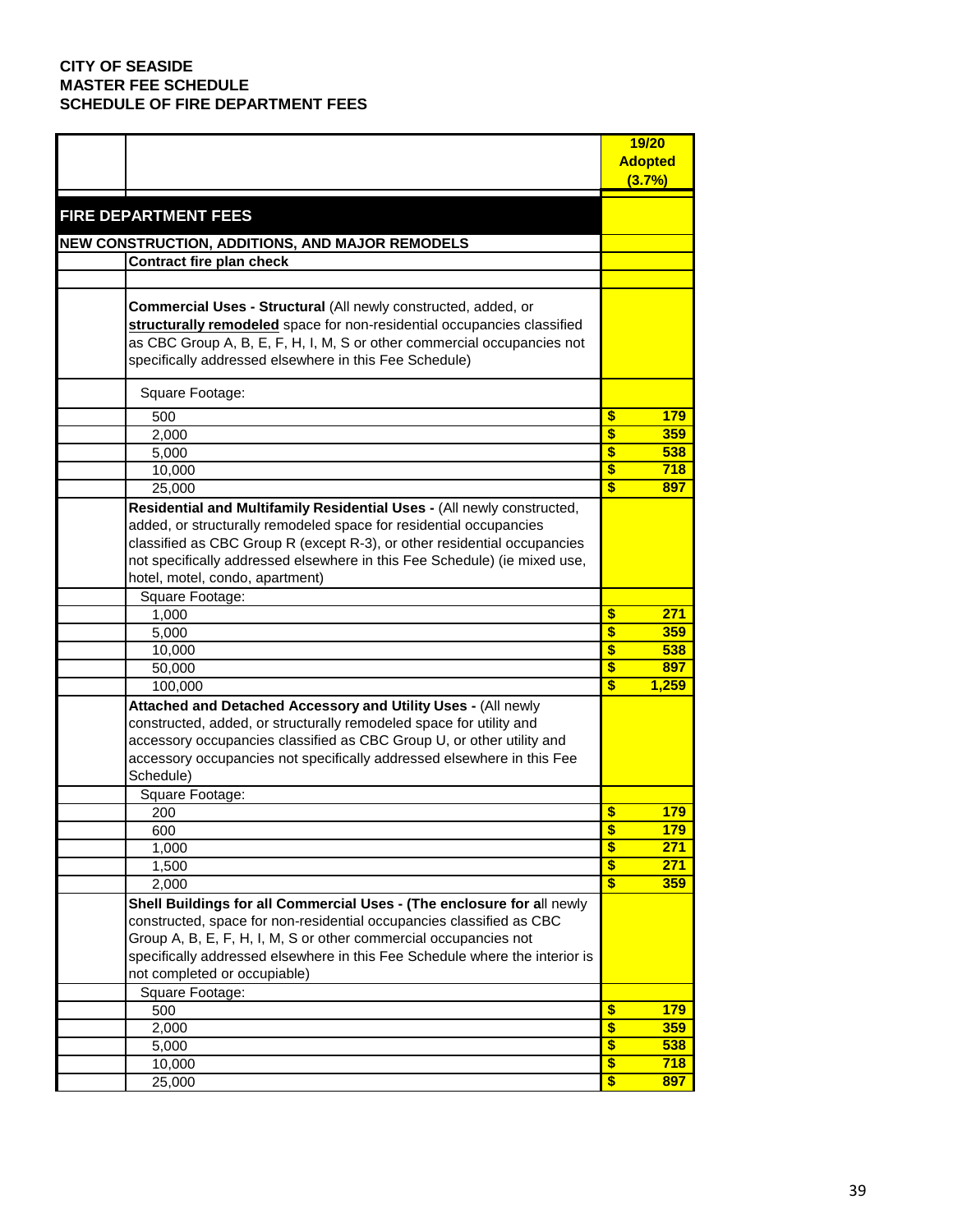|                                                                                | 19/20                                |
|--------------------------------------------------------------------------------|--------------------------------------|
|                                                                                | <b>Adopted</b>                       |
|                                                                                | (3.7%)                               |
|                                                                                |                                      |
| <b>FIRE DEPARTMENT FEES</b>                                                    |                                      |
| <b>Commercial Tenant Improvement - Non Structural - (Non-structurally</b>      |                                      |
| remodeled space for non-residential occupancies classified as CBC Group        |                                      |
| A, B, E, F, H, I, M, S or other commercial occupancies not specifically        |                                      |
| addressed elsewhere in this Fee Schedule where the structure is not            |                                      |
| altered)                                                                       |                                      |
| Square Footage:                                                                |                                      |
| 500                                                                            | \$<br>179                            |
| 2,000                                                                          | \$<br>359                            |
| 5,000                                                                          | \$<br>538                            |
|                                                                                | \$<br>718                            |
| 10,000<br>25,000                                                               | $\overline{\mathbf{s}}$<br>897       |
|                                                                                |                                      |
| One and Two Family Dwellings - Model Home or Custom Plan Review -              |                                      |
| (All newly constructed space for residential occupancies classified as CBC     |                                      |
| Group R-3, or other similar residential occupancies not specifically           |                                      |
| addressed elsewhere in this Fee Schedule. This category includes the           |                                      |
| model home or a custom home project)                                           |                                      |
|                                                                                |                                      |
| Square Footage:                                                                |                                      |
| 1,000                                                                          | \$<br>179                            |
| 2,500                                                                          | \$<br>179                            |
| 4,000                                                                          | $\overline{\mathbf{s}}$<br>359       |
| 6,000                                                                          | \$<br>359<br>$\overline{\mathbf{s}}$ |
| 8,000                                                                          | 449                                  |
| <b>Structural Residential Remodels and Additions - (All newly constructed)</b> |                                      |
| additions to, or structurally remodeled areas of, residential occupancies      |                                      |
| classified as CBC Group R-3, or other similar residential occupancies not      |                                      |
| specifically addressed elsewhere in this Fee                                   |                                      |
| Schedule)                                                                      |                                      |
|                                                                                |                                      |
| Square Footage:                                                                |                                      |
| 200                                                                            | \$<br>179                            |
| 600                                                                            | \$<br>179                            |
| 1,000                                                                          | \$<br>179                            |
| 1,500                                                                          | \$<br><b>179</b>                     |
| 2,000                                                                          | \$<br><b>179</b>                     |
|                                                                                |                                      |
| Fire Plan Review (Per Hour)                                                    | \$<br><b>179</b>                     |
|                                                                                |                                      |
| <b>FIRE INSPECTIONS</b>                                                        |                                      |
| Fire Hydrant Underground System/Per Fire Hydrant (incl 2 hydrants)             | \$<br>179                            |
| Each Additional Hydrant                                                        | \$<br>90 <sub>o</sub>                |
| Fire Hydrant - Use Permit                                                      | \$<br><b>179</b>                     |
| Fire Sprinkler Commercial Aboveground                                          | \$<br>538                            |
| Fire Sprinkler Commercial Underground                                          | \$<br>538                            |
| Standpipes                                                                     | \$<br>538                            |
| Standpipes - Each additional outlet                                            | \$<br>46                             |
| Supression System - Hood                                                       | \$<br><b>359</b>                     |
| Supression System - Agents                                                     | \$<br><b>359</b>                     |
| Fire Extinguishing System Installation (incl hood, duct, agents)               | \$<br>538                            |
| <b>Fire Pump Installations</b>                                                 | \$<br>897                            |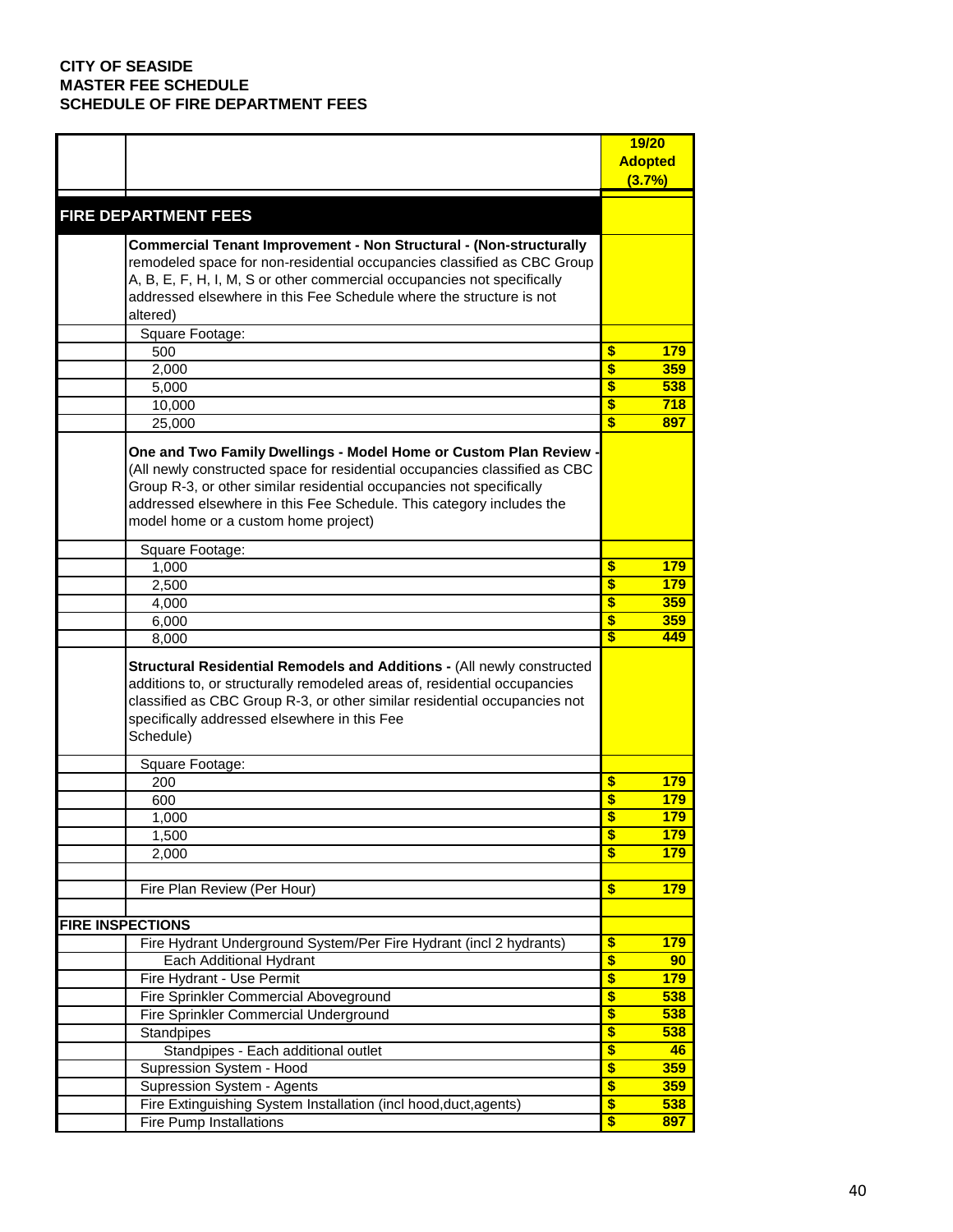|                                                                         | 19/20                                       |
|-------------------------------------------------------------------------|---------------------------------------------|
|                                                                         | <b>Adopted</b>                              |
|                                                                         | (3.7%)                                      |
|                                                                         |                                             |
| <b>FIRE DEPARTMENT FEES</b>                                             |                                             |
|                                                                         |                                             |
| <b>Certificate of Occupancy</b>                                         |                                             |
| Development < 2K sq ft                                                  | \$<br>271                                   |
| Development 2K - 10K sq ft                                              | $\overline{\mathbf{s}}$<br>538              |
| Development > 10K sq ft                                                 | $\mathbf{s}$<br>718                         |
|                                                                         |                                             |
|                                                                         |                                             |
| <b>Special Permits</b>                                                  |                                             |
| <b>Fireworks Stand Inspection</b>                                       | \$<br>179                                   |
| <b>Fireworks Booth Application Fee</b>                                  | $\overline{\mathbf{s}}$<br>179              |
| Christmas Tree Lot/ Pumpkin Patch                                       | \$<br>179                                   |
|                                                                         |                                             |
| <b>Tent Permits</b>                                                     |                                             |
| 201 to 400 square feet                                                  | \$<br>179                                   |
| 401 to 1500 square feet                                                 | \$<br>179                                   |
| 1501 - 15,000 square feet                                               | $\overline{\mathbf{s}}$<br>179              |
| 15,001 - 30,000 square feet                                             | $\overline{\mathbf{3}}$<br>179              |
| $>$ 30,000 square feet                                                  | $\boldsymbol{s}$<br>179                     |
| <b>Automatic Fire Sprinkler:</b>                                        |                                             |
| Inspections/New Systems/Repair                                          |                                             |
| $0-5,000$ s.f.                                                          | \$<br>538                                   |
| 5,001-15,000 s.f.                                                       | $\overline{\boldsymbol{\mathsf{s}}}$<br>897 |
| 15,001-30,000 s.f.                                                      | $\overline{\mathbf{s}}$<br>1,259            |
| > 30,001 s.f. (each additional 10k s.f.)                                | \$<br>897                                   |
|                                                                         |                                             |
| <b>Fire Alarm Systems:</b>                                              |                                             |
| Inspections/New Systems/Repair/Alterations                              |                                             |
| $0 - 5,000$ s.f.                                                        | \$<br>538                                   |
| $5,001 - 15,000$ s.f.                                                   | $\boldsymbol{s}$<br>897                     |
| 15,001 - 30,000 s.f.                                                    | \$<br>1,259                                 |
| > 30,0001 s.f. (each additional 10K s.f.)                               | $\overline{\mathbf{3}}$<br>897              |
|                                                                         |                                             |
| Fire False Alarm Response                                               |                                             |
| Fire False Alarm Response                                               | $\sqrt[6]{3}$<br>271                        |
| (Eng, truck, Bat Chief)                                                 |                                             |
|                                                                         |                                             |
| Drug/DUI/Hazmat Incident Response                                       |                                             |
|                                                                         |                                             |
| Fire Department Equipment Costs: (placeholder for MFS - not analyzed as |                                             |
| part of this scope)<br>Administration Vehicle - per hour                |                                             |
|                                                                         |                                             |
|                                                                         |                                             |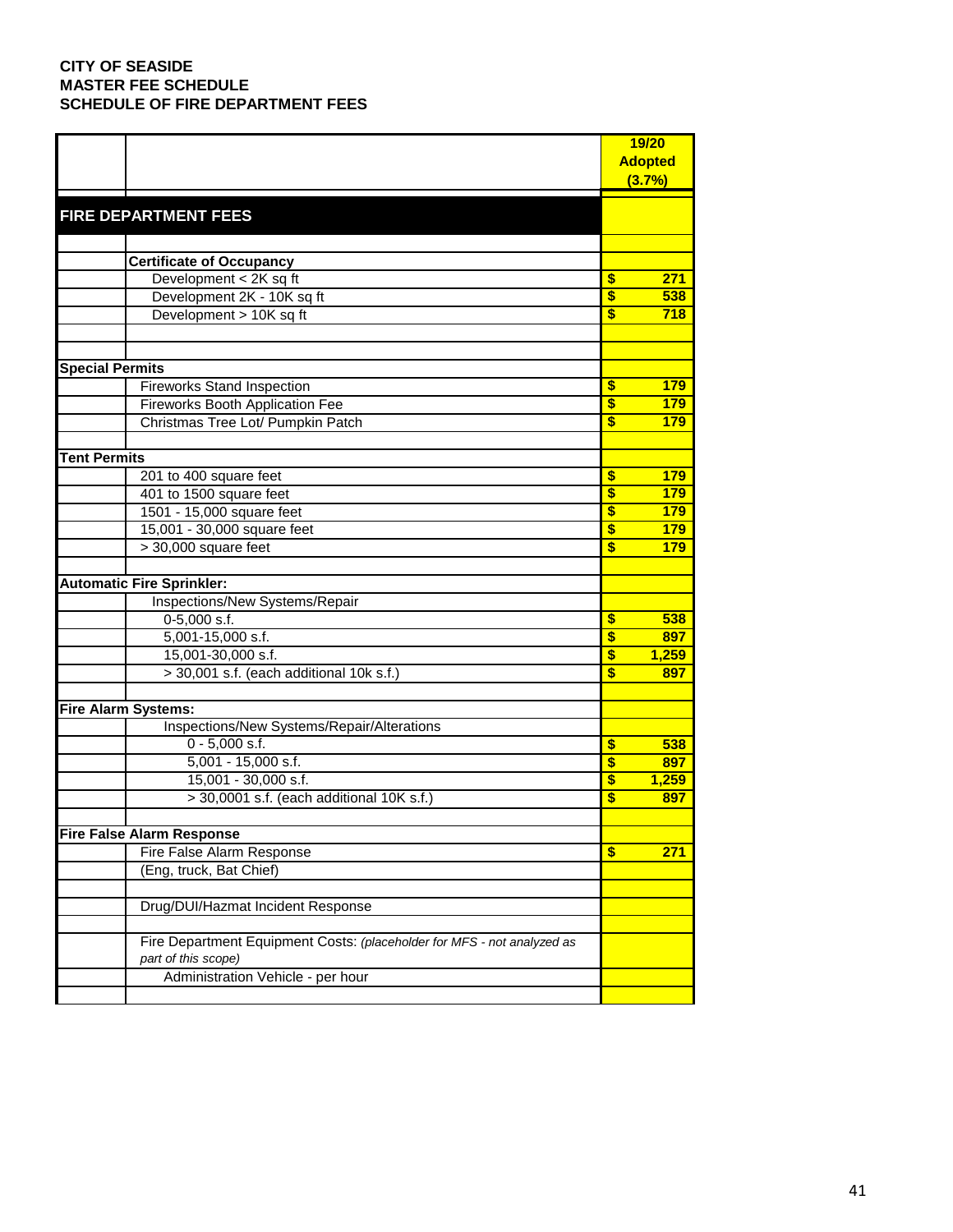|                     |                                                                                                                                                                                                                                                                                                                                                                                                                                           | 19/20<br><b>Adopted</b> |      |
|---------------------|-------------------------------------------------------------------------------------------------------------------------------------------------------------------------------------------------------------------------------------------------------------------------------------------------------------------------------------------------------------------------------------------------------------------------------------------|-------------------------|------|
|                     |                                                                                                                                                                                                                                                                                                                                                                                                                                           | <u>(3.7%)</u>           |      |
|                     | <b>FIRE DEPARTMENT FEES</b>                                                                                                                                                                                                                                                                                                                                                                                                               |                         |      |
| <b>HOURLY RATES</b> |                                                                                                                                                                                                                                                                                                                                                                                                                                           |                         |      |
|                     | <b>Fire Hourly Rate</b>                                                                                                                                                                                                                                                                                                                                                                                                                   | \$                      | 179  |
|                     | Enginer Company - hourly rate                                                                                                                                                                                                                                                                                                                                                                                                             |                         | 538  |
|                     |                                                                                                                                                                                                                                                                                                                                                                                                                                           |                         |      |
|                     | Copy Service - per page                                                                                                                                                                                                                                                                                                                                                                                                                   | S                       | 0.10 |
|                     |                                                                                                                                                                                                                                                                                                                                                                                                                                           |                         |      |
|                     | For services requested of City staff which have no fee listed in this fee schedule, the<br>City Manager of the City Manager's designee shall determine the appropriate fee<br>based on the established hourly rates for this department/division. Additionally, the<br>City will pass-through to the applicant any discrete costs incurred from the use of<br>external service providers if required to process the specific application. |                         |      |
|                     |                                                                                                                                                                                                                                                                                                                                                                                                                                           |                         |      |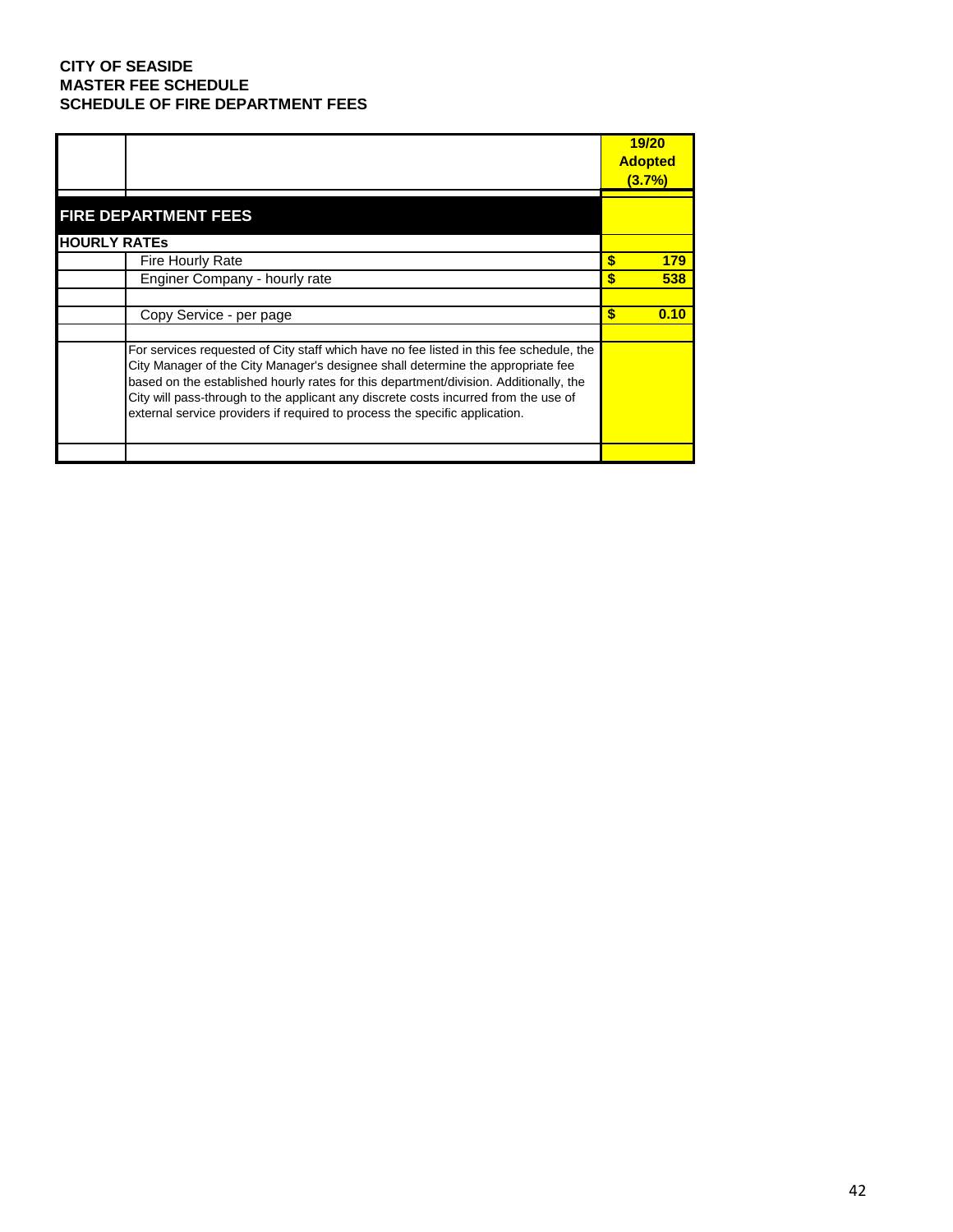|                                        |                                                                                                  | 19/20<br><b>Adopted</b><br>(3.7%) |            |
|----------------------------------------|--------------------------------------------------------------------------------------------------|-----------------------------------|------------|
| <b>POLICE DEPARTMENT FEES</b>          |                                                                                                  |                                   |            |
|                                        |                                                                                                  |                                   |            |
|                                        | <b>RECORDS, DOCUMENTS AND SPECIAL SERVICES</b>                                                   |                                   |            |
|                                        | Accident reports (online service)                                                                | \$                                | 19         |
| Accident reports                       |                                                                                                  | \$                                | 44         |
| Police Report - per PRA<br>DVD/CD Copy |                                                                                                  | \$                                | 35         |
| U-Visa Request                         |                                                                                                  | \$                                | <b>118</b> |
| Sworn<br>Non-sworn                     |                                                                                                  |                                   |            |
|                                        | Outside Agency CLETS Entry (statewide database)                                                  | \$                                | 53         |
|                                        | Outside Agency background request<br>Outside Agency background request - other City jurisdiction | \$<br>\$                          | 19<br>19   |
| Firearms Storage Fee                   |                                                                                                  | \$                                | 318        |
|                                        | <b>Adult Arrest Sealing Request</b>                                                              | \$                                | <b>159</b> |
| Sworn<br>Non-Sworn                     | Building Security Services (secure building after a burglery)                                    | \$                                | 382        |
| <b>ALARMS / DISTURBANCE</b>            |                                                                                                  |                                   |            |
| <b>Alarm Use Permit</b>                | Residential new application                                                                      | \$                                | 108        |
| Sworn<br>Non-Sworn                     |                                                                                                  |                                   |            |
|                                        | Residential annual renewal fee                                                                   |                                   |            |
| Non-Sworn                              |                                                                                                  | \$                                | 35         |
|                                        | Commercial new application                                                                       | \$                                | 108        |
| Sworn<br>Non-Sworn                     |                                                                                                  |                                   |            |
|                                        | Commercial annual renewal fee                                                                    |                                   |            |
| Non-Sworn                              |                                                                                                  | \$                                | 35         |
| <b>False Alarm Assessment</b>          |                                                                                                  |                                   |            |
|                                        | First Alarm Response<br>Sworn (2 units)                                                          | \$                                | 183        |
| Non-sworn                              |                                                                                                  |                                   |            |
| Second Response                        |                                                                                                  | \$                                | 183        |
| Sworn<br>Non-sworn                     |                                                                                                  |                                   |            |
|                                        | Each Additional Response                                                                         | \$                                | 183        |
| Sworn<br>Non-sworn                     |                                                                                                  |                                   |            |
|                                        |                                                                                                  |                                   |            |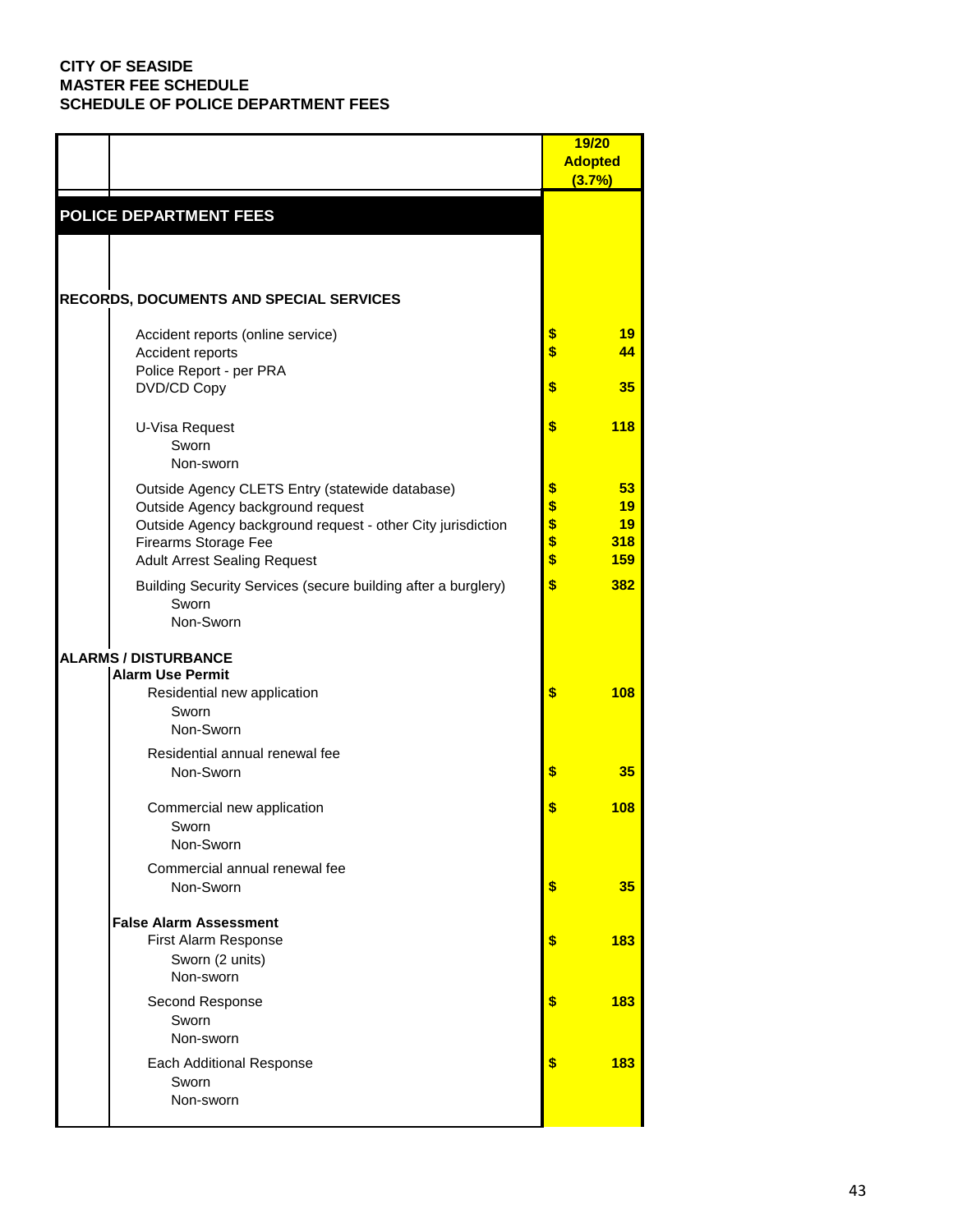|                  |                                                                                                                |          | 19/20          |
|------------------|----------------------------------------------------------------------------------------------------------------|----------|----------------|
|                  |                                                                                                                |          | <b>Adopted</b> |
|                  |                                                                                                                |          | (3.7%)         |
|                  | POLICE DEPARTMENT FEES                                                                                         |          |                |
|                  | <b>Response to Peace Disturbance</b><br>First Response<br>Sworn<br>Non-sworn                                   | \$       | 183            |
|                  | Second Response<br>Sworn<br>Non-sworn                                                                          | \$       | 183            |
|                  | Each Additional Response<br>Sworn<br>Non-sworn                                                                 | \$       | 183            |
| <b>VEHICULAR</b> |                                                                                                                |          |                |
|                  | Equipment Violation, re-inspection (written by SPD)<br>Equipment Violation, re-inspection (written by non SPD) | \$<br>\$ | 12<br>12       |
|                  | Parking Citation Admin Review<br>Sworn                                                                         | \$       | 28             |
|                  | Parking Citation Hearing (appeal)<br>Sworn                                                                     | \$       | 83             |
|                  | Vehicle Abatement<br>Per vehicle<br>Sworn<br>Non-sworn                                                         | \$       | 217            |
|                  | Vehicle Abatement Appeal                                                                                       | \$       | 106            |
|                  | Impound Vehicle Release Fee (30 day hold) - no license)<br>Sworn<br>Non-sworn                                  | \$       | 217            |
|                  | Impound Vehicle Release Fee<br>Sworn<br>Non-sworn                                                              |          | 190            |
|                  | Impound Release - repo fee Regulated by State. Do Not<br><b>Increase</b>                                       | \$       | 18             |
|                  | <b>EMERGENCY RESPONSE</b>                                                                                      |          |                |
|                  | <b>DUI Incident Recovery</b>                                                                                   | \$       | 328            |
|                  | DUI Accident/Hazmat Incident/Emergency Response Recovery<br>Hourly Rates (Full Cost Recovery)                  | \$       | 164            |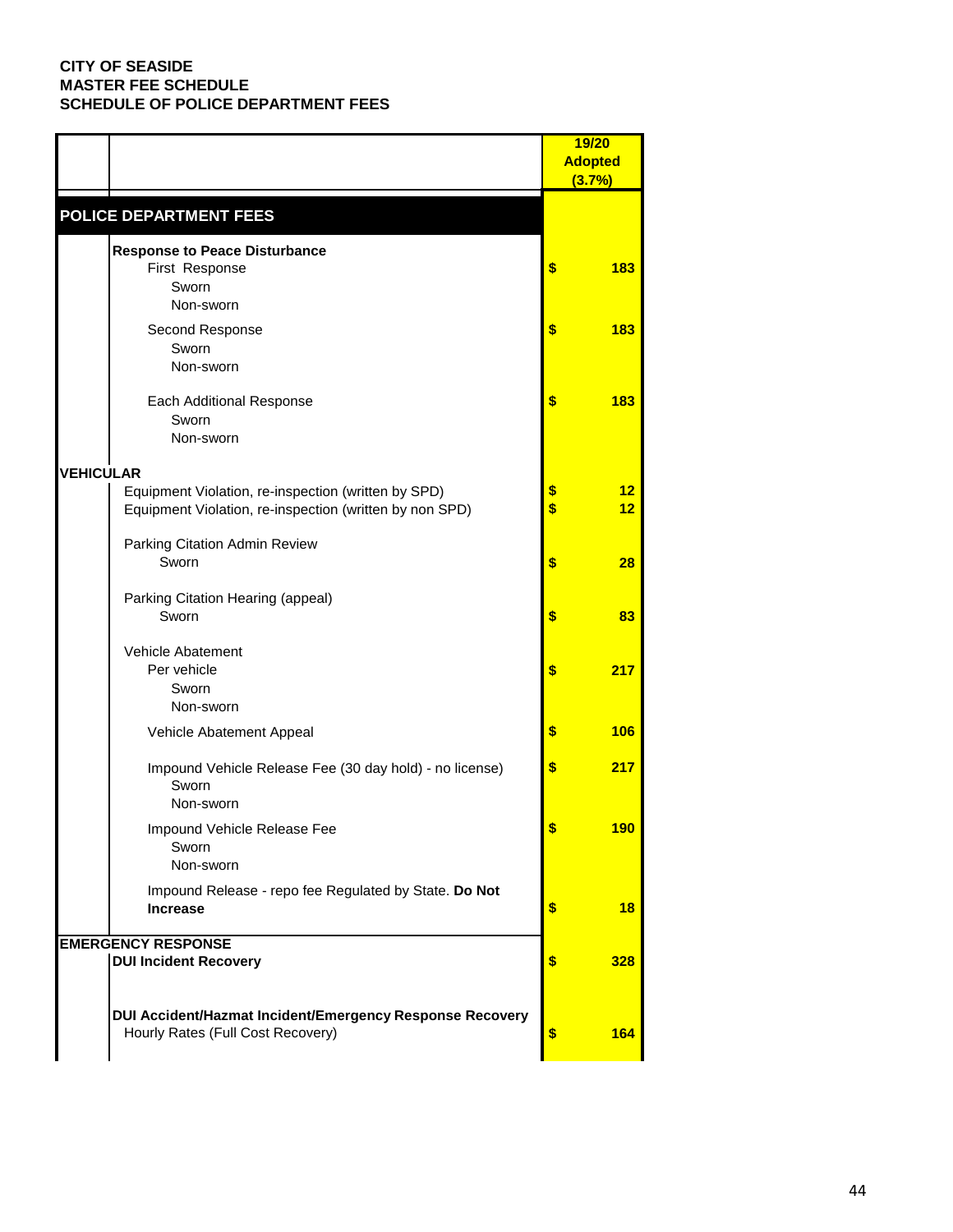|                                                                 | 19/20<br><b>Adopted</b><br>(3.7%) |
|-----------------------------------------------------------------|-----------------------------------|
| <b>POLICE DEPARTMENT FEES</b>                                   |                                   |
| <b>REGULATORY PERMITS</b>                                       |                                   |
| Tow Service Provider Application (annual)<br>sworn<br>non-sworn | \$<br>464                         |
| Vending Vehicles-new<br>sworn<br>non-sworn                      | \$<br>59                          |
| Vending Vehicles-renewal<br>sworn<br>non-sworn                  | \$<br>59                          |
| Massage Establishment/Technician-new<br>sworn<br>non-sworn      | \$<br><b>100</b>                  |
| Massage Establishment/Technician-renewal<br>sworn<br>non-sworn  | \$<br>100                         |
| Solicitor-new<br>sworn<br>non-sworn                             | \$<br>67                          |
| Solicitor-renewal<br>sworn<br>non-sworn                         | \$<br>67                          |
| Pawn/Secondhand/Junk-new<br>sworn<br>non-sworn                  | \$<br>519                         |
| Pawn/Secondhand/Junk-renewal<br>sworn<br>non-sworn              | \$<br><u>519</u>                  |
| Live Entertainment/Dance (special event)<br>sworn<br>non-sworn  | \$<br>67                          |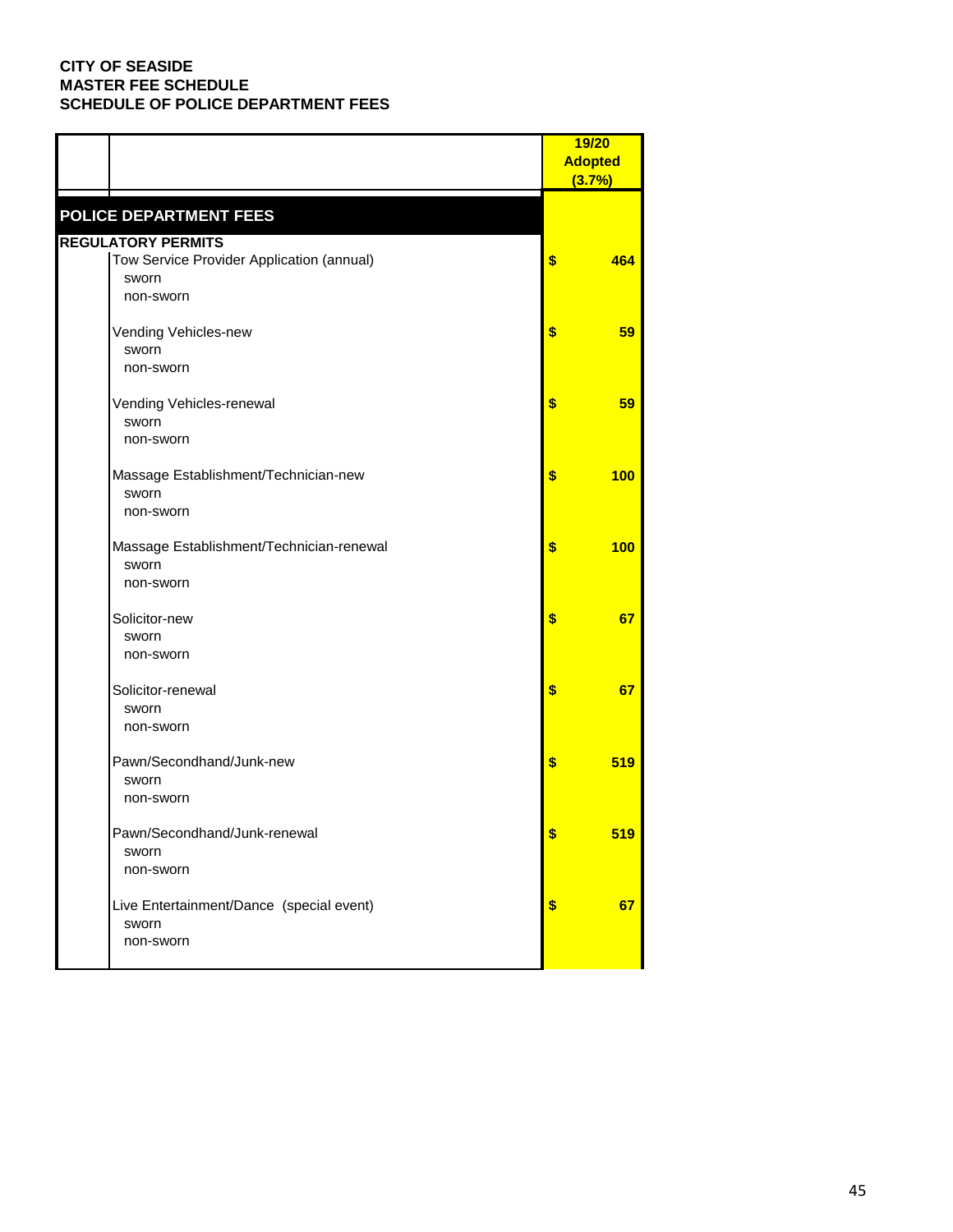|                                                                                                                                                                                                                                                                                                                                                                                                                                              | 19/20<br><b>Adopted</b><br>(3.7%) |
|----------------------------------------------------------------------------------------------------------------------------------------------------------------------------------------------------------------------------------------------------------------------------------------------------------------------------------------------------------------------------------------------------------------------------------------------|-----------------------------------|
| <b>POLICE DEPARTMENT FEES</b>                                                                                                                                                                                                                                                                                                                                                                                                                |                                   |
| Firearms-new<br>sworn<br>non-sworn                                                                                                                                                                                                                                                                                                                                                                                                           | \$<br>519                         |
| Firearms-renewal<br>sworn<br>non-sworn                                                                                                                                                                                                                                                                                                                                                                                                       | \$<br>519                         |
| <b>ABC Permit Review</b><br>sworn<br>non-sworn                                                                                                                                                                                                                                                                                                                                                                                               | \$<br>108                         |
| Taxi Driver Permit (annual)                                                                                                                                                                                                                                                                                                                                                                                                                  | \$<br>27                          |
| For services requested of City staff which have no fee listed in this fee<br>schedule, the City Manager of the City Manager's designee shall determine<br>the appropriate fee based on the established hourly rates for this<br>department/division. Additionally, the City will pass-through to the applicant<br>any discrete costs incurred from the use of external service providers if<br>required to process the specific application. |                                   |